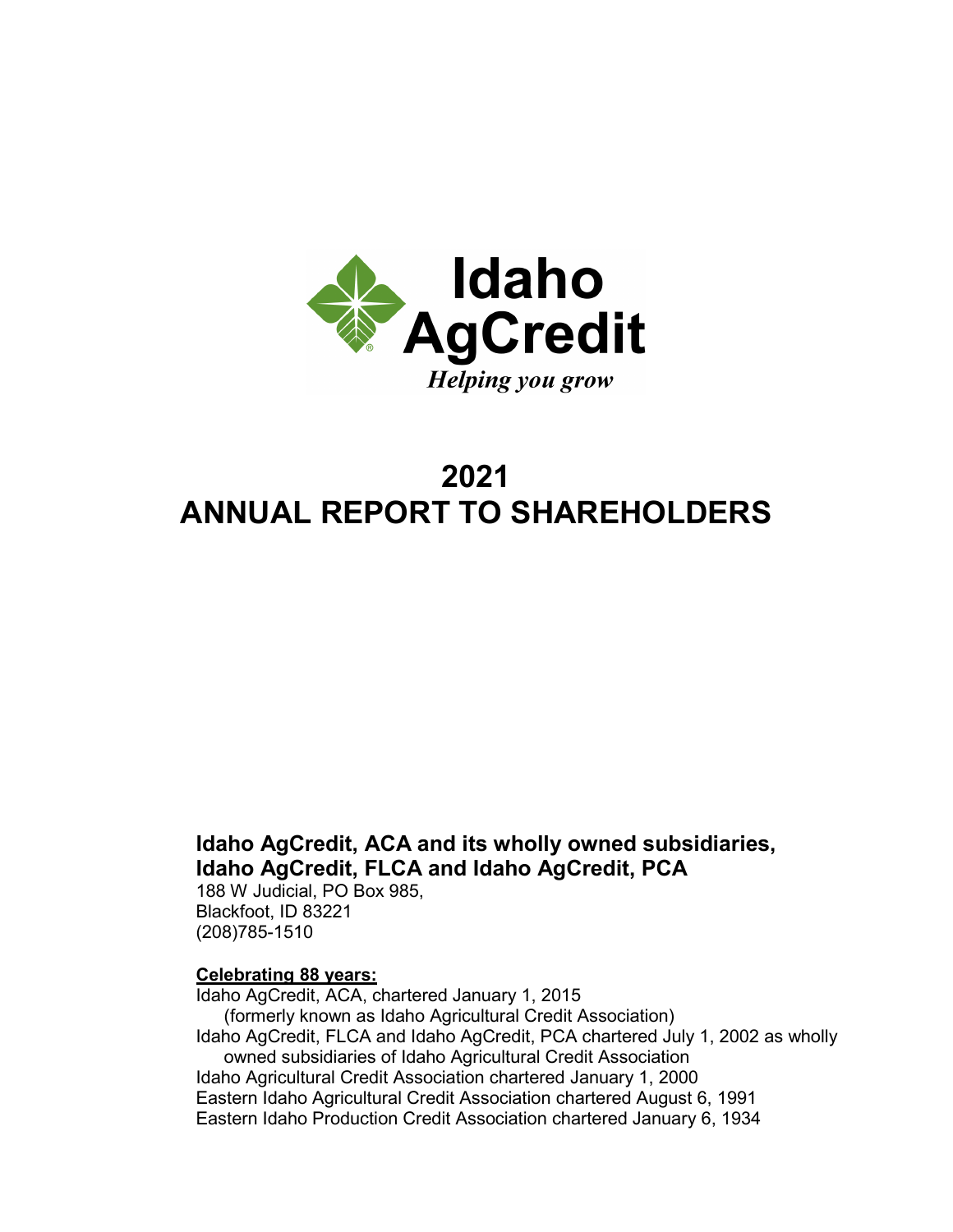## **2021 ANNUAL REPORT TO SHAREHOLDERS**

| <b>TABLE OF CONTENTS</b><br>Table of Contents and Directors, Officers, and Staff1             |
|-----------------------------------------------------------------------------------------------|
|                                                                                               |
|                                                                                               |
| Five-year Summary of Selected Consolidated Financial Data 4                                   |
| Management's Discussion and Analysis<br>of Financial Condition and Results of Operations 5-19 |
|                                                                                               |
|                                                                                               |
| Consolidated Statements of Income and Comprehensive Income  23                                |
| Consolidated Statements of Changes in Shareholders' Equity 24                                 |
|                                                                                               |
| Notes to Consolidated Financial Statements 26-45                                              |
| Disclosure Information Required by<br>Farm Credit Administration Regulations  46-51           |

## **BOARD OF DIRECTORS**

## **OFFICERS**

| Adam C. Jensen  Executive Vice President and CCO |
|--------------------------------------------------|
| Kirk Powell  Vice President of Capital Markets   |
| Katie Wallace  Vice President of Human Resources |
|                                                  |
|                                                  |

## **HEADQUARTERS STAFF**

| Jan Gamble Senior Operations Assistant |
|----------------------------------------|
|                                        |
|                                        |

(Job titles are as of January 1, 2022)

## **BRANCH STAFF**

| <b>BRANCH STAFF</b>                                |  |
|----------------------------------------------------|--|
| Blackfoot Branch Office (208)785-1510              |  |
|                                                    |  |
| Avery RobertsonAssistant Branch Manager            |  |
|                                                    |  |
| Jenny Callison  Credit Support Specialist          |  |
|                                                    |  |
|                                                    |  |
|                                                    |  |
|                                                    |  |
| Doug EckEvaluation Manager and Senior Loan Officer |  |
|                                                    |  |
|                                                    |  |
|                                                    |  |
| Tina Morton  Senior Loan Processing Specialist     |  |
|                                                    |  |
|                                                    |  |
|                                                    |  |
|                                                    |  |
|                                                    |  |
|                                                    |  |
|                                                    |  |
|                                                    |  |
| Tuin Follo Pranoh Office (200)724 0625             |  |

| I WIN Falls Branch Office | <u>2003/1</u> 34-0035 ( <u>2003)</u> |
|---------------------------|--------------------------------------|
|                           |                                      |
|                           |                                      |
|                           |                                      |
|                           |                                      |
|                           |                                      |
|                           |                                      |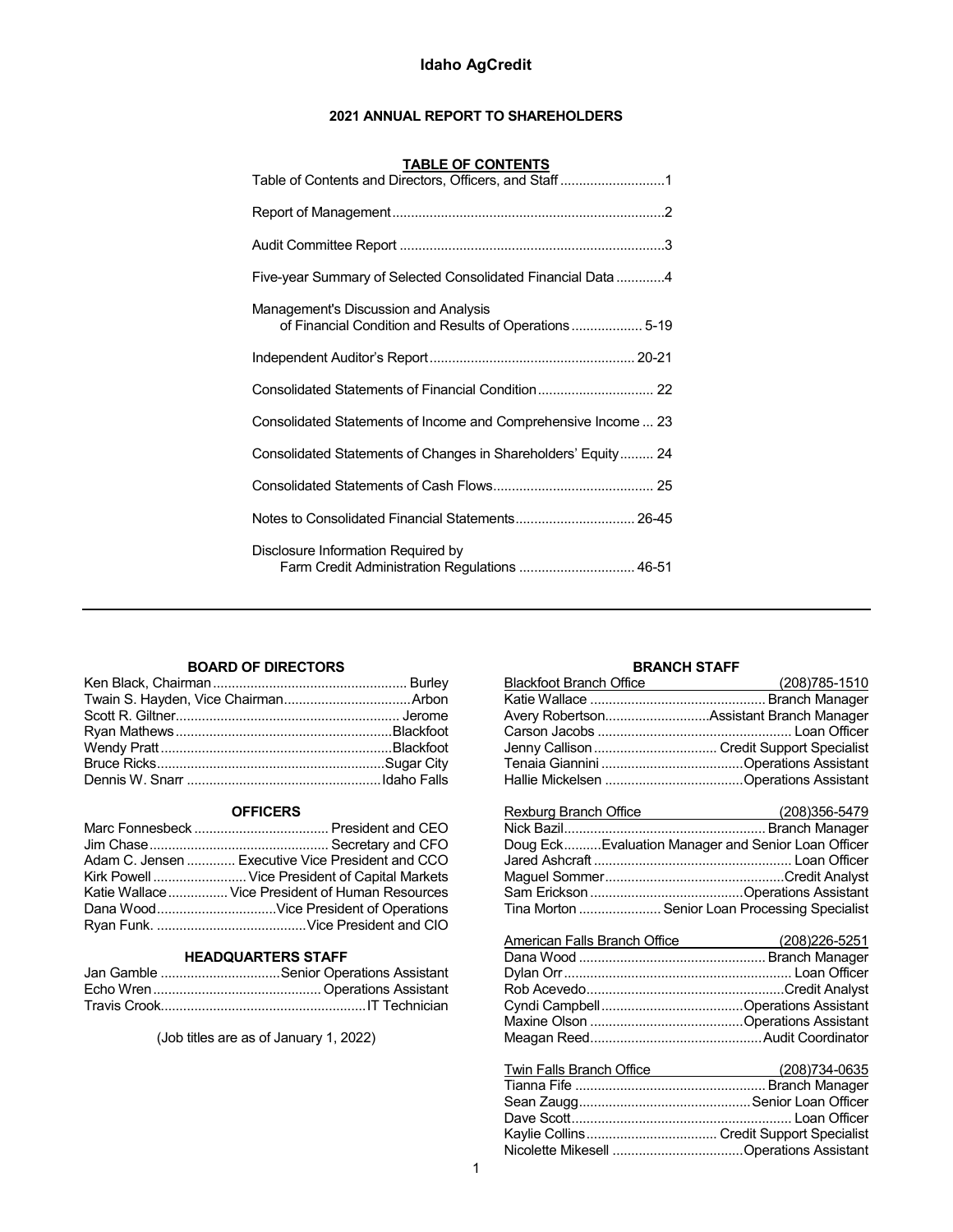

## **REPORT OF MANAGEMENT**

The consolidated financial statements of Idaho AgCredit, ACA and its wholly owned subsidiaries Idaho AgCredit, FLCA and Idaho AgCredit, PCA (collectively Association) are prepared by management, which is responsible for their integrity and objectivity, including amounts that must necessarily be based on judgments and estimates. The consolidated financial statements have been prepared in conformity with generally accepted accounting principles appropriate under the circumstances and under the oversight of the Audit Committee (composed of all board members) and in the opinion of management fairly present the financial condition and results of operations of the Association. Other financial information included in the 2021 annual report is consistent with the financial statements.

To meet its responsibility for reliable financial information, management depends on the Association's accounting and internal control systems, which have been designed to provide reasonable, but not absolute, assurance that assets are safeguarded and transactions are properly authorized and recorded. To monitor compliance, the Association, its contract auditors, CoBank and an independent accounting firm perform reviews of the accounting records, review accounting systems and internal controls, and recommend improvements as appropriate.

The activities of the Association are also reviewed by the Farm Credit Administration (FCA) and certain actions of the Association are subject to approval by CoBank. Certain actions of CoBank are also subject to FCA approval.

The consolidated financial statements of the Association were audited by Wipfli LLP, certified public accountants (CPAs), who also conducted a review of the accounting records and such other auditing procedures as they considered necessary to comply with auditing standards generally accepted in the United States of America. A copy of their report is presented later in this annual report.

The Board of Directors and Audit Committee have overall responsibility for the Association's systems of internal control and financial reporting. In connection with this obligation, each consults regularly with management and periodically reviews the scope and results of work performed by the CPAs and other auditors. The CPAs and other auditors also have direct access to the Board of Directors and Audit Committee.

The undersigned certify that this annual report has been reviewed and prepared in accordance with all applicable statutory or regulatory requirements and that the information contained herein is true, accurate and complete to the best of their knowledge and belief.

Black

February 16, 2022

Par Tonnesbeck

Ken Black Marc Fonnesbeck Marc Fonnesbeck Marc Fonnesbeck Jim Chase

Board Chairman **President and CEO** Secretary and CFO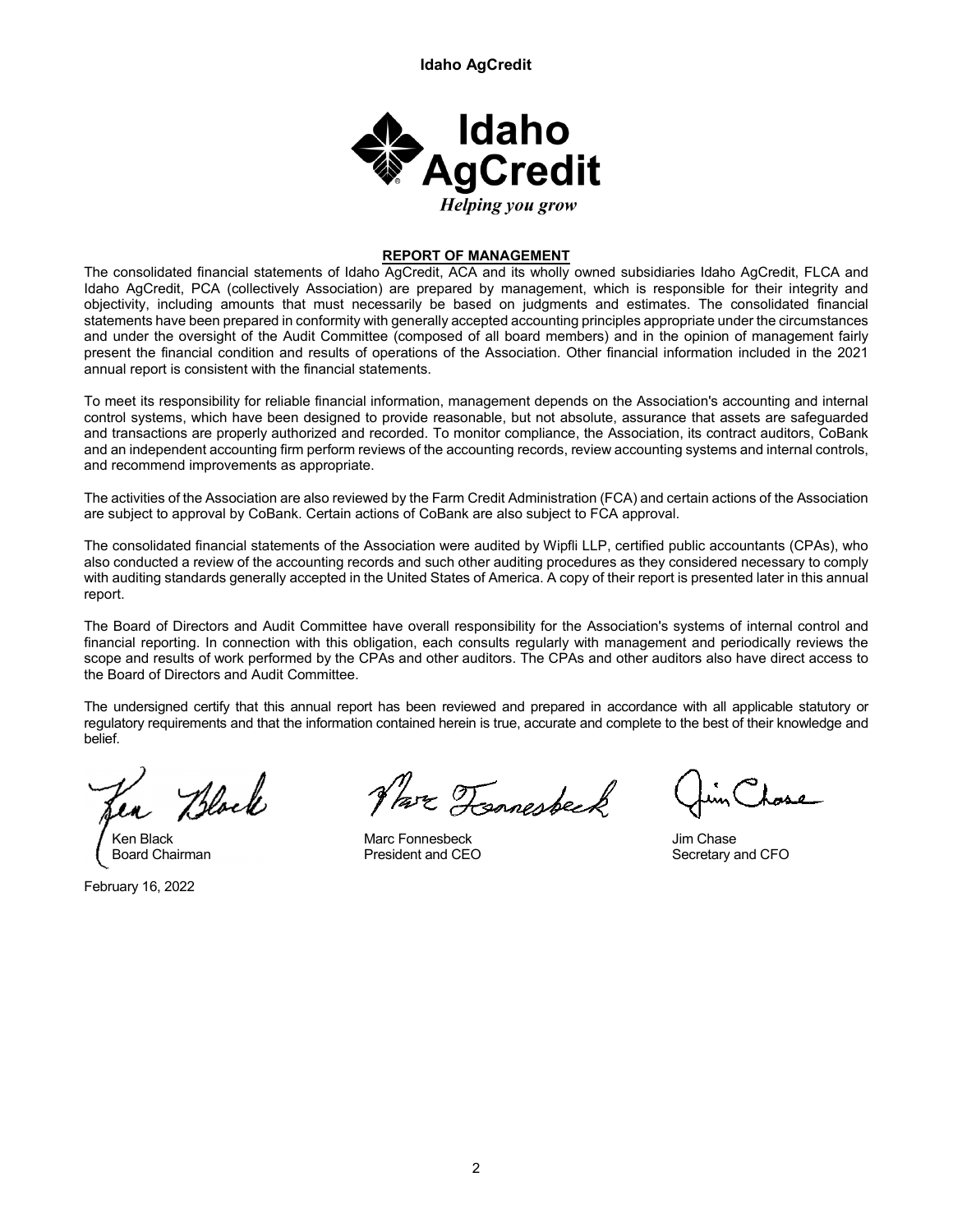

## **AUDIT COMMITTEE REPORT**

The Audit Committee (Committee) includes the entire Board of Directors of Idaho AgCredit, ACA (Association). In 2021, ten Committee meetings were held. The Committee oversees the scope of the Association's internal audit program, the independence of the outside auditors, the adequacy of the Association's system of internal controls and procedures, and the adequacy of management's action with respect to recommendations arising from those auditing activities. The Committee's responsibilities are described more fully in the Internal Control Policy and the Audit Committee Charter. The Committee approved the appointment of Wipfli LLP (CPAs) as the Association's independent auditors for 2021.

The fees for professional services from the CPAs during 2021 were \$34,000 for audit services and \$7,200 for tax and non-audit services. All audit and non-audit services with the CPAs were contracted by and approved by the Audit Committee. Non-audit services included calculation of current and deferred income taxes, preparation of income taxes and consulting on future accounting requirements. The Committee reviewed the non-audit services provided by the CPAs and concluded these services were not incompatible with maintaining the independent auditor's independence.

Management is responsible for the Association's internal controls and the preparation of the consolidated financial statements in accordance with accounting principles generally accepted in the United States of America. The CPAs are responsible for performing an independent audit of the Association's consolidated financial statements in accordance with auditing standards generally accepted in the United States of America and to issue a report thereon. The Committee's responsibilities include monitoring and overseeing these processes.

In this context, the Committee reviewed and discussed the Association's Quarterly Reports and the audited consolidated financial statements for the year ended December 31, 2021 (the "Audited Financial Statements") with management and the CPAs. The Committee also reviews with the CPAs the matters required to be discussed by Statements on Auditing Standards and both the CPAs and the Association's internal auditors (including staff and contract auditors) provide reports directly to the Committee on significant matters.

The Committee received the written disclosures and the letter from the CPAs in accordance with Independence Standards Board Standard No. 1 (Independence Discussion with Audit Committees) and discussed with the CPAs their independence from the Association. The Committee has discussed with management and the CPAs such other matters and received such assurances from them as the Committee deemed appropriate.

Based on the foregoing review and discussions and relying thereon, the Committee recommended that the Board of Directors include the Audited Financial Statements in the Association's Annual Report to Shareholders for the year ended December 31, 2021 and for filing with the FCA.

Dennis Snarr Chairman of the Audit Committee

Ken Black Scott R. Giltner<br>Twain S. Hayden Ryan Mathews, Wendy Pratt Bruce Ricks

Ryan Mathews, Vice Chairman Audit Committee Members

February 16, 2022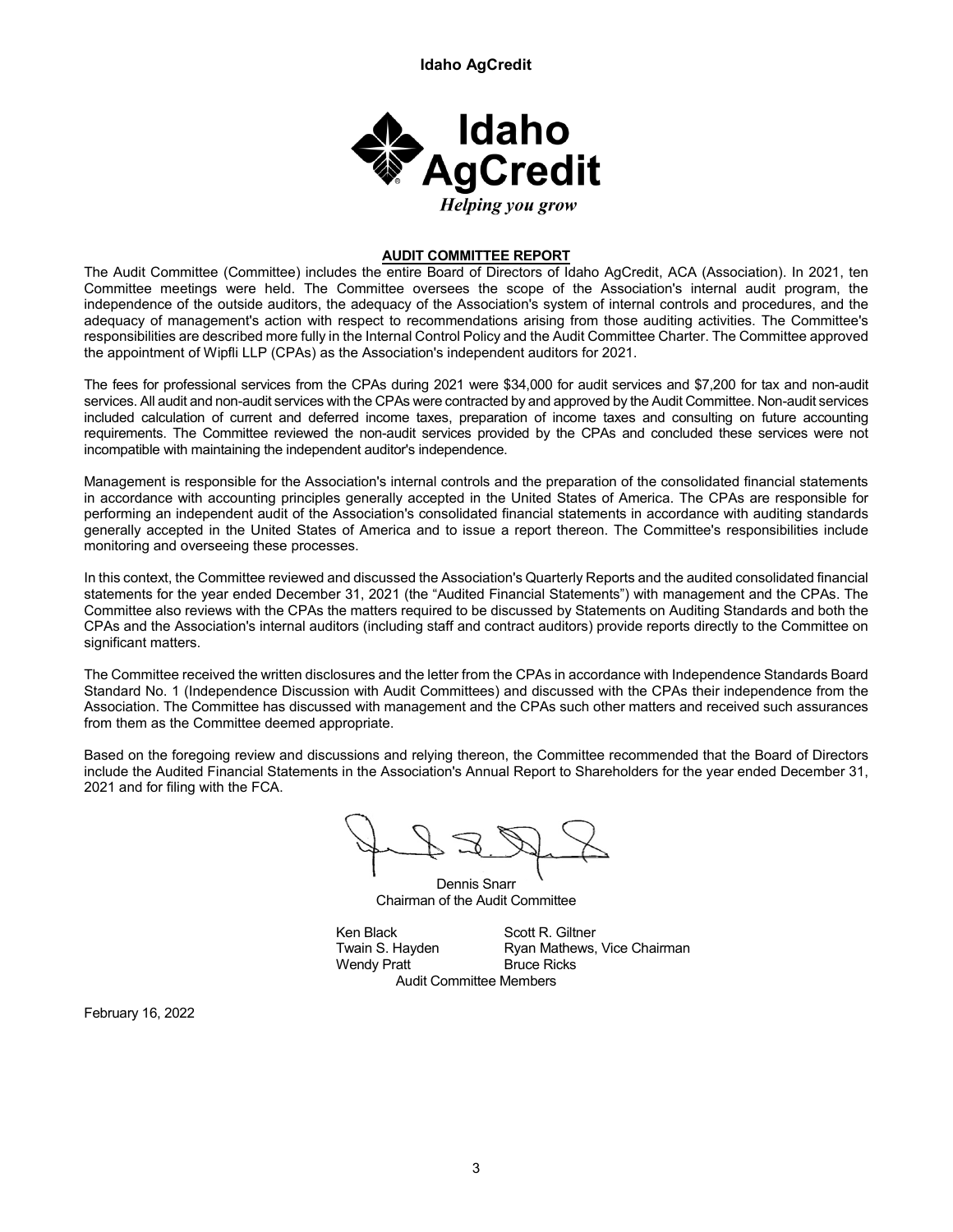## **Idaho AgCredit FIVE-YEAR SUMMARY OF SELECTED CONSOLIDATED FINANCIAL DATA** (Dollars in thousands)

|                                                  | December 31 |         |    |         |    |         |     |         |     |              |
|--------------------------------------------------|-------------|---------|----|---------|----|---------|-----|---------|-----|--------------|
| <b>Consolidated Statements of Condition Data</b> |             | 2021    |    | 2020    |    | 2019    |     | 2018    |     | 2017         |
| Loans                                            |             | 338,467 | S. | 312,181 |    | 286,470 |     | 291,670 |     | 262,801      |
| Less allowance for loan losses                   |             | 1,523   |    | 1,584   |    | 1,573   |     | 1,193   |     | 1,179        |
| Net loans                                        |             | 336,944 |    | 310,597 |    | 284,897 |     | 290,477 |     | 261,622      |
| Cash and investment securities                   |             | 3,394   |    | 2,984   |    | 1,453   |     | 1,957   |     | $\mathbf{0}$ |
| Accrued interest receivable                      |             | 4,340   |    | 4,576   |    | 4,901   |     | 4,859   |     | 4,575        |
| Investment in CoBank, ACB                        |             | 10,966  |    | 10,966  |    | 10,963  |     | 10,953  |     | 10,943       |
| Other property owned                             |             |         |    |         |    |         |     |         |     |              |
| Other assets                                     |             | 4,159   |    | 3,633   |    | 3,058   |     | 2,765   |     | 2,672        |
| <b>Total assets</b>                              |             | 359,803 |    | 332,756 |    | 305,272 |     | 311,011 |     | 279,812      |
| Obligations with maturities of one year or less  |             | 293,149 |    | 268,573 |    | 244,009 |     | 251,740 |     | 223,464      |
| Obligations with maturities longer than one year |             | 292     |    | 296     |    | 252     |     | 237     |     | 225          |
| <b>Total liabilities</b>                         | S           | 293,441 | S. | 268,869 | S. | 244.261 | \$. | 251,977 | \$. | 223,689      |
| Capital stock and participation certificates     |             | 504     |    | 481     |    | 434     |     | 428     |     | 425          |
| Allocated retained earnings                      |             | 24,304  |    | 22,381  |    | 20,882  |     | 18,435  |     | 16,639       |
| Unallocated retained earnings                    |             | 41,554  |    | 41,025  |    | 39,695  |     | 40,171  |     | 39,059       |
| Accumulated other comprehensive income/(loss)    |             |         |    | 0       |    | 0       |     | O       |     | O            |
| Total shareholders' equity                       |             | 66,362  | S  | 63,887  |    | 61,011  |     | 59,034  |     | 56,123       |
| Total liabilities and shareholders' equity       |             | 359,803 |    | 332.756 |    | 305,272 |     | 311.011 |     | 279.812      |

|                                                         | For the Year Ended December 31 |          |  |         |  |         |  |          |  |         |  |
|---------------------------------------------------------|--------------------------------|----------|--|---------|--|---------|--|----------|--|---------|--|
| <b>Consolidated Statements of Income Data</b>           | 2021                           |          |  | 2020    |  | 2019    |  | 2018     |  | 2017    |  |
| Net interest income                                     |                                | 8,955    |  | 8.174   |  | 8.188   |  | 7.651    |  | 7.120   |  |
| Patronage distribution from Farm Credit Institutions    |                                | 1.453    |  | 1.187   |  | 1.044   |  | 1.216    |  | 1.020   |  |
| (Provision for) or Reversal of loan losses              |                                | 111      |  | (35)    |  | (390)   |  | (14)     |  | (52)    |  |
| Noninterest expense, net                                |                                | (4, 194) |  | (3,550) |  | (3,892) |  | (3, 447) |  | (3,532) |  |
| (Provision for) or Benefit from income taxes            |                                | (167)    |  | (138)   |  | (95)    |  | (143)    |  | (256)   |  |
| Cumulative effect of change(s) in accounting principles |                                |          |  |         |  | O       |  |          |  |         |  |
| Net income/(loss)                                       |                                | 6.158    |  | 5.638   |  | 4.855   |  | 5,263    |  | 4,300   |  |
| <b>Comprehensive Income</b>                             |                                | 6.158    |  | 5.638   |  | 4.855   |  | 5.263    |  | 4,300   |  |

| <b>Consolidated Key Financial Ratios</b>             | 2021        |    | 2020     | 2019        | 2018        | 2017        |
|------------------------------------------------------|-------------|----|----------|-------------|-------------|-------------|
| For The Year                                         |             |    |          |             |             |             |
| Return on average assets                             | 1.83%       |    | 1.81%    | 1.61%       | 1.88%       | 1.61%       |
| Return on average shareholders' equity               | 9.18%       |    | 8.85%    | 7.89%       | 8.96%       | 7.66%       |
| Net interest income as % of average earning assets   | 2.84%       |    | 2.80%    | 2.93%       | 2.93%       | 2.87%       |
| Net charge-offs/(recoveries) as % of avg net loans   | $(0.02\%)$  |    | $0.00\%$ | $0.00\%$    | $0.00\%$    | $0.00\%$    |
| At Year End                                          |             |    |          |             |             |             |
| Shareholders' equity as a percentage of total assets | 18.44%      |    | 19.20%   | 19.99%      | 18.98%      | 20.06%      |
| Debt as a ratio to shareholders' equity              | 4.42:1      |    | 4.21:1   | 4.00:1      | 4.27:1      | 3.99:1      |
| Allowance for loan losses as a percentage of loans   | 0.45%       |    | 0.51%    | 0.55%       | 0.41%       | 0.45%       |
| Common Equity Tier 1 (CET1) Capital                  | 15.56%      |    | 16.46%   | 16.93%      | 16.21%      | 17.21%      |
| Tier 1 Capital                                       | 15.56%      |    | 16.46%   | 16.93%      | 16.21%      | 17.21%      |
| <b>Total Regulatory Capital</b>                      | 16.02%      |    | 16.98%   | 17.49%      | 16.63%      | 17.68%      |
| Tier 1 Leverage                                      | 15.57%      |    | 16.20%   | 16.84%      | 15.93%      | 16.76%      |
| Unallocated retained or equivalents Leverage (UREE)  | 15.42%      |    | 16.05%   | 16.69%      | 15.79%      | 16.60%      |
| Permanent capital ratio                              | 15.96%      |    | 17.21%   | 17.72%      | 17.14%      | 18.43%      |
| <b>Net Income Distribution</b>                       | 2021        |    | 2020     | 2019        | 2018        | 2017        |
| Cash patronage distributions paid                    | \$<br>2,812 | \$ | 2,884    | \$<br>2,355 | \$<br>2,134 | \$<br>2,081 |
| Cash patronage declared                              | \$<br>3,702 | S  | 2,809    | \$<br>2,884 | \$<br>2,355 | \$<br>2,134 |
| Stock dividends declared                             | 0           |    | 0        | \$<br>0     | \$<br>0     | \$<br>0     |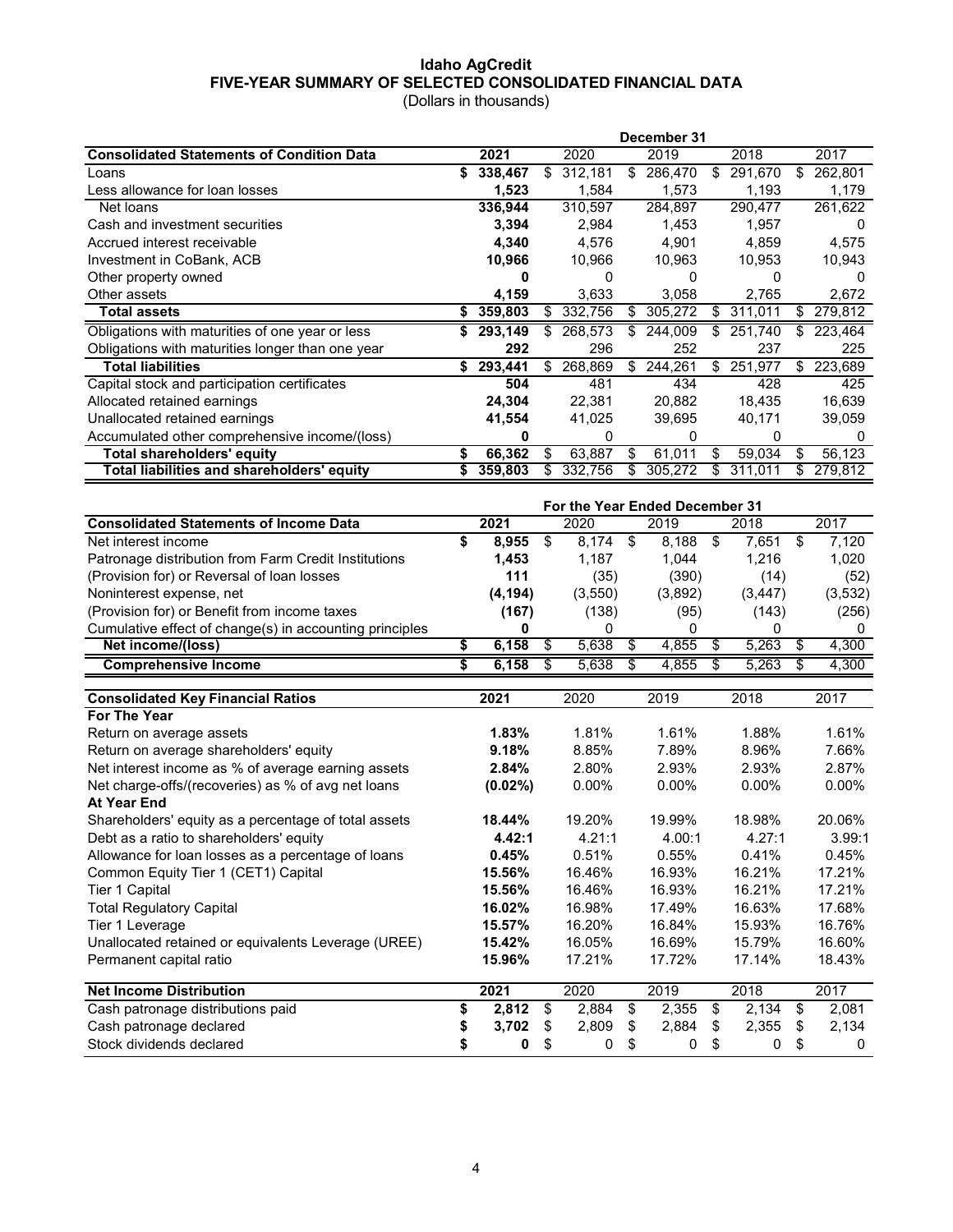## **MANAGEMENT'S DISCUSSION AND ANALYSIS OF FINANCIAL CONDITION AND RESULTS OF OPERATIONS**

(Dollars in thousands except as noted)

## **INTRODUCTION**

The following discussion summarizes the financial position and results of operations of Idaho AgCredit, ACA for the year ended December 31, 2021. Comparisons with prior years are included. We have emphasized material known trends, commitments, events, or uncertainties that have impacted or are reasonably likely to impact our financial condition and results of operation. The discussion and analysis should be read in conjunction with the accompanying consolidated financial statements, footnotes and other sections of this report. The accompanying consolidated financial statements were prepared under the oversight of our Audit Committee. The Management's Discussion and Analysis includes the following sections:

- **•** Business Overview
- **•** Economic Overview
- **•** Loan Portfolio
- **•** Credit Risk Management
- **•** Results of Operations
- **•** Liquidity
- **•** Capital Resources
- **•** Regulatory Matters
- **•** Litigation
- **•** Governance
- **•** Forward-Looking Information
- **•** Critical Accounting Policies and Estimates
- **•** Customer Privacy

The Association's quarterly reports to shareholders are available approximately 40 days after the calendar quarter end and annual reports are available approximately 75 days after the calendar year end. The reports may be obtained free of charge on the Association's website, www.IdahoAgCredit.com, or upon request. We are located at 188 West Judicial, PO Box 985, Blackfoot, ID 83221 or may be contacted by calling (208)785-1510.

## **BUSINESS OVERVIEW**

## **Farm Credit System Structure and Mission**

We are one of 67 associations in the Farm Credit System (System), which was created by Congress in 1916 and has served agricultural producers for over 100 years. The System mission is to provide sound and dependable credit to American farmers, ranchers, and producers or harvesters of aquatic products, and farm-related businesses through a member-owned cooperative system. This is done by making loans and providing financial services. Through its commitment and dedication to agriculture, the System continues to have the largest portfolio of agricultural loans of any lender in the United States. The Farm Credit Administration (FCA) is the System's independent safety and soundness federal regulator and was established to supervise, examine and regulate System institutions.

## **Our Structure and Focus**

As a cooperative, we are owned by the members we serve. Our territory served extends across a diverse agricultural region of 25 counties in south and east Idaho and two counties in Wyoming. The counties in our territory are listed in Note 1, Organization and Operations, of the Notes to Consolidated Financial Statements. We make long-term real estate mortgage loans to farmers, ranchers, rural residents and agribusinesses and we make production and intermediate-term loans for agricultural production or operating purposes. Additionally, we provide other related services to our borrowers, such as credit life insurance. Our success begins with our extensive agricultural experience and knowledge of the market and is dependent on the level of satisfaction we provide to our borrowers.

As part of the System, we obtain the funding for our lending and operations from a Farm Credit Bank. Our funding bank, CoBank, ACB (CoBank), is a cooperative of which we are a member. We, along with the borrower's investment in our Association are materially affected by CoBank's financial condition and results of operations. The CoBank quarterly and annual reports are available free of charge on CoBank's web site, www.cobank.com, or may be obtained at no charge by contacting us at Idaho AgCredit, 188 W Judicial, PO Box 985, Blackfoot, ID 83221 or by calling (208)785-1510. Annual reports are available within 75 days after year end and quarterly reports are available within 40 days after the calendar quarter end.

We purchase technology and other operational services from AgVantis, which is a technology service corporation. We purchase payroll and other human resources services from Farm Credit Foundations, which is a human resource service provider for a number of Farm Credit institutions.

## **ECONOMIC OVERVIEW**

Production agriculture is a cyclical business that is heavily influenced by commodity prices. Commodity prices for 2019 and 2020 were generally near breakeven or slightly above. Commodity prices in 2021 were generally improved and most operations were profitable. The impact to the Association from the negative portion of these cycles that agriculture has and always will experience is somewhat lessened by geographic and commodity diversification and the generally strong financial condition of our agricultural borrowers.

Economic conditions in most sectors of our region during 2021 were generally positive as prices for major commodities financed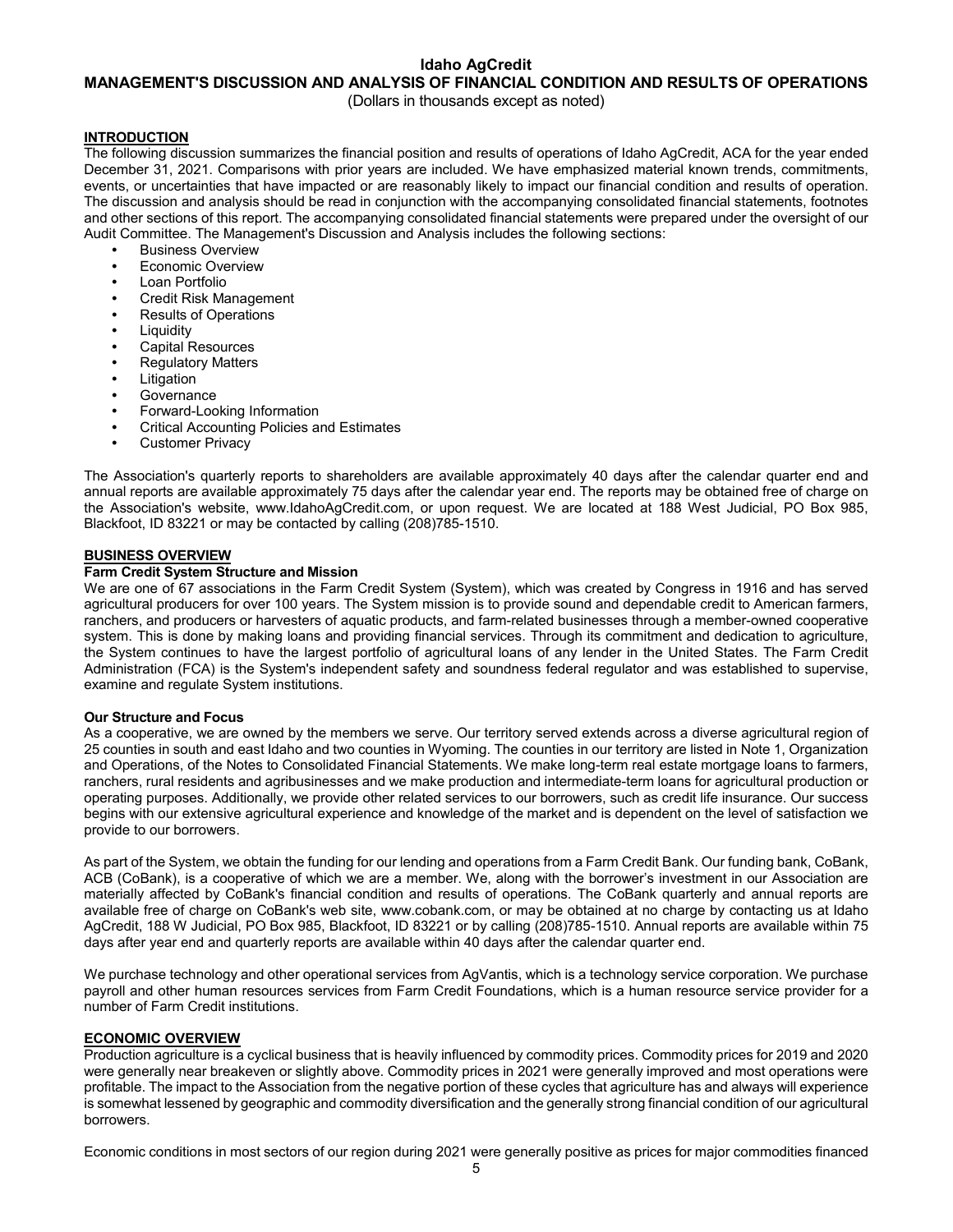## **MANAGEMENT'S DISCUSSION AND ANALYSIS OF FINANCIAL CONDITION AND RESULTS OF OPERATIONS** (Dollars in thousands except as noted)

including wheat, barley, alfalfa and beef cattle were generally a little above breakeven. Open potato prices for the 2021 crop are generally favorable to very favorable. Open potato prices for the 2019 and 2020 crops were generally above breakeven with some receiving excellent returns. Contracted potatoes are generally a little above breakeven. Sugar beet prices are generally above breakeven depending on the operation's debt load. Milk prices have improved during the year with most producers above breakeven prices depending on their feed sources and milk components. The costs for energy, fertilizers and related items generally remained moderate through 2021, but these costs are generally expected to rise significantly in 2022.

The Covid-19 pandemic brought with it significant uncertainty in market prices at the beginning of 2020, but most prices had stabilized by mid summer in 2020 and remained relatively stable in 2021. The Association's customers largely benefitted from Covid-19 programs like Small Business Administration (SBA) Paycheck Protection Program (PPP) and the Farm Service Agency's (FSA) Coronavirus Food Assistance Program (CFAP). Labor supplies were adequate and production inputs for rural agriculture in the Association's territory were mostly unaffected by the Covid-19 pandemic.

Irrigation supplies during 2019, 2020 and 2021 were generally adequate. The 2021 year end reservoir levels were below average, and an above average snowpack will be needed to ensure adequate water in 2022. Ongoing water rights issues and litigation between pumpers and surface water users continue to highlight the importance of water management. The State of Idaho Department of Water Resources annually assesses whether some pumping may be cut off or reduced. Given initial snowpack, it is likely most regions should have adequate water for 2022 crops, but these projections largely depend on precipitation received through the rest of the winter and spring. The Idaho Legislature is also considering options for building more long-term stability into how water is made available.

Prime rate remained unchanged in 2021, but it is likely Prime rate will increase between .75% and 1.25% in 2022 due to growing concern over inflation. Prime rate decreased twice in 2020 to 3.25% at year end, compared to 4.75% at year end 2019. The interest rate changes in 2020 represented significant concerns over the economy, largely due to the Covid-19 pandemic. Rate increases in the next few years will tighten customer margins, which could present challenges to lenders and producers.

Real estate prices and land rents have remained strong in the Association's territory. Any downward pressure on land rents due to low commodity prices could move land prices lower. The prices of smaller parcels of land adjoining larger farming operations may continue to see a premium above general land sales. No specific weaknesses in general land prices have been seen yet. The Association's mortgage portfolio increased in 2020 and 2021. Mortgage interest rates remained low in the last year and several operations refinanced at lower rates.

The Association's net income was good and primarily reflects the strong economic success of the Association's customers and the growth in average Association loan volume. Cash patronage from CoBank increased in 2020 and 2021, and is expected to remain relatively stable in 2022.

The Agricultural Improvement Act of 2018 (Farm Bill) was signed into law on December 20, 2018. This Farm Bill governs an array of federal farm and food programs, including commodity price support payments, farm credit, conservation programs, research, rural development and foreign and domestic food programs for five years through 2023. The Farm Bill continues to provide support for crop insurance programs and commodity support programs, strengthen livestock disaster programs, and provides dairy producers with an updated voluntary margin protection program that will provide more flexibility to dairy operations. The Farm Bill also authorizes the production and marketing of industrial hemp in accord with state or federal regulations. The Farm Bill also clarifies the Insurance Corporation's authority, role and procedures for acting as a conservator or receiver of a troubled System institution. The Farm Bill provides a range of statutory options to the Insurance Corporation including, but not limited to, marshalling and liquidating assets, satisfying claims of creditors and using interim devices such as bridge banks.

## **LOAN PORTFOLIO**

Total loans outstanding were \$338,467 at December 31, 2021, which was an increase of \$26,287 or 8.4% from \$312,180 at December 31, 2020, and an increase of \$51,997 or 18.2% from \$286,470 in the two year period at December 31, 2019. The increase in loans from 2020 to 2021 reflects substantial growth in mortgage loans as a result of marketing and low interest rates, and a slight increase in commercial loans due to marketing and low interest rates. The increase in loans from 2019 to 2020 reflects substantial growth in mortgage loans as a result of marketing and low interest rates, and a moderate reduction in commercial loans generally due to weak economic conditions and conservative borrowing in response to the Covid-19 pandemic. The types of loans outstanding at December 31 are reflected in the following table.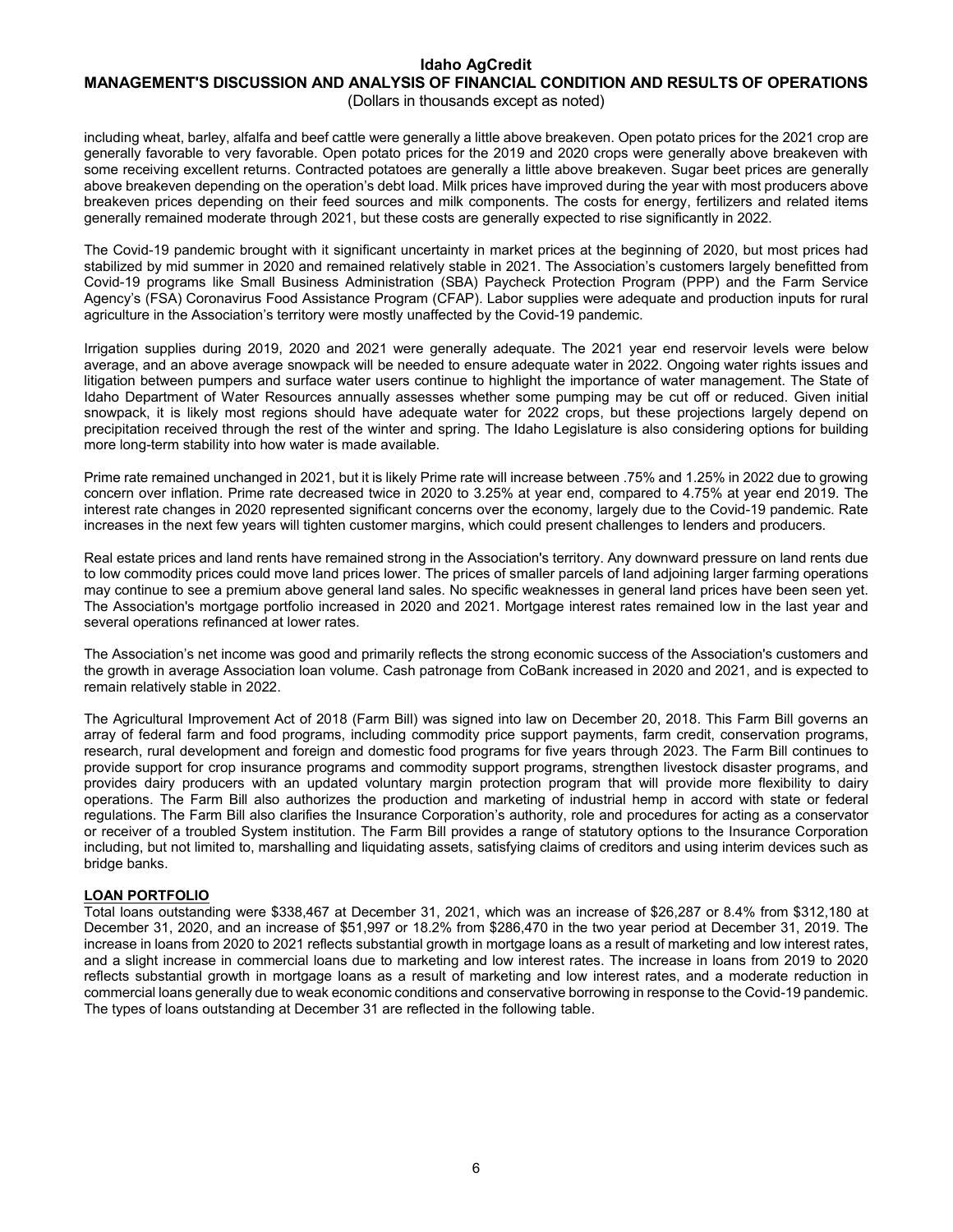## **MANAGEMENT'S DISCUSSION AND ANALYSIS OF FINANCIAL CONDITION AND RESULTS OF OPERATIONS**

(Dollars in thousands except as noted)

|                                        |            | 2021    |            | 2020 |         |         | 2019 |         |            |         |  |            |         |
|----------------------------------------|------------|---------|------------|------|---------|---------|------|---------|------------|---------|--|------------|---------|
| Type of Loan                           | Oustanding |         |            |      | Percent |         |      |         | Oustanding | Percent |  | Oustanding | Percent |
| Real estate mortgage loans             | \$         | 219.630 | 64.9%      | \$   | 200,011 | 64.1%   | S    | 172.849 | 60.3%      |         |  |            |         |
| Production and intermediate-term loans |            | 103.949 | 30.7%      |      | 96.714  | 31.0%   |      | 105.286 | 36.7%      |         |  |            |         |
| Agribusiness:                          |            |         |            |      |         |         |      |         |            |         |  |            |         |
| Processing and marketing loans         |            | 7,726   | 2.3%       |      | 5,649   | 1.8%    |      | 5.300   | 1.9%       |         |  |            |         |
| Farm related business loans            |            | 4,538   | 1.3%       |      | 6,181   | 2.0%    |      | 3,035   | 1.1%       |         |  |            |         |
| Rural residential real estate loans    |            | 0       | $0.0\%$    |      | 0       | $0.0\%$ |      | 0       | $0.0\%$    |         |  |            |         |
| Communication loans                    |            | 2.624   | 0.8%       |      | 1.645   | 0.5%    |      | 0       | $0.0\%$    |         |  |            |         |
| Energy loans                           |            | 0       | $0.0\%$    |      | 1.980   | 0.6%    |      | 0       | $0.0\%$    |         |  |            |         |
| Гоtal                                  | S          | 338,467 | $100.00\%$ | S    | 312.180 | 100.00% | S    | 286,470 | 100.00%    |         |  |            |         |

The Association may have loans in the categories of real estate mortgage loans, production and intermediate-term loans, Agribusiness loans (including loans to cooperatives, processing and marketing loans and farm related business loans), rural residential real estate loans, rural infrastructure loans (including loans for communications, energy, water and waste water), mission related loans, and other loans. Each chart or table within this annual report which breaks out volume by any of these categories will identify all reportable categories for the years shown.

Real estate mortgage loans outstanding increased to \$219,630 compared to \$200,011 at year end 2020, primarily due to marketing efforts. These loans are used to purchase, refinance or improve real estate and have maturities ranging from 5 to 40 years. Real estate mortgages are also made to non-farm rural homeowners. By federal regulation, real estate mortgage loans must be secured by first liens and may be made only in amounts up to 85% of the original appraised value of the property or up to 97% of the appraised value if guaranteed by certain state, federal, or other governmental agencies. Under our current underwriting standards, we loan less than the regulatory limit of 85% of the appraised value of the property.

Production and intermediate-term loans increased to \$103,949 compared to \$96,714 at year end 2020 due to improving economic conditions. Production loans are used to finance the ongoing operating needs of agricultural producers. Production loans generally match the borrower's normal production and marketing cycle, which is typically 12 months. Intermediate-term loans are generally used to finance depreciable capital assets of a farm or ranch and are written for a specific term of 1 to 15 years with most loans not exceeding 10 years.

At December 31, 2021, agribusiness and communication loan volume of \$14,888 comprised about 4.4% of total loan volume, including \$8,714 or 2.6% of total loan volume as a result of purchased loan participations in these categories.

## **Loan Portfolio Diversification**

While we make loans and provide financially related services to qualified borrowers in agricultural and rural sectors and to certain related entities, our loan portfolio is diversified by loan participations purchased and sold, geographic locations served, commodities financed, and loan size as illustrated in the following four tables.

We purchase loan participations from other System entities to generate additional earnings and in some cases diversify risk related to existing commodities financed and our geographic area served. In addition, we sell a portion of certain large loans to other System entities to reduce risk and comply with lending limits we have established. Our volume of participations purchased and sold as of December 31 follows.

|                          | 2021 | 2020                              | 2019 |
|--------------------------|------|-----------------------------------|------|
| Participations purchased |      | <b>52.029</b> \$ 47.122 \$ 45.065 |      |
| Participations sold      |      | <b>23.525</b> \$ 15.625 \$ 19.783 |      |

We have no purchased loans, loans sold with recourse, retained subordinated participation interests in loans sold, or interests in pools of subordinated participation interests that are held in lieu of retaining a subordinated participation interest in the loans sold.

The geographic distribution of loans by county are shown below as of December 31 (loans we purchase from outside our territory are shown in "Other").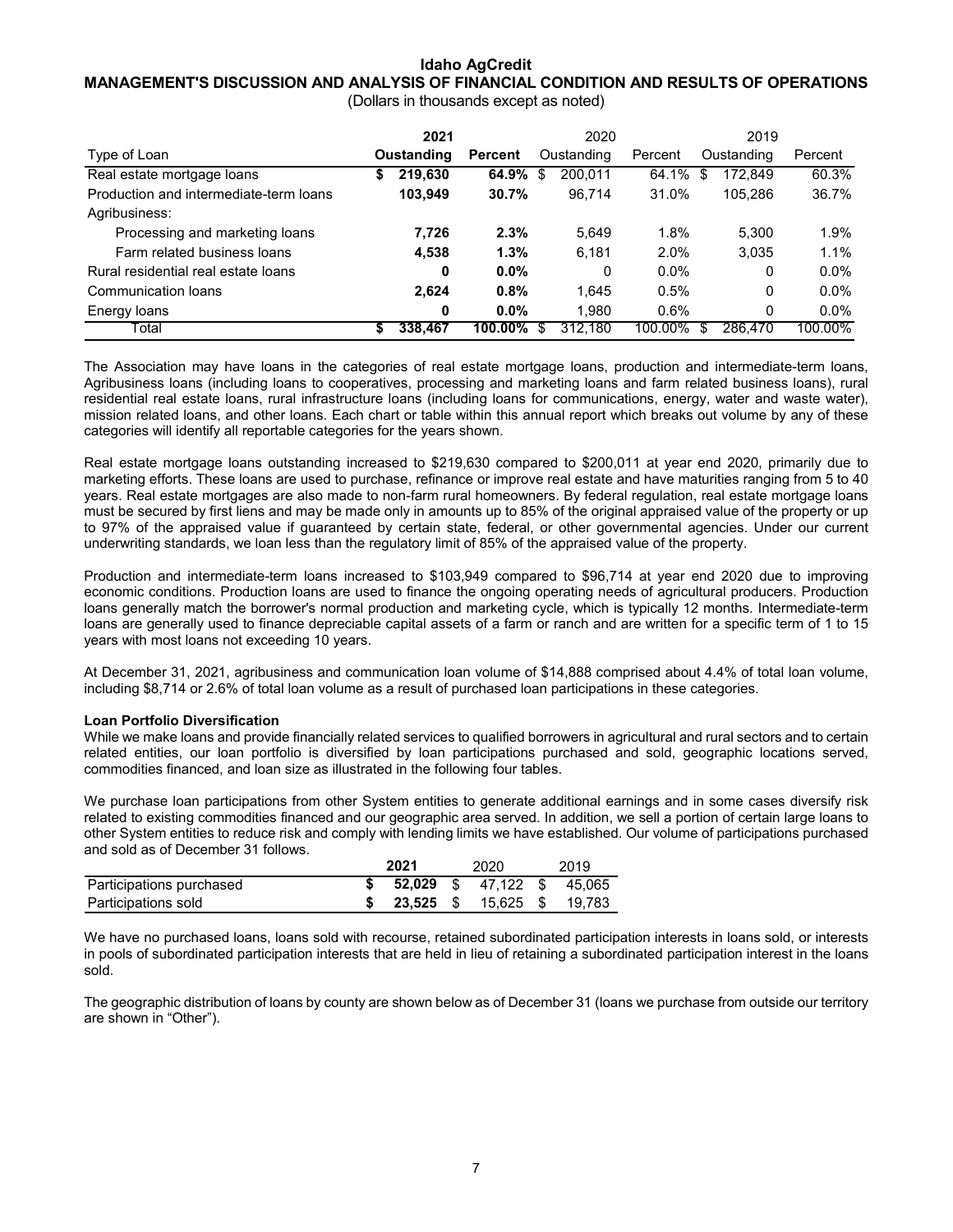## **Idaho AgCredit MANAGEMENT'S DISCUSSION AND ANALYSIS OF FINANCIAL CONDITION AND RESULTS OF OPERATIONS** (Dollars in thousands except as noted)

| <b>County</b> (in Idaho unless denoted) | 2021   | 2020   | 2019   |
|-----------------------------------------|--------|--------|--------|
| <b>Bannock</b>                          | 1.5%   | 1.7%   | 0.8%   |
| <b>Bear Lake</b>                        | 0.6%   | 0.7%   | 0.1%   |
| Bingham                                 | 16.6%  | 16.3%  | 17.0%  |
| <b>Blaine</b>                           | 0.2%   | 0.2%   | 0.2%   |
| <b>Bonneville</b>                       | 2.8%   | 1.5%   | 0.8%   |
| <b>Butte</b>                            | 1.8%   | 1.9%   | 1.7%   |
| Camas                                   | 0.1%   | 0.1%   | 0.1%   |
| Canyon                                  | 0.0%   | 0.0%   | 0.0%   |
| Caribou                                 | 4.0%   | 4.4%   | 3.4%   |
| Cassia                                  | 2.3%   | 2.4%   | 3.4%   |
| Clark                                   | 0.0%   | 0.0%   | 0.0%   |
| Custer                                  | 2.4%   | 2.1%   | 2.2%   |
| Franklin                                | 0.0%   | 0.0%   | 0.0%   |
| Fremont                                 | 4.0%   | 4.4%   | 4.1%   |
| Gooding                                 | 3.5%   | 3.1%   | 2.4%   |
| Jefferson                               | 11.2%  | 12.0%  | 13.3%  |
| Jerome                                  | 3.8%   | 3.4%   | 2.4%   |
| Lemhi                                   | 0.3%   | 0.4%   | 1.9%   |
| Lincoln                                 | 0.6%   | 0.6%   | 0.2%   |
| Madison                                 | 6.5%   | 7.4%   | 8.4%   |
| Minidoka                                | 2.9%   | 2.7%   | 2.7%   |
| Oneida                                  | 1.8%   | 1.5%   | 0.6%   |
| Owyhee                                  | 0.0%   | 0.0%   | 0.0%   |
| Power                                   | 8.5%   | 10.0%  | 11.0%  |
| Teton                                   | 0.5%   | 0.4%   | 0.5%   |
| <b>Twin Falls</b>                       | 9.5%   | 7.7%   | 8.3%   |
| Lincoln and Teton counties, Wyoming     | 0.2%   | 0.0%   | 0.0%   |
| Other (California)                      | 8.4%   | 8.0%   | 8.8%   |
| Other (Other states)                    | 6.0%   | 7.1%   | 5.7%   |
| Total                                   | 100.0% | 100.0% | 100.0% |

Bingham County has a large concentration of potatoes and sugar beets, which require extensive capital. Fremont and Madison Counties also have a large concentration of potato acreage. Power County has large concentrations of potatoes, grain and sugar beet acreages. Jefferson County has large concentrations of potatoes, grain, hay and cattle. Twin Falls County has large concentrations of milk and dairy cattle.

The following table shows the Association's percentage of average loan volume attributable to the gross sales of the primary agricultural commodities produced by our borrowers as of December 31 (all results are shown net of participations sold). The categories shown are based on the Standard Industrial Classification (SIC) system published by the federal government.

| <b>SIC Category</b>                 | 2021   | 2020    | 2019   |
|-------------------------------------|--------|---------|--------|
| Potatoes                            | 12.8%  | 13.7%   | 15.0%  |
| Grain (wheat, malt and feed barley) | 18.6%  | 15.0%   | 15.4%  |
| Cash Rent                           | 10.2%  | $9.3\%$ | 10.4%  |
| Beef cattle and calves              | 12.3%  | 11.7%   | 11.3%  |
| Hay                                 | 10.9%  | 10.0%   | 9.9%   |
| Milk and dairy cattle               | 8.6%   | $9.2\%$ | 8.8%   |
| Sugar beets                         | 4.8%   | 5.0%    | 4.7%   |
| Outside income (mostly wages)       | 5.5%   | 4.2%    | 2.9%   |
| Other                               | 16.3%  | 21.9%   | 21.6%  |
| Total                               | 100.0% | 100.0%  | 100.0% |

Our loan portfolio contains concentrations of approximately 5% or more of potatoes, grain (wheat and barley), cash rent, milk and dairy cattle, beef cattle and calves, hay, and sugar beets. Cash rent operators are generally reliant on similar ratios of commodities as our lending portfolio, although most receive a portion of rent upfront, which reduces sensitivity to market price risk. Repayment ability of our borrowers is closely related to the production and the profitability of the commodities they raise. If a loan fails to perform, restructuring and/or other servicing alternatives are influenced by the underlying value of the collateral which is impacted by the industry economics. Our future performance would be negatively impacted by adverse agricultural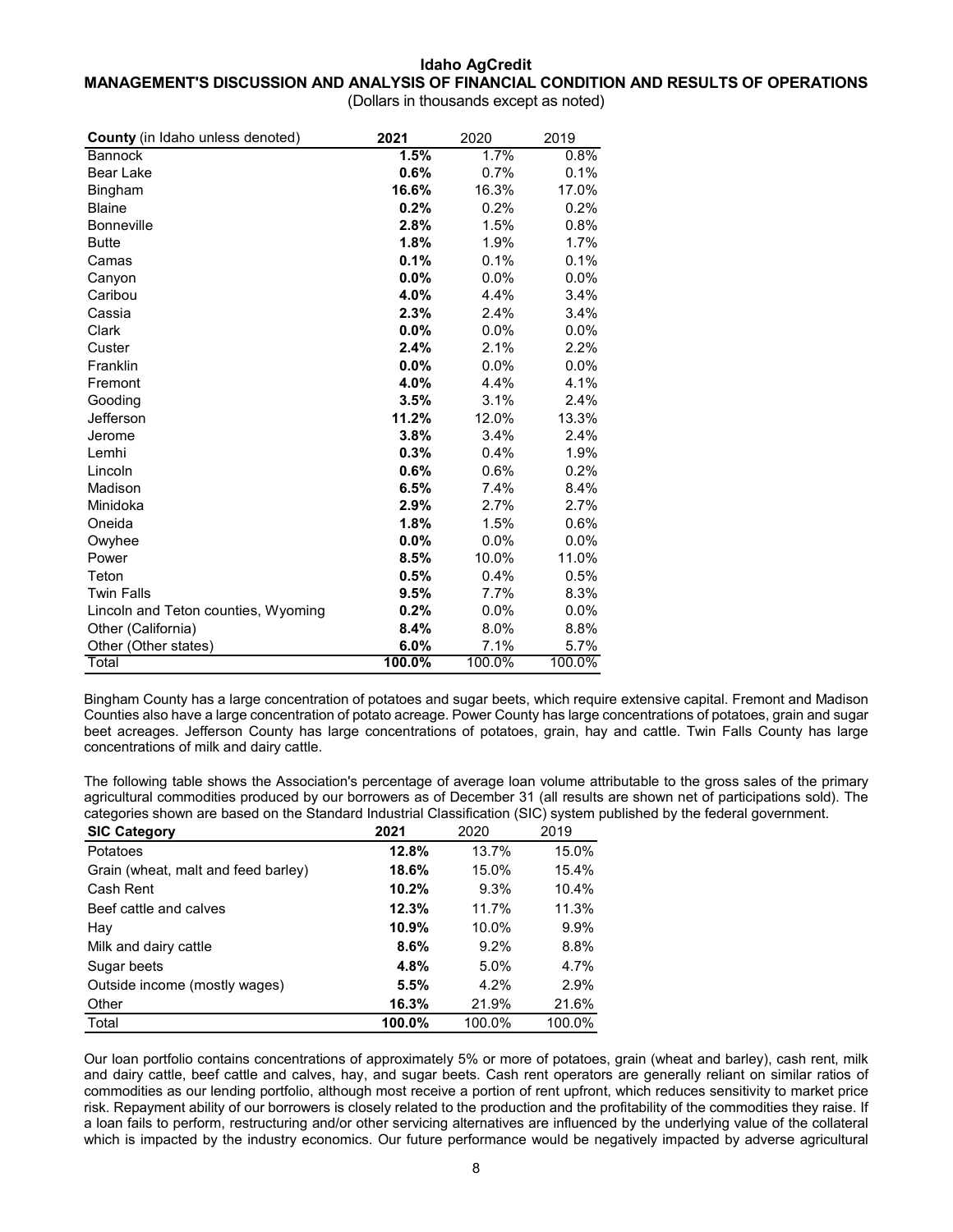## **MANAGEMENT'S DISCUSSION AND ANALYSIS OF FINANCIAL CONDITION AND RESULTS OF OPERATIONS** (Dollars in thousands except as noted)

conditions. The degree of the adverse impact would be correlated to the commodities negatively affected and the magnitude and duration of the adverse agricultural conditions to our borrowers.

In addition to commodity diversification noted in the previous table, further diversification is also achieved from loans to rural residents and part-time farmers which typically derive most earnings from nonagricultural sources. These borrowers are less subject to agricultural cycles and would likely be more affected by weaknesses in the general economy. The percentage of loan volume derived from nonagricultural sources for the years 2019 through 2021 is insignificant and is included as outside income (mostly wages) in the table above.

The principal balance outstanding at December 31, 2021 for loans \$250 thousand or less accounted for 19.7% of loan volume and 81.9% of the number of loans. Credit risk on small loans, in many instances, may be reduced by non-farm income sources. The table below details loans by dollar size of principal outstanding as of December 31.

|                      | 2021        |           |   | 2020        |           | 2019 |             |           |
|----------------------|-------------|-----------|---|-------------|-----------|------|-------------|-----------|
|                      | Amount      | Number of |   | Amount      | Number of |      | Amount      | Number of |
|                      | Outstanding | Loans     |   | Outstanding | Loans     |      | Outstanding | Loans     |
| $\sqrt{$1 - $250}$   | 66.655      | 1,656     | S | 63.126      | 1.595     | \$   | 60.325      | 1,496     |
| $$251 - $500$        | 63.491      | 180       |   | 55,073      | 157       |      | 50.419      | 142       |
| $$501 - $1,000$      | 76.690      | 110       |   | 75.674      | 107       |      | 54.534      | 79        |
| $$1,001 - $5,000$    | 131,631     | 75        |   | 118.307     | 65        |      | 116.167     | 64        |
| $$5,001 - $25,000$   |             | 0         |   |             | 0         |      | 5.025       |           |
| \$25,001 - \$100,000 |             |           |   |             | 0         |      |             |           |
| Total                | 338.467     | 2.021     |   | 312.180     | 1.924     | \$   | 286,470     | 1.782     |

Approximately 80% of our loans outstanding is attributable to 130 borrowers. Due to the size of their loans, the loss of any of these borrowers or the failure of any of these borrowers to perform would adversely affect the portfolio and our future operating results.

The credit risk of some long-term real estate loans has been reduced by entering into agreements that provide long-term standby commitments by Federal Agricultural Mortgage Corporation (Farmer Mac) to purchase the loans in the event of default. The amount of loans subject to these Farmer Mac credit enhancements was \$8,490 as of December 31, 2021, \$8,896 as of December 31, 2020 and \$9,276 as of December 31, 2019. Included in other operating expenses were fees paid for these Farmer Mac commitments totaling \$34 for 2021, \$36 for 2020 and \$38 for 2019. Under the Farmer Mac long-term standby commitment to purchase agreements, we continue to hold the loans in our portfolio and we pay commitment fees to Farmer Mac for Farmer Mac's commitment to purchase each such loan at par in the event the loan becomes significantly delinquent (typically four months past due). If the borrower cures the default, we must repurchase the loan and the commitment remains in place. Farmer Mac long-term standby commitments to purchase agreements are further described in Note 3, Loans and Allowance for Loan Losses, of the Notes to Consolidated Financial Statements. Other than the contractual obligations arising from these business transactions with Farmer Mac, Farmer Mac is not liable for any debt or obligation of ours and we are not liable for any debt or obligation of Farmer Mac. For more information on Farmer Mac, refer to their website at www.farmermac.com.

Credit guarantees with government agencies of \$26.5 million, \$26.7 million and \$22.4 million were outstanding at year end 2021, 2020 and 2019 respectively. The credit guarantees outstanding include Small Business Administration Paycheck Protection Program (PPP) loans related to the Covid-19 pandemic of \$83.9 thousand at year end 2021 and \$1.1 million at year end 2020.

## **Credit Commitments**

We may participate in financial instruments with off-balance-sheet risk to satisfy the financing needs of our borrowers. These financial instruments include commitments to extend credit. The instruments involve, to varying degrees, elements of credit risk in excess of the amount recognized in our consolidated financial statements. Commitments to extend credit are agreements to lend to a borrower as long as there is not a violation of any condition established in the contract. Commitments and letters of credit generally have fixed expiration dates or other termination clauses and may require payment of a fee by the borrower. The following table summarizes the commitment expiration distribution of unfunded and contractual credit commitments on loans at December 31, 2021.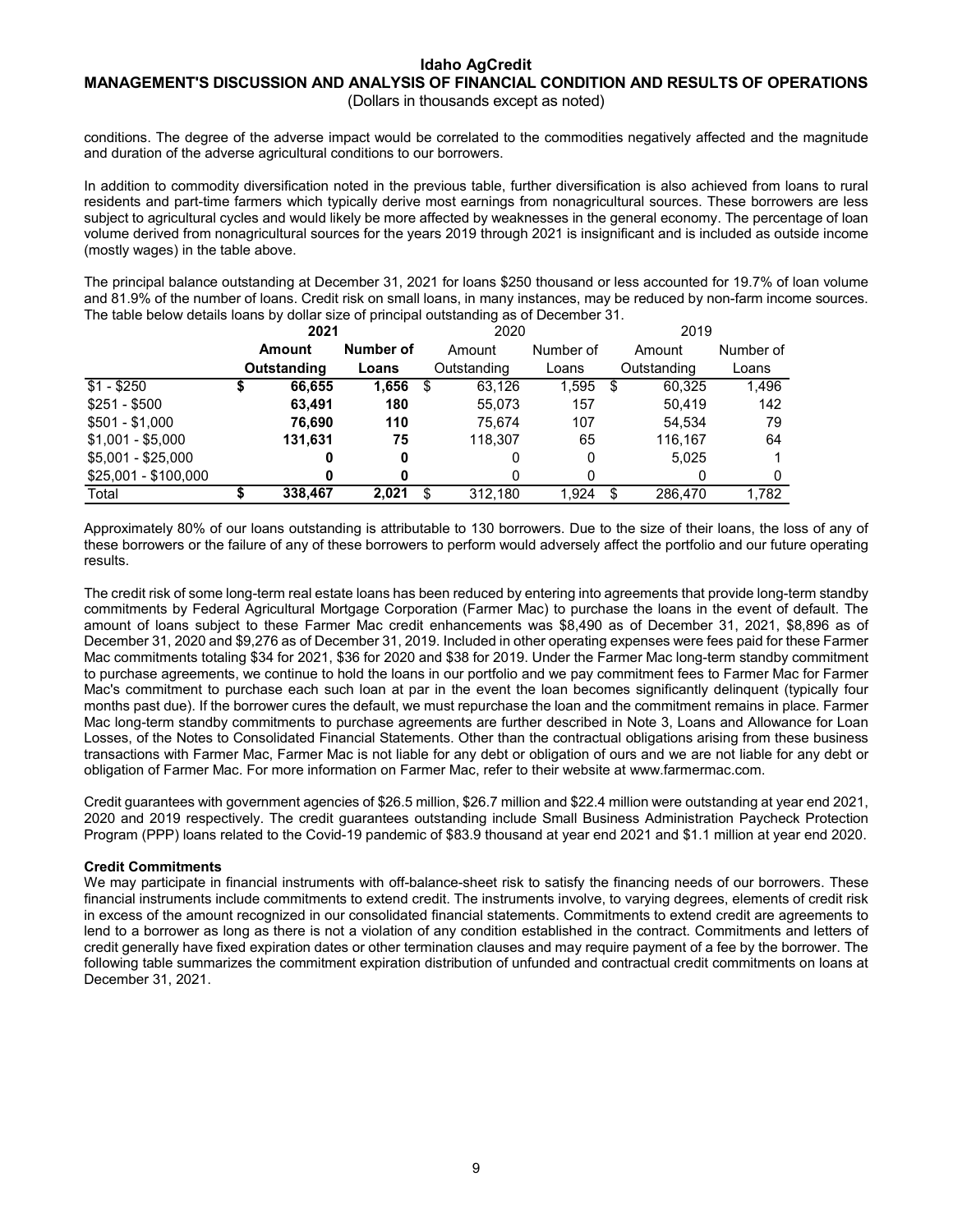## **MANAGEMENT'S DISCUSSION AND ANALYSIS OF FINANCIAL CONDITION AND RESULTS OF OPERATIONS**

(Dollars in thousands except as noted)

|                                      | Less than  |               | Over <sub>5</sub> |          |              |  |  |  |
|--------------------------------------|------------|---------------|-------------------|----------|--------------|--|--|--|
|                                      | 1 Year     | 1-3 years     | 4-5 years         | vears    | Total        |  |  |  |
| Real estate mortgage loans           | 1.923<br>S | S             | 4,003<br>S        | 337<br>S | 6.270<br>\$  |  |  |  |
| Production & intermediate-term loans | 23,680     | 41.737        | 697               | 262      | 66,376       |  |  |  |
| Agribusiness                         | 1.950      | 1.479         | 0                 | 4        | 3,433        |  |  |  |
| Communication                        | 1.607      |               |                   | 0        | 1,607        |  |  |  |
| Commitments to extend credit         | 29.160     | 43.223        | 4.700             | 603      | 77.686       |  |  |  |
| Standby letters of credit            |            | 0             | 0                 | 0        | 0            |  |  |  |
| Commercial letters of credit         |            |               |                   |          | 0            |  |  |  |
| Total commitments                    | 29.160     | 43.223<br>\$. | 4.700             | 603      | 77.686<br>\$ |  |  |  |

Since many of these commitments are expected to expire without being drawn upon, the total commitments do not necessarily represent future cash requirements. However, these credit-related financial instruments have off-balance-sheet credit risk because their amounts are not reflected on the Consolidated Statement of Financial Condition until funded or drawn upon. The credit risk associated with issuing commitments and letters of credit is substantially the same as that involved in extending loans to borrowers and we apply the same credit policies to these commitments. The amount of collateral obtained, if deemed necessary upon extension of credit, is based on our credit evaluation of the borrower. No material losses are anticipated as a result of these credit commitments and not all commitments will result in loan volume. We accrue reserves for losses on unfunded commitments separately from the underlying loans and the amounts of such reserves are shown on the Consolidated Statements of Financial Condition as a separate liability line item.

## **High Risk Assets**

Nonperforming loan volume is composed of nonaccrual loans, restructured loans, and loans 90 days past due still accruing interest and are referred to as impaired loans. High risk assets consist of impaired loans and other property owned. Comparative information regarding high risk assets in the portfolio, including accrued interest, follows.

|                                                |                | 2021  |    | 2020  |    | 2019  |
|------------------------------------------------|----------------|-------|----|-------|----|-------|
| <b>Nonaccrual loans:</b>                       |                |       |    |       |    |       |
| Real estate mortgage loans                     | \$             | 184   | \$ | 2     | \$ | 576   |
| Production & intermediate-term loans           |                | 432   |    | 835   |    | 1,604 |
| Agribusiness                                   |                |       |    |       |    |       |
| <b>Total nonaccrual loans</b>                  |                | 616   |    | 837   |    | 2.180 |
| <b>Accruing restructured loans</b>             |                |       |    |       |    |       |
| Accruing loans 90 days past due                |                | O     |    |       |    |       |
| <b>Total impaired loans</b>                    |                | 616   |    | 837   |    | 2.180 |
| Other property owned                           |                | 0     |    |       |    |       |
| <b>Total high risk assets</b>                  |                | 616   |    | 837   | \$ | 2,180 |
| Nonaccrual loans to total loans                |                | 0.18% |    | 0.27% |    | 0.75% |
| High risk assets to total loans                | 0.18%<br>0.27% |       |    | 0.75% |    |       |
| High risk assets to total shareholders' equity |                | 1.22% |    | 1.31% |    | 3.57% |

Total high risk assets decreased \$221 to \$616 as of December 31, 2021 compared with year end 2020. The decrease was a result of collection of guaranteed and nonguaranteed amounts. Nonaccrual loans represent all loans where there is a reasonable doubt as to collection of all principal and/or interest. At December 31, 2021, two customers had nonaccrual loans, compared to three in the prior year. The following table provides additional information on nonaccrual loans as of December 31.

|                                                       | 2021<br>2020 |  | 2019   |  |     |
|-------------------------------------------------------|--------------|--|--------|--|-----|
| Nonaccrual loans current as to principal and interest | 616 $$$      |  | 467 \$ |  | 668 |
| Cash basis nonaccrual loans                           |              |  |        |  |     |
| Restructured loans in nonaccrual status               |              |  |        |  |     |

For the years presented in the preceding two tables, there were no cash basis nonaccrual loans, restructured loans in nonaccrual status, or other property owned. High risk asset volume is anticipated to increase in the future because the volume of such loans is relatively low in comparison to total loans and cyclical economic conditions in agriculture will likely lead to more nonaccrual loans in the future.

## **Credit Quality**

We review the credit quality of the loan portfolio on an on-going basis as part of our risk management practices. Each loan is classified according to the Uniform Classification System (UCS), which is used by all System institutions. Below are the classification definitions.

**•** Acceptable – Assets are expected to be fully collectible and represent the highest quality.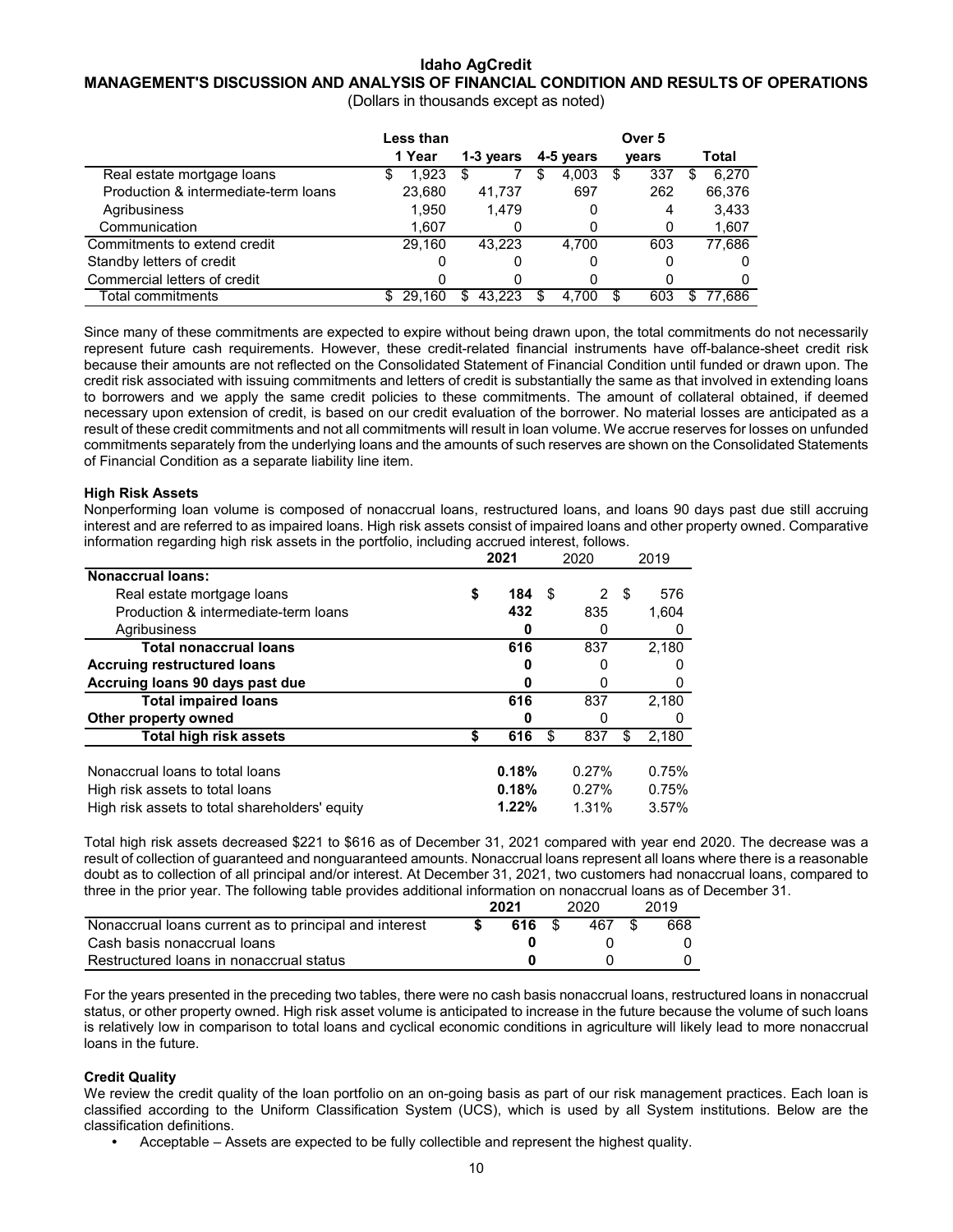## **MANAGEMENT'S DISCUSSION AND ANALYSIS OF FINANCIAL CONDITION AND RESULTS OF OPERATIONS**

(Dollars in thousands except as noted)

- **•** Other Assets Especially Mentioned (OAEM) Assets are currently collectible but exhibit some potential weakness.
- **•** Substandard Assets exhibit some serious weakness in repayment capacity, equity, and/or collateral pledged on the loan.
- **•** Doubtful Assets exhibit similar weaknesses as substandard assets. However, doubtful assets have additional weaknesses in existing facts, conditions and values that make collection in full highly questionable.
- **•** Loss Assets are not considered collectible.

The following table presents statistics based on the UCS related to the credit quality of the loan portfolio, including accrued interest at December 31.

|             | 2021    | 2020    | 2019    |
|-------------|---------|---------|---------|
| Acceptable  | 97.7%   | 96.7%   | 97.1%   |
| <b>OAEM</b> | 1.5%    | 2.2%    | 1.6%    |
| Substandard | 0.7%    | 1.0%    | 1.2%    |
| Doubtful    | 0.1%    | $0.1\%$ | 0.1%    |
| Loss        | $0.0\%$ | $0.0\%$ | $0.0\%$ |
| Total       | 100.0%  | 100.0%  | 100.0%  |

During 2021, overall credit quality improved slightly compared to the prior year. Loans classified as "Acceptable" or "OAEM" were 99.2% at December 31, 2021, 98.9% at December 31, 2020 and 98.7% at December 31, 2019. "Substandard" loans decreased from 1.0% to 0.7% in 2021, and from 1.2% to 1.0% in 2020. "Doubtful" loans remained at 0.1%. The financial position of most agricultural producers strengthened during the past decade and most of our borrowers have maintained generally strong financial positions. As such, our credit quality is anticipated to remain sound in the near term. However, agriculture remains a cyclical business that is heavily influenced by production, operating costs and commodity prices. Each of these can be significantly impacted by uncontrollable events. Loan delinquencies (accruing loans 30 days or more past due) as a percentage of accruing loans (both including interest) decreased slightly, with .10% at December 2021 compared with .40% at December 2020 and .70% at December 2019.

## **Allowance for Loan Losses**

We maintain an allowance for loan losses at a level consistent with the probable losses identified by management. The allowance for loan losses at each period end was considered to be adequate to absorb probable losses existing in the loan portfolio. Because the allowance for loan losses considers factors such as current agricultural and economic conditions, loan loss experience, portfolio quality and loan portfolio composition, there will be a direct impact to the allowance for loan losses and our income statement when there is a change in any of those factors. The following table provides relevant information regarding the allowance for loan losses as of December 31.

|                                                | 2021        | 2020 |          | 2019        |
|------------------------------------------------|-------------|------|----------|-------------|
| Allowance balance at beginning of the year     | \$<br>1,584 | \$   | 1,573    | \$<br>1,193 |
| (Charge-offs:)                                 |             |      |          |             |
| Production and intermediate-term loans         | 0           |      | (14)     | 0           |
| Total charge-offs                              | \$<br>0     | \$   | (14)     | \$<br>0     |
|                                                |             |      |          |             |
| Recoveries:                                    |             |      |          |             |
| Production and intermediate-term loans         | \$<br>49    | \$   | 0        | \$<br>0     |
| Total recoveries                               | \$<br>49    | \$   | 0        | \$<br>0     |
| Net (Charge-offs) and Recoveries               | \$<br>49    | \$   | (14)     | \$<br>0     |
| Provision for loan losses/(Loan loss reversal) | (110)       |      | 25       | 380         |
| Balance at December 31                         | \$<br>1,523 | \$   | 1,584    | \$<br>1,573 |
| Net charge-offs/(Recoveries) to average loans  | $0.00\%$    |      | $0.00\%$ | $0.00\%$    |
| Allowance for loan loss by loan type:          |             |      |          |             |
| Real estate mortgage                           | \$<br>557   | \$   | 589      | \$<br>554   |
| Production & intermediate-term loans           | 916         |      | 949      | 998         |
| Agribusiness                                   | 35          |      | 37       | 21          |
| Rural residential real estate                  | 0           |      | O        | O           |
| Communication                                  | 15          |      | 7        | 0           |
| Energy                                         | 0           |      | 2        | 0           |
| Total allowance for loan loss                  | \$<br>1,523 | \$   | 1,584    | \$<br>1,573 |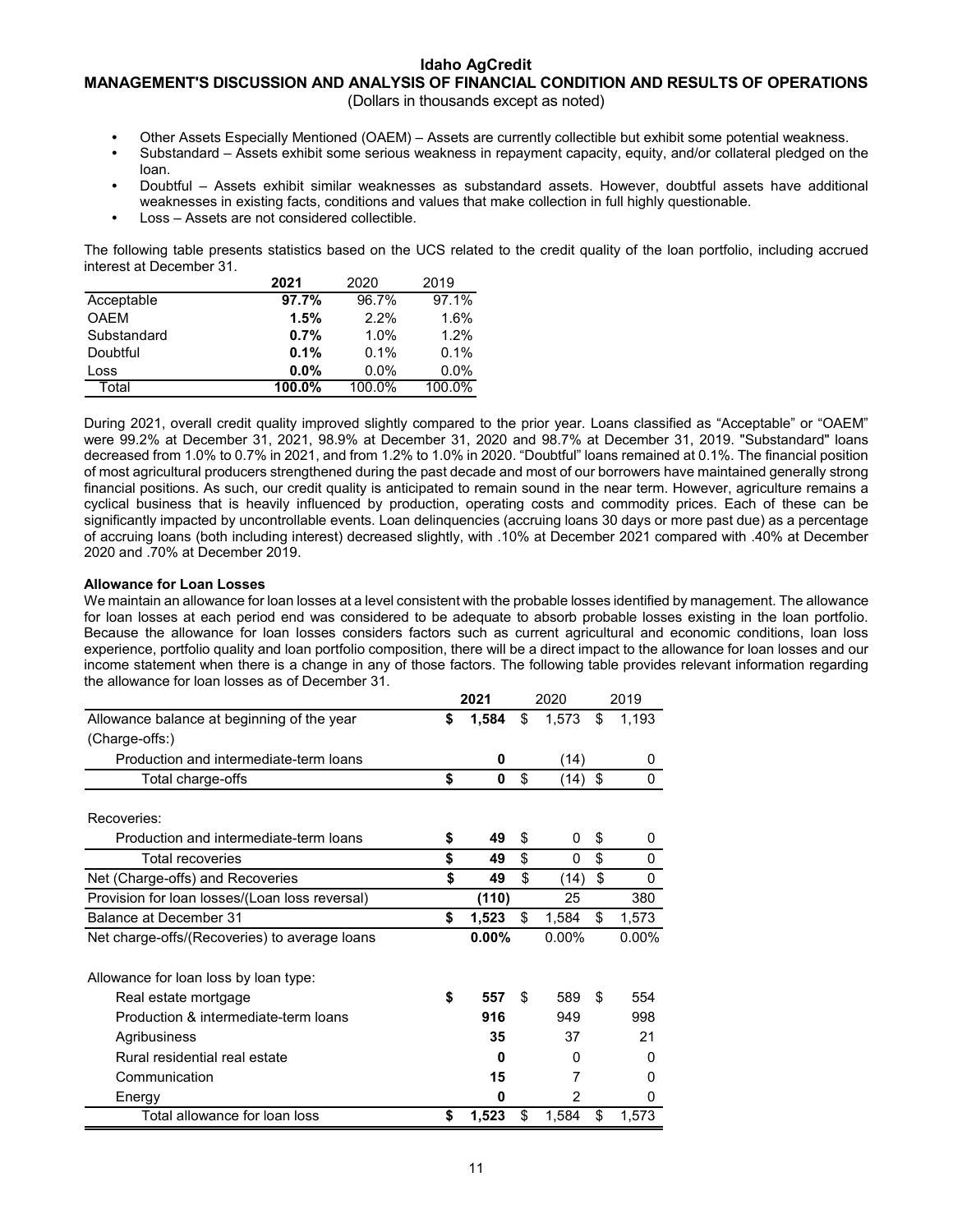#### **Idaho AgCredit MANAGEMENT'S DISCUSSION AND ANALYSIS OF FINANCIAL CONDITION AND RESULTS OF OPERATIONS** (Dollars in thousands except as noted)

The allowance for loan losses decreased \$61 from December 31, 2020 to \$1,523 at December 31, 2021. The decrease in allowance for loan losses was primarily due to calculated net increases in allowances related to overall financial conditions and loan volume changes, and a recovery of \$49. During 2020, the allowance for loan loss increased \$11 net of charge-offs primarily due to overall financial conditions and loan volume changes. Overall, charge-off activity remains low relative to the size of the loan portfolio. Comparative allowance for loan losses coverage as a percentage of loans and certain other credit quality indicators as of December 31 are presented in the following table.

|                               | 2021    | 2020    | 2019   |
|-------------------------------|---------|---------|--------|
| Allowance as a percentage of: |         |         |        |
| Loans                         | 0.45%   | 0.51%   | 0.55%  |
| Total impaired loans          | 247.24% | 189.25% | 72.16% |
| Nonaccrual loans              | 247.24% | 189.25% | 72.16% |

We also maintain a reserve for credit losses for unfunded commitments. The reserve for credit losses is subject to substantially the same risk factors as the allowance for loan losses. The following is a summary of the changes in the reserve for credit losses as of December 31.

|                                                                                                                         | 2021                    | 2020          |    | 2019    |
|-------------------------------------------------------------------------------------------------------------------------|-------------------------|---------------|----|---------|
| Reserve balance at beginning of the year                                                                                | 63                      | \$<br>52      | \$ | 42      |
| Provision for loan losses/(Loan loss reversal)                                                                          | (2)                     | 11            |    | 10      |
| Balance at December 31                                                                                                  | 61                      | \$<br>63      | \$ | 52      |
| Reserve for credit losses by loan type:<br>Real estate mortgage<br>Production & intermediate-term loans<br>Agribusiness | $\mathbf{2}$<br>53<br>5 | \$<br>60<br>2 | S  | 46<br>っ |
| Rural residential real estate<br>Communication                                                                          |                         | O             |    |         |
| Energy                                                                                                                  |                         |               |    |         |
| Total allowance for loan loss                                                                                           | 61                      |               |    | 52      |

## **Young, Beginning and Small Farmers and Ranchers Program**

As part of the Farm Credit System, we are committed to providing sound and dependable credit to young, beginning and small (YBS) farmers and ranchers. Our YBS Mission Statement is "To reliably, consistently and constructively serve the credit and related needs of young, beginning and small farmers and ranchers, including socially disadvantaged farmers and ranchers that fit the YBS criteria, through specifically designed credit programs and services. When necessary, private or governmental guarantees will be used to expand the number of young, beginning and small farmers and ranchers that the Association serves. The Association will provide sound constructive credit to enable YBS farmers to begin, grow, or remain in agricultural production and facilitate the transfer of agricultural operations from one generation to the next." The FCA regulatory definitions for YBS farmers and ranchers are shown below.

- **•** Young Farmer: A farmer, rancher, or producer or harvester of aquatic products who was age 35 or younger as of the date the loan was originally made.
- **•** Beginning Farmer: A farmer, rancher, or producer or harvester of aquatic products who had 10 years or less farming or ranching experience as of the date the loan was originally made.
- **•** Small Farmer: A farmer, rancher, or producer or harvester of aquatic products who normally generated less than \$250 thousand in annual gross sales of agricultural or aquatic products at the date the loan was originally made.

The following table outlines our percentage of YBS customers (farm operators) as a percentage of the number of farm operators in our loan portfolio while the USDA column represents the percentage of farmers and ranchers (farm operators) classified as YBS within our territory per the 2017 USDA Agricultural Census, which is the most current data available. Due to FCA regulatory definitions, a farmer/rancher may be included in multiple categories as they would be included in each category in which the definition was met.

|           | USDA   | 2021   | 2020   | 2019   |
|-----------|--------|--------|--------|--------|
| Young     | 10.81% | 19.30% | 19.79% | 21.22% |
|           |        |        |        |        |
| Beginning | 25.79% | 23.12% | 25.88% | 25.99% |
| Small     | 80.57% | 28.18% | 33.94% | 34.70% |

Our percentages are generally based on the number of loans in our portfolio, while the USDA percentages are based on the number of farmers and ranchers.

We establish annual marketing goals to increase market share of loans to YBS farmers and ranchers. Our 2021 goals were as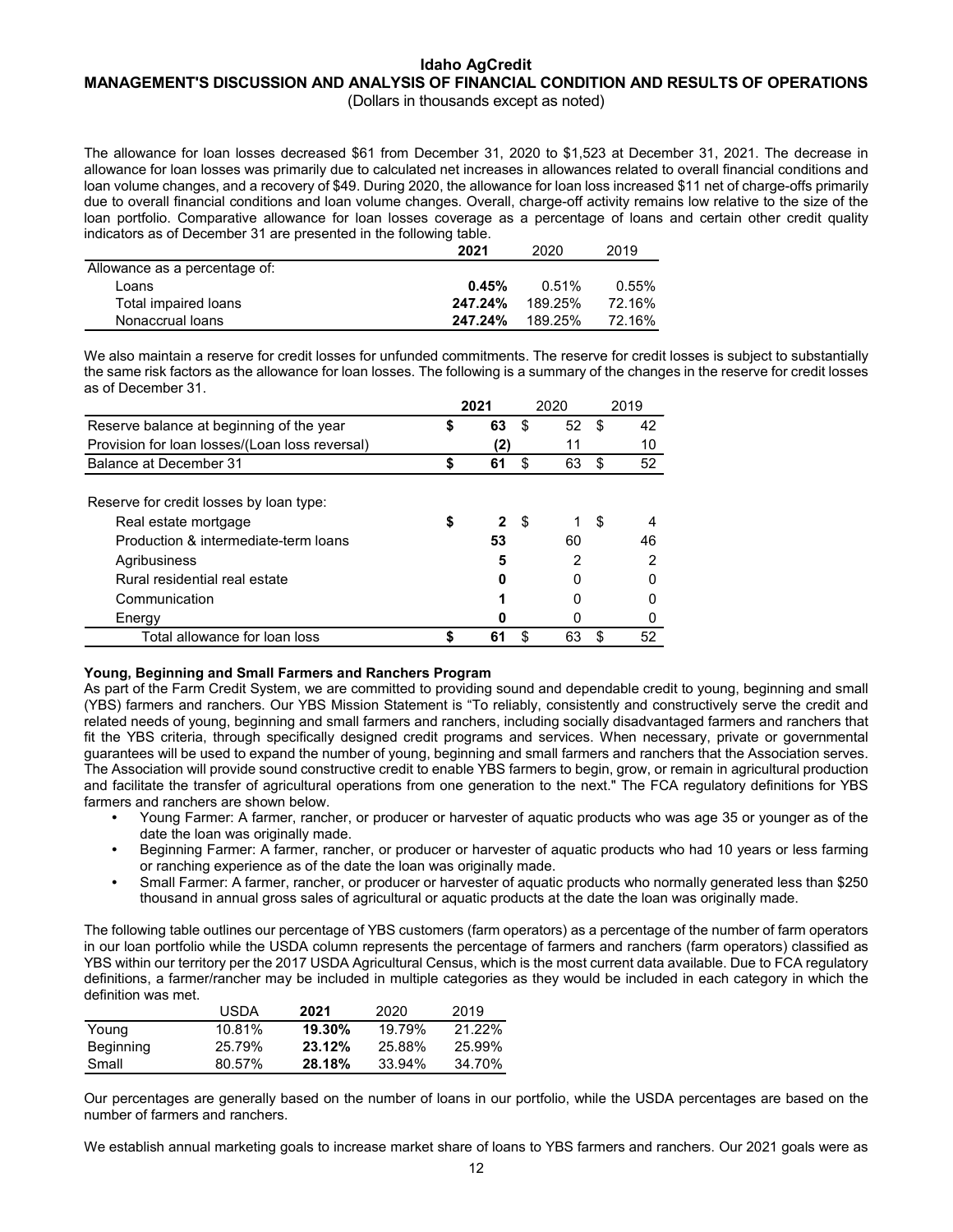## **MANAGEMENT'S DISCUSSION AND ANALYSIS OF FINANCIAL CONDITION AND RESULTS OF OPERATIONS**

(Dollars in thousands except as noted)

follows:

- **•** Offer related services either directly or in coordination with others that are responsive to the needs of YBS farmers and ranchers in our territory;
- **•** Take full advantage of opportunities for coordinating credit and services offered with other system institutions in the territory and other governmental and private sources of credit who offer credit and services to those who qualify as YBS farmers and ranchers in our territory; and,
- **•** Implement effective outreach programs to attract YBS farmers and ranchers.

Status report on above goals:

- **•** The Association offered life insurance products to meet the needs of YBS farmers and ranchers.
- **•** The Association maintained an excellent relationship with the Farm Service Agency (FSA). At year end 2021 7.8% of the loan portfolio was FSA or Small Business Administration (SBA) guaranteed. The FSA guaranteed loan program has proven to be very effective in allowing the Association to serve YBS farmers and ranchers.
- **•** Association utilized private guarantees when available to assist YBS applicants.
- **•** Association representatives met with FFA classes, 4H participants and other Young Farmer groups.
- **•** The Association supported youth through livestock purchases and provided additional sponsorships at county and state fairs.
- **•** The Association had agricultural scholarship programs totaling \$12,000 (whole dollars).
- **•** The Association had special loan underwriting standards for lending to YBS borrowers.
- **•** The Association supported additional community youth activities to develop relationships with future producers.

Quarterly reports are provided to the Board of Directors detailing the number, volume and credit quality of YBS customers. The Association developed quantitative targets in the following areas to monitor progress.

- **•** Loan volume and loan number goals for YBS farmers and ranchers in its territory.
- **•** Percentage goals representative of the demographics of YBS and socially disadvantaged farmers and ranchers in its territory.
- **•** Percentage goals for loans made to new borrowers qualifying as YBS farmers and ranchers in its territory.

The Association met its loan activity goals by both number and volume in all categories. It met its number and volume goals for first time loans to YBS producers in all categories. It met its demographic goals by number for all categories, and met its demographic goals by volume goals for beginning and small producers, but not for young producers.

To ensure that credit and services offered to our YBS farmers and ranchers are provided in a safe and sound manner and within our risk-bearing capacity, we utilize customized loan underwriting standards, loan guarantee programs, fee waiver programs, or other credit enhancement programs. Additionally, we are actively involved in developing and sponsoring educational opportunities, leadership training, business financial training and insurance services for YBS and socially disadvantaged farmers and ranchers.

## **CREDIT RISK MANAGEMENT**

Credit risk arises from the potential failure of a borrower to meet repayment obligations that result in a financial loss to the lender. Credit risk exists in our loan portfolio and also in our unfunded loan commitments. Credit risk is actively managed on an individual and portfolio basis through application of sound lending and underwriting standards, policies and procedures.

Underwriting standards are utilized to determine an applicant's operational, financial, and managerial resources available for repaying debt within the term of the note and loan agreement. Underwriting standards include among other things, an evaluation of:

- **•** character borrower integrity and credit history;
- **•** capacity repayment capacity of the borrower based on cash flows from operations or other sources of income;
- **•** capital ability of the operation to survive unanticipated risks;
- **•** collateral to protect the lender in the event of default and also serve as a secondary source of loan repayment; and
- **•** conditions intended use of the loan funds, terms, restrictions, etc.

Processes for information gathering, balance sheet and income statement verification, loan analysis, credit approvals, disbursements of proceeds, and subsequent loan servicing actions are established and followed. Underwriting standards vary by industry and are updated periodically to reflect market and industry conditions.

By regulation, we cannot have loan commitments to one borrower for more than 15% of our permanent capital. Additionally, we set our own lending limits to manage loan concentration risk. We have adopted an individual lending limit of 14.5% of permanent capital for our highest quality borrowers, and have established lending limits for commodity types and special lending programs, including purchased participation loans.

We have established internal lending delegations to control the loan approval process. Delegations to staff are based on our risk-bearing ability, loan size, complexity, type and risk, as well as the expertise and position of the credit staff. Larger and more complex loans or loans perceived to have higher risk are typically approved by our loan committee with the most experienced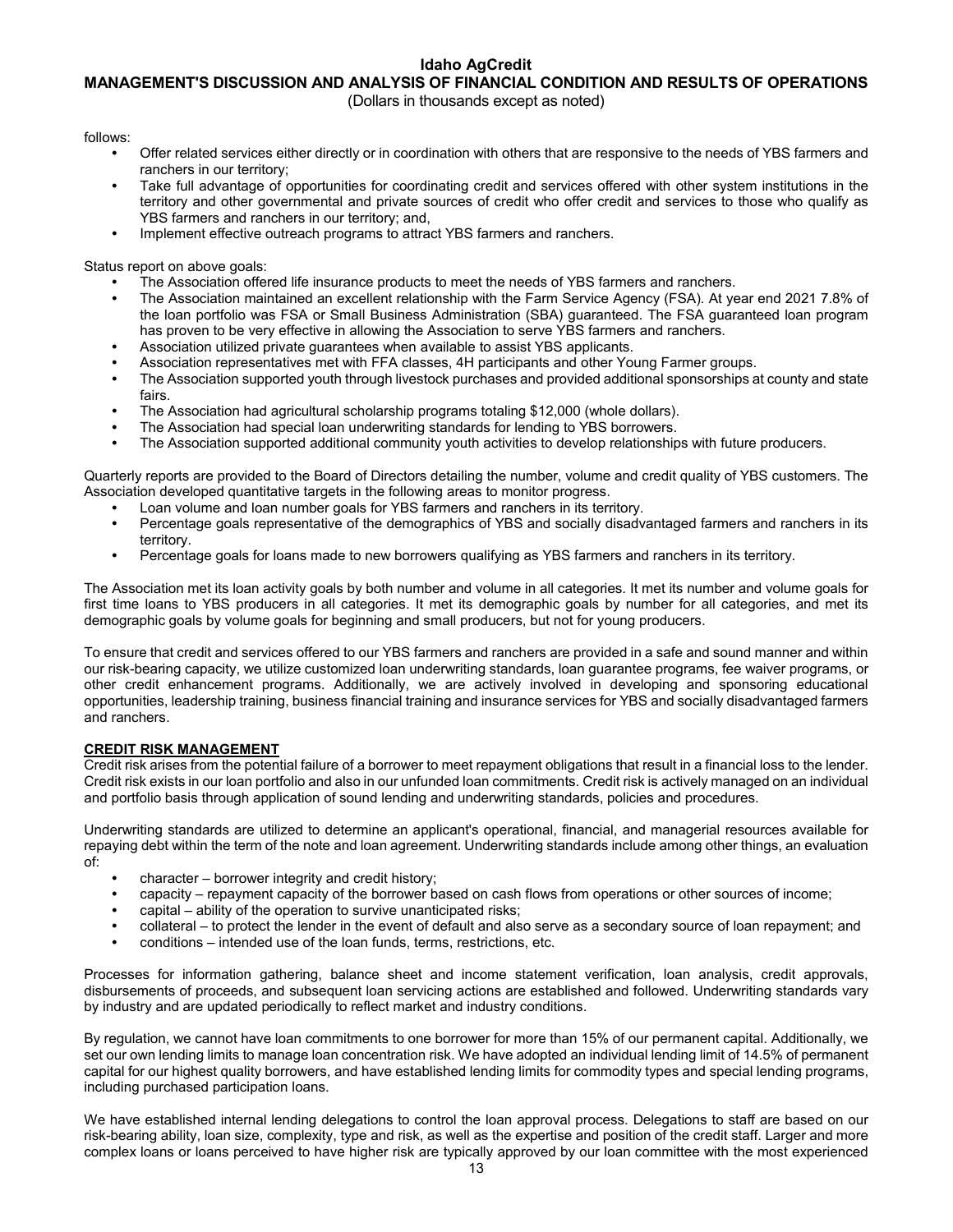## **MANAGEMENT'S DISCUSSION AND ANALYSIS OF FINANCIAL CONDITION AND RESULTS OF OPERATIONS** (Dollars in thousands except as noted)

and knowledgeable credit staff serving as members. All loans, including those approved under delegated authority, are reviewed by our loan committee.

The majority of our lending is for first mortgage real estate loans which must be secured by a first lien on real estate. Production and intermediate-term lending accounts for most of the remaining volume and is typically secured by livestock, crops and equipment. Collateral evaluations are completed in compliance with FCA and Uniform Standards of Professional Appraisal Practices requirements. All property is appraised at market value. All collateral evaluations must be performed by a qualified evaluator. Certain appraisals must be performed by individuals with a state certification or license.

We use a two-dimensional risk rating model (Model) based on the Farm Credit System's Combined System Risk Rating Guidance. The Model estimates each loan's probability of default (PD) and loss given default (LGD). PD estimates the probability that a borrower will experience a default within twelve months from the date of determination. LGD provides an estimation of the anticipated loss with respect to a specific financial obligation of a borrower assuming a default has occurred or will occur within the next twelve months. The Model uses objective and subjective criteria to identify inherent strengths, weaknesses, and risks in each loan. PDs and LGDs are utilized in loan and portfolio management processes and are utilized for the allowance for loan losses estimate. This Model also serves as the basis for economic capital modeling.

The Model's 14-point probability of default scale provides for nine acceptable categories, one OAEM category, two substandard categories, one doubtful category and one loss category; each carrying a distinct percentage of default probability. The Model's LGD scale provides 6 categories, A through F, that have the following anticipated principal loss and range of economic loss expectations:

- **•** A 0% anticipated principal loss; 0% to 5% range of economic loss
- **•** B >0% to 3% anticipated principal loss; >5% to 15% range of economic loss
- **•** C >3% to 7% anticipated principal loss; >15% to 20% range of economic loss
- **•** D >7% to 15% anticipated principal loss; >20% to 25% range of economic loss
- **•** E >15% to 40% anticipated principal loss; >25% to 50% range of economic loss
- **•** F above 40% anticipated loss; above 50% range of economic loss

The Association purchases participation loan interests from other Farm Credit institutions to diversify risk, utilize capital, improve earnings and to meet other operational objectives. The Association applies the same underwriting standards, investigation and analysis requirements to participation purchases as it does to its originated loans and has established limits in the individual and collective volume of such loans.

## **RESULTS OF OPERATIONS**

## **Earnings Summary**

In 2021, we recorded net income of \$6,158, compared with \$5,638 in 2020 and \$4,855 in 2019. The increase in net income of \$520 in 2021 compared to the prior year was primarily due to higher net interest income due to higher loan volume and favorable interest rates, and higher patronage income from CoBank due to higher direct loan volume.. The following table presents the changes in the significant components of net income at year end.

|                                                   |    | 2021 vs. 2020 | 2020 vs. 2019 |
|---------------------------------------------------|----|---------------|---------------|
| Net income, prior year                            | \$ | $5,638$ \$    | 4,855         |
| Increase/(Decrease) from changes in:              |    |               |               |
| Interest income                                   |    | (168)         | (1,388)       |
| Interest expense                                  |    | 949           | 1,374         |
| Net interest income                               |    | 781           | (14)          |
| Provision for loan losses and commitment reserves |    | 146           | 355           |
| Noninterest income                                |    | 178           | 702           |
| Noninterest expense, net                          |    | (556)         | (217)         |
| Provision for income taxes                        |    | (29)          | (43)          |
| Total (decrease)/increase in net income           |    | 520           | 783           |
| Net income, current year                          | S  | 6,158         | 5,638         |

Return on average assets increased to 1.83% from 1.81% in 2020 and return on average shareholders' equity increased to 9.18% from 8.85% in 2020 primarily due to an increase in net income in relation to average equity.

## **Net Interest Income**

Net interest income for 2021 was \$8,955 compared to \$8,174 in 2020 and \$8,188 in 2019. Net interest income is our principal source of earnings and is impacted by interest earning asset volume, yields on assets and cost of debt. The increase in net interest income was largely due to higher average volume and more favorable interest expense conditions. The table below provides an analysis of the individual components of the change in net interest income during the years shown.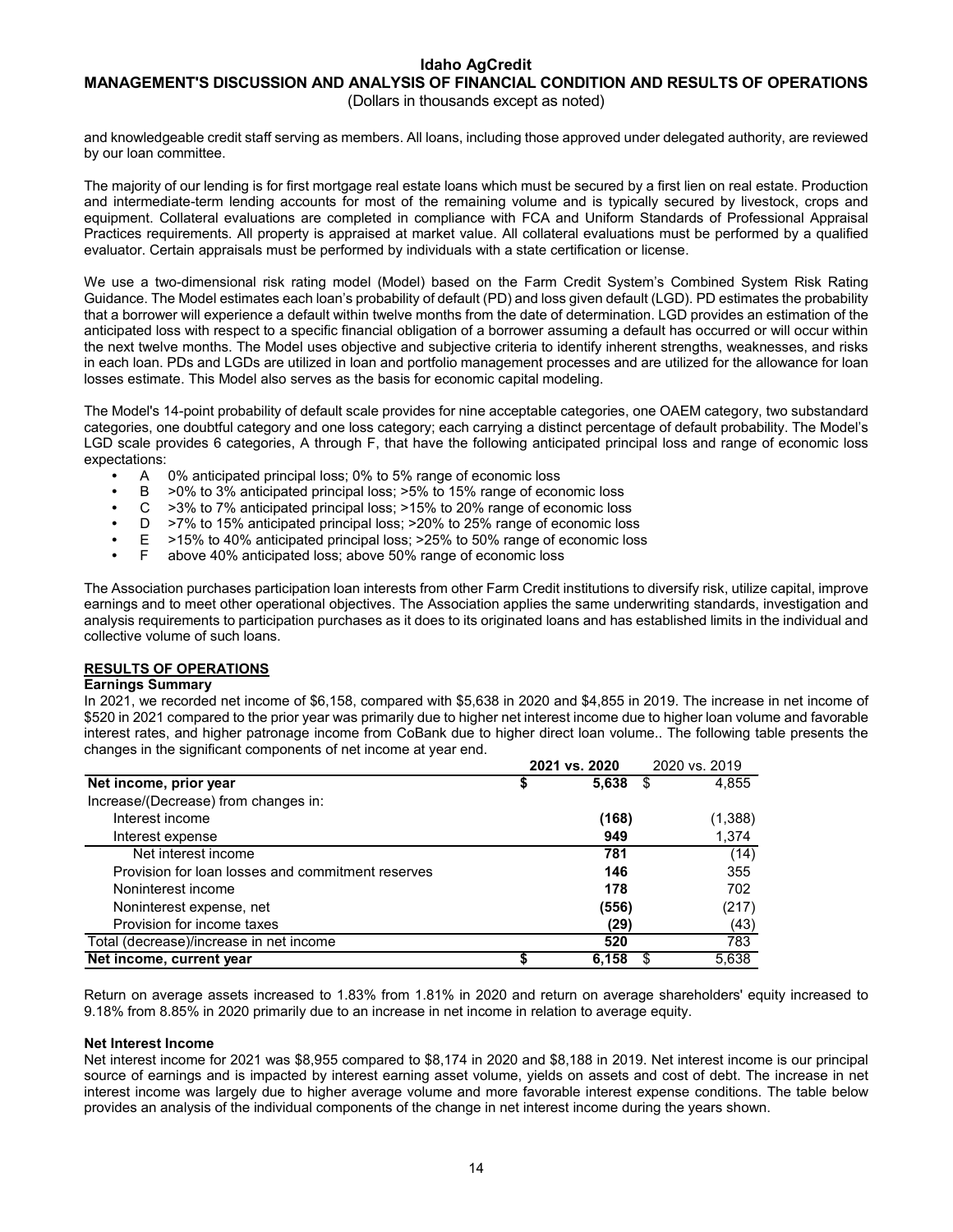## **MANAGEMENT'S DISCUSSION AND ANALYSIS OF FINANCIAL CONDITION AND RESULTS OF OPERATIONS**

(Dollars in thousands except as noted)

|                                                             | 2021 vs. 2020 2020 vs. 2019 |       |
|-------------------------------------------------------------|-----------------------------|-------|
| Net interest income, prior year                             | $8.174$ \$                  | 8.188 |
| Increase/(Decrease) in net interest income from changes in: |                             |       |
| Interest rates earned and paid                              | 108                         | (752) |
| Volume of accruing assets and interest bearing liabilities  | 518                         | 642   |
| Interest income on nonaccrual loans                         | 155                         | 96    |
| Total (decrease)/increase in net interest income            | 781                         | (14)  |
| Net interest income, current year                           | 8.955                       | 8.174 |

The following table illustrates net interest margin and the average interest rates on loans and debt cost and interest rate spread.

|                      | 2021  | 2020  | 2019  |
|----------------------|-------|-------|-------|
| Net interest margin  | 2.84% | 2.81% | 2.93% |
| Interest rate on:    |       |       |       |
| Average loan volume  | 4.22% | 4.68% | 5.41% |
| Average debt         | 1.74% | 2.33% | 2.90% |
| Interest rate spread | 2.48% | 2.35% | 2.51% |

The 13 basis point increase in interest rate spread resulted from a 46 basis point decrease in interest rates on average loan volume and a 59 basis point decrease in interest rates on average debt. The 3 basis point decrease in net interest margin (net interest income as a percentage of average earnings assets) was due to impact of decreasing interest rates which decreased the earnings on the Association's capital, offset by the increase in spread.

## **Provision for Loan Losses and Reserves/(Loan Loss and Reserve Reversals)**

We monitor our loan portfolio on a regular basis to determine if any increase through provision for loan losses and reserves or decrease through a loan loss and reserve reversal in our allowance for loan losses and reserves for losses on loan commitments is warranted based on our assessment of the probable losses in our loan portfolio. We recorded a net reversal in the provision for loan losses and reserves of \$110 compared to a net provision of \$35 for the year ended December 31, 2020 and \$390 in 2019. The net reversal in the provision in 2021 was primarily due to changes in loan volume and credit quality and a net recovery on nonaccrual loans. The net provision in 2020 was primarily due to changes in loan volume and credit quality. The net provision in 2019 was primarily due to changes in loan volume and credit quality, including the addition of a specific allowance on a nonaccrual loan. The portion of the provisions related to reserves for losses on credit commitments was \$2 in 2021, \$11 in 2020 and \$10 in 2019.

## **Noninterest Income**

During 2021, we recorded noninterest income of \$2,138 compared to \$1,960 compared in 2020 and \$1,257 in 2019. Patronage distributions from CoBank were our primary source of noninterest income. Patronage is accrued in the year earned and then received from CoBank in the following year. CoBank patronage is distributed in cash and stock. Patronage earned from CoBank was \$1,351 in 2021, \$1,042 in 2020 and \$944 in 2019. The amount of CoBank patronage depends upon CoBank's net income on its patronage eligible portfolio, which is affected by the Association's average loan balance with CoBank and other factors.

Noninterest income also includes patronage from other Farm Credit institutions, loan fees, mineral income and financially related services income. Patronage from other Farm Credit institutions was \$102 in 2021, \$145 in 2020 and \$100 in 2019. Loan fee income was \$676 in 2021, \$764 in 2020 and \$200 in 2019. The change in patronage from other Farm Credit institutions is primarily due to an increase in patronage eligible loan volume and variations in patronage rates, and the change in loan fee income is due to more new loans and loan rate conversions, in addition to Small Business Administration Paycheck Protection Program (PPP) loans. Other sources of noninterest income did not change materially in these years.

#### **Noninterest Expense**

Noninterest expense for the year ended December 31, 2021 increased \$554 or 12.8% compared to 2020 and increased \$772 or 18.8% in the two year period since year end 2019. Noninterest expense for each of the three years ended December 31 is summarized below.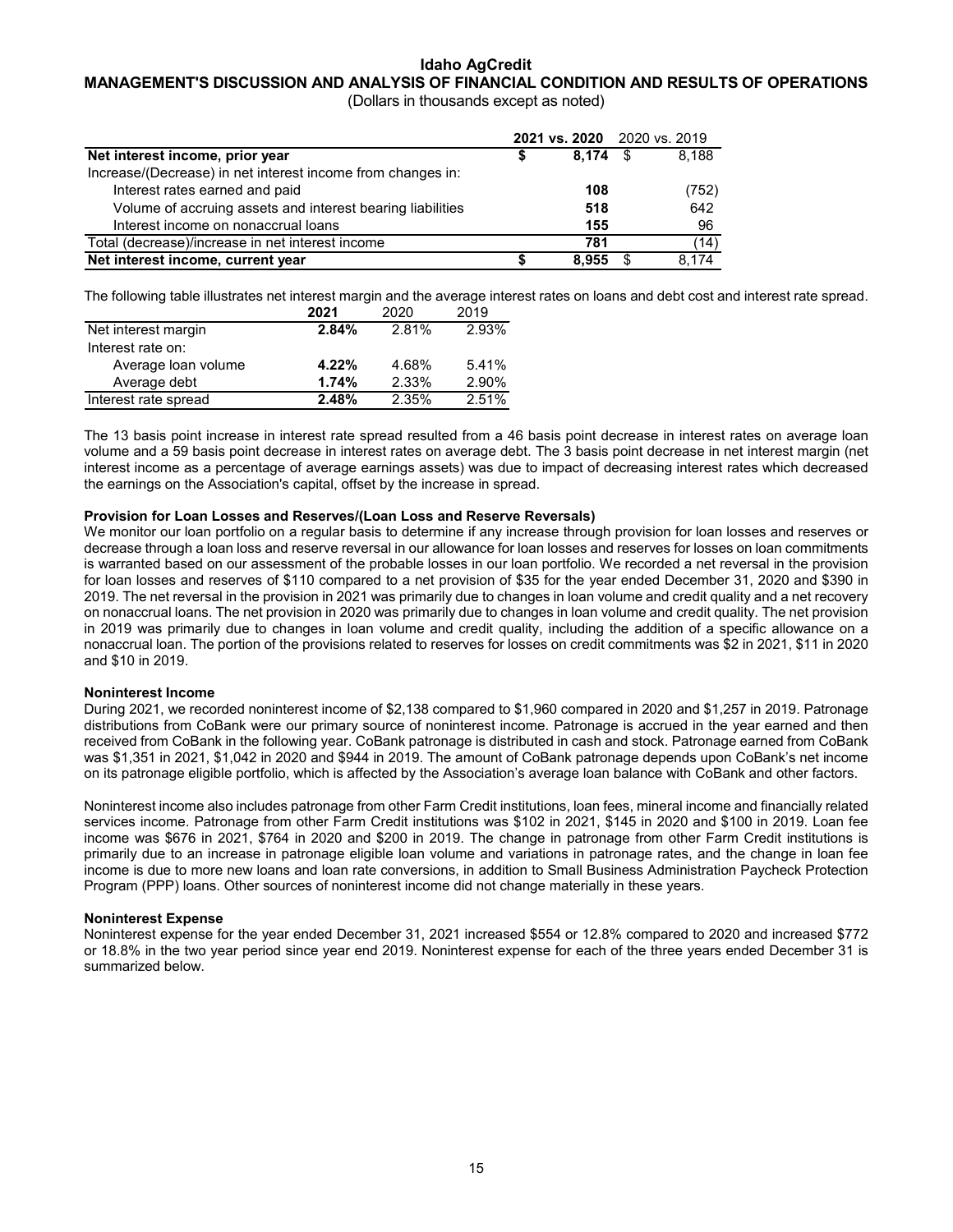## **Idaho AgCredit MANAGEMENT'S DISCUSSION AND ANALYSIS OF FINANCIAL CONDITION AND RESULTS OF OPERATIONS**

(Dollars in thousands except as noted)

|                                             |   |       |    |       |    |       | <b>Percent of Change</b> |           |
|---------------------------------------------|---|-------|----|-------|----|-------|--------------------------|-----------|
|                                             |   | 2021  |    | 2020  |    | 2019  | 2021/2020                | 2020/2019 |
| Salaries and employee benefits              | 5 | 3,388 | S  | 3,235 | S  | 2,905 | 4.7%                     | 11.4%     |
| Occupancy & equipment                       |   | 145   |    | 146   |    | 161   | $(0.7\%)$                | $(9.3\%)$ |
| Supervisory & examination costs             |   | 123   |    | 119   |    | 114   | 3.4%                     | 4.4%      |
| Data processing services                    |   | 10    |    | 10    |    | 10    | $0.0\%$                  | $0.0\%$   |
| Other, net                                  |   | 862   |    | 679   |    | 794   | 27.0%                    | (14.5%)   |
| Total operating expense                     |   | 4,528 | \$ | 4,189 | \$ | 3,984 | 8.1%                     | 5.1%      |
| Losses (Gains) on other property owned, net |   | 0     |    | 0     |    | 0     | $0.0\%$                  | $0.0\%$   |
| Farm Credit Insurance Fund Premium          |   | 351   |    | 135   |    | 123   | (160.0%)                 | 9.8%      |
| Total noninterest expense                   |   | 4.879 | S  | 4,324 | S  | 4.107 | 12.8%                    | 5.3%      |

Salaries and benefits in 2021 were \$153 higher due to additional employees, salary increases and growth incentives. Occupancy and equipment decreased \$1 due to minor changes in equipment expense. Other expenses increased \$183 due to a return to more normal travel and training expenses and member relation expenses and higher purchased services. The Farm Credit Insurance Fund premium increased \$216 to \$351 in 2021 primarily due to higher loan volume an increase in the premium rate.

## **Provision for income taxes**

We recorded \$167 in provision for income taxes during 2021, compared with \$138 in 2020 and \$95 in 2019 for the taxable earnings of Idaho AgCredit, PCA. The increase was primarily due to a higher estimate of net taxable earnings on the PCA. Tax expense was also impacted by our patronage program. We operate as a Subchapter T cooperative for tax purposes and thus may deduct from taxable income certain amounts that are distributed from net earnings to borrowers. See Note 2, Summary of Significant Accounting Policies, of the Notes to Consolidated Financial Statements for additional details.

## **LIQUIDITY**

Liquidity is necessary to meet our financial obligations. Liquidity is needed to pay our note with CoBank, fund loans and other commitments and fund business operations in a cost-effective manner. Our liquidity policy is intended to manage short-term cash flow, maximize debt reduction and liquidate nonearning assets. Our direct loan with CoBank, cash on hand and borrower loan repayments provide adequate liquidity to fund our ongoing operations and other commitments.

## **Funding Sources**

Our primary source of liquidity is the ability to obtain funds for our operations through a borrowing relationship with CoBank. Our note payable to CoBank is collateralized by a pledge to CoBank of substantially all of our assets. Substantially all cash received is applied to the note payable and all cash disbursements are drawn on the note payable. The indebtedness is governed by a General Financing Agreement (GFA) with CoBank which matures on May 31, 2023. The annual average principal balance of the note payable to CoBank was \$255,648 in 2021, \$239,758 in 2020 and \$232,720 in 2019.

We plan to continue to fund lending operations through the utilization of our funding arrangement with CoBank, retained earnings from current and prior years and from borrower stock investments. CoBank's primary source of funds is the ability to issue System-wide Debt Securities to investors through the Federal Farm Credit Bank Funding Corporation. This access has traditionally provided a dependable source of competitively priced debt that is critical for supporting our mission of providing credit to agriculture and rural America. Financial markets were much more stable in the last few years and we continued to obtain sufficient funding to meet the needs of our customers.

## **Interest Rate Risk**

The interest rate risk inherent in our loan portfolio is substantially mitigated through our funding relationship with CoBank which allows for loans to be match-funded. Borrowings from CoBank match the pricing, maturity, and option characteristics of our loans to borrowers. CoBank manages interest rate risk through the direct loan pricing and asset/liability management processes. Although CoBank incurs and manages the primary sources of interest rate risk, we may still be exposed to interest rate risk through the impact of interest rate changes on earnings generated from our loanable funds. To stabilize earnings from loanable funds, we may commit a portion of excess loanable funds with CoBank at a fixed rate for a specified term as a part of CoBank's Association Equity Positioning Program (AEPP), although no funds were committed to this program at year end 2021, 2020 or 2019. This program potentially enables us to reduce our overall cost of funds with CoBank without significantly increasing our overall interest rate risk position. We may also be exposed to interest rate risk on variable rate loans when the timing of loan rate changes does not closely align with the timing of changes to the underlying interest expenses. The ability to change the interest rate on variable rate loans substantially mitigates this risk. We also have a small portfolio of London Interbank Offered Rate (LIBOR) indexed loans, PPP loans and one sales contract which are not match-funded. These loans could become matchfunded at the option of the Association.

## **Funds Management**

We offer variable, fixed, adjustable, prime-based, SOFR and LIBOR-based rate loans to borrowers. Our Board of Directors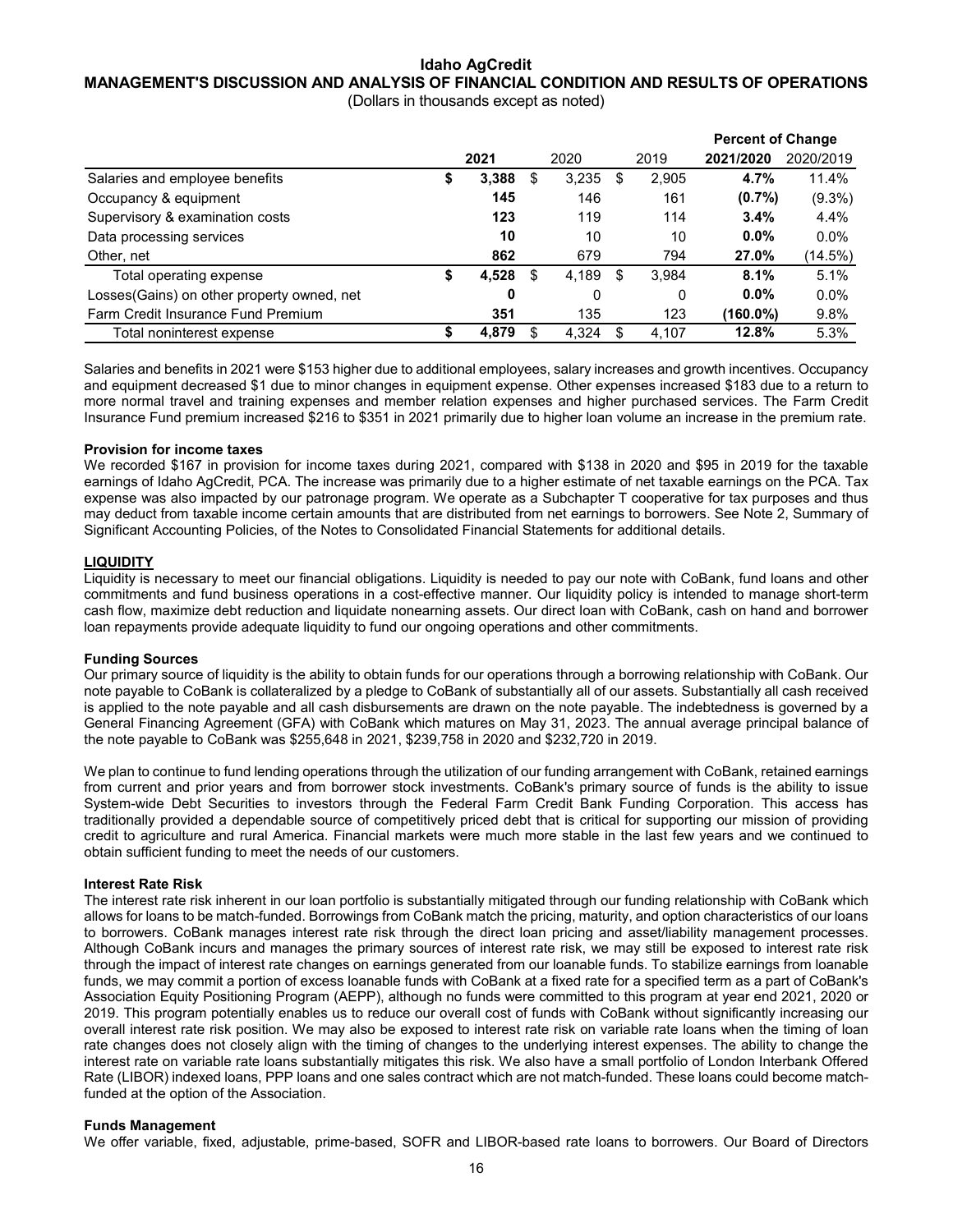## **MANAGEMENT'S DISCUSSION AND ANALYSIS OF FINANCIAL CONDITION AND RESULTS OF OPERATIONS**

(Dollars in thousands except as noted)

determines the interest rate charged based on the following factors: 1) the interest rate charged by CoBank; 2) our existing rates and spreads; 3) the competitive rate environment; and 4) our profitability objectives.

LIBOR was used by CoBank in determining and match funding a portion of our administrative variable rate cost of funds in 2020 and 2019. Some LIBOR rates were discontinued at the end of 2021 and no new lending should occur based on LIBOR. Some LIBOR rates will continue to be published until June 30, 2023 for use with existing LIBOR loans. In the United States, rate indexes based on SOFR (Secured Overnight Financing Rates) are expected to take the place of LIBOR rate indexes. We established a transition plan with CoBank beginning in January 2020 to replace the LIBOR portion of funding costs with SOFR by the end of 2020. We are also monitoring the few loans we have that are tied to LIBOR and expect to transition those loans before the discontinuation of LIBOR. We do not expect this change to materially impact our variable rates.

## **CAPITAL RESOURCES**

Capital supports asset growth and provides protection for unexpected credit and operating losses. Capital is also needed for investments in new products and services. We believe a sound capital position is critical to our long-term financial success due to the volatility and cycles in agriculture. Over the past several years, we have been able to build capital primarily through net income retained after patronage. Shareholders' equity at year end totaled \$66,362 in 2021, \$63,887 in 2020 and \$61,011 in 2019. The annual increases in shareholders' equity reflects net income and net stock issuances partially offset by patronage dividends paid. Our capital position is reflected in the following ratio comparisons as of December 31.

|                                                   | 2021   | 2020   | 2019      |
|---------------------------------------------------|--------|--------|-----------|
| Debt to shareholders' equity                      | 4.42:1 | 4 21 1 | 4.00:1    |
| Shareholders' equity as a percent of net loans    | 19.70% | 20.57% | $21.42\%$ |
| Shareholders' equity as a percent of total assets | 18.44% | 19.20% | 19.99%    |

Debt to shareholders' equity increased and shareholders' equity as a percentage of loans and of total assets decreased from 2020 primarily due to retained net income which was retained at a lower rate in relation to increases in loan volume. There are no material trends or changes in the mix and cost of debt and capital resources, there are no material favorable or unfavorable trends in capital resources, and there are no trends, commitments, contingencies or events that are reasonably likely to have a material adverse effect upon the adequacy of available funds.

## **Retained Earnings**

Our retained earnings increased at year end from the prior year by \$2,452 to \$65,858 in 2021, \$2,829 to \$63,406 in 2020 and \$1,971 to \$60,577 in 2019. The 2021 increase was a result of net income of \$6,158, partially offset by \$3,702 of patronage distributions declared.

## **Patronage Program**

We have a patronage program that allows us to distribute our available net earnings to our shareholders. This program provides for the application of net earnings in the manner described in our Bylaws. In addition to determining the amount and method of patronage to be distributed, the Bylaws address increasing surplus to meet capital adequacy standards established by Regulations; increasing surplus to a level necessary to support competitive pricing at targeted earnings levels; and increasing surplus for reasonable reserves. Patronage dividends are based on business done with us during the year. We paid cash patronage of \$2,812 in 2021, \$2,884 in 2020 and \$2,355 in 2019. During 2021, we declared cash patronage distributions of \$3,702 to be paid in February 2022.

## **Stock**

Our total stock and participation certificates increased \$23 at year end to \$504 and was \$481 in 2020 and \$434 in 2019. The change in stock and participation certificates each year is a result of net issuances and retirements. We require a stock or participation certificate investment for each borrower, with the exception of Sales Contracts and Participations Purchased. We have a Borrower Level Stock Program which allows stock to be assigned to each borrower instead of each loan. This reduces the stock requirements for borrowers with multiple loans. The current stock requirement for each borrower is the lesser of one thousand dollars or 2.0% of the amount of the borrower's combined loan volume.

## **Capital Plan and Regulatory Requirements**

Our Board of Directors establishes a formal capital adequacy plan that addresses capital targets in relation to risks. The capital adequacy plan assesses the capital level necessary for financial viability and to provide for growth. Our plan is updated annually and approved by our Board of Directors. FCA regulations require the plan consider the following factors in determining optimal capital levels, including:

- **•** Regulatory capital requirements;
- **•** Asset quality;
- **•** Needs of our customer base; and
- **•** Other risk-oriented activities, such as funding and interest rate risks, contingent and off-balance sheet liabilities and other conditions warranting additional capital.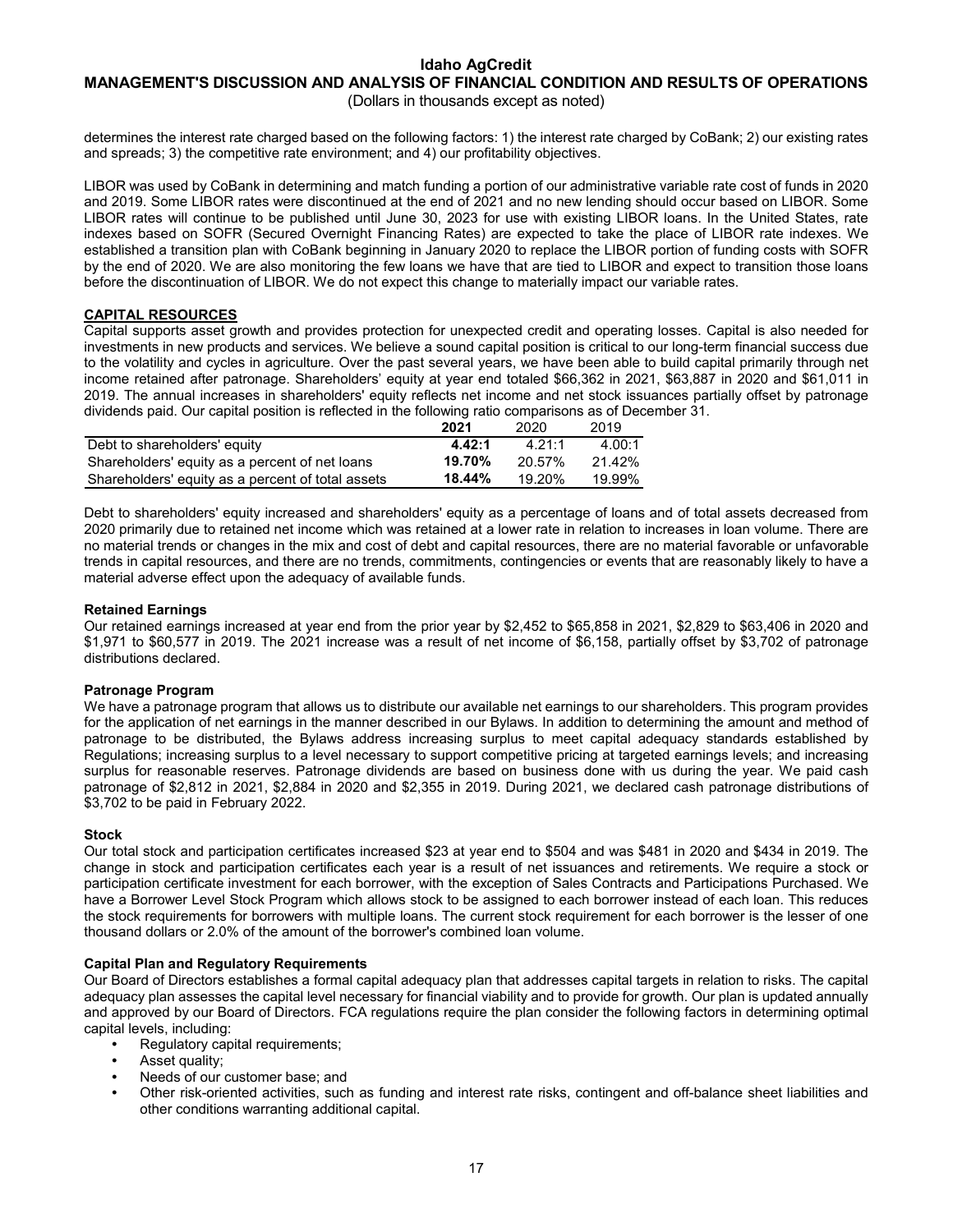#### **Idaho AgCredit MANAGEMENT'S DISCUSSION AND ANALYSIS OF FINANCIAL CONDITION AND RESULTS OF OPERATIONS** (Dollars in thousands except as noted)

As shown in the following table, at December 31 of each year end, our capital and leverage ratios exceeded regulatory minimums. If these capital standards are not met, the FCA can impose restrictions, including limiting our ability to pay patronage distributions, retire equities and pay preferred stock dividends.

|                                           |        |        |        | Regulatory     |
|-------------------------------------------|--------|--------|--------|----------------|
| (ratios at period end)                    | 2021   | 2020   | 2019   | <b>Minimum</b> |
| Common equity tier 1 capital ratio        | 15.56% | 16.46% | 16.93% | 7.00%          |
| Tier 1 capital ratio                      | 15.56% | 16.46% | 16.93% | 8.50%          |
| Total regulatory capital ratio            | 16.02% | 16.98% | 17.49% | 10.50%         |
| Tier 1 leverage ratio                     | 15.57% | 16.20% | 16.84% | 5.00%          |
| URE and Equivalents (UREE) Leverage ratio | 15.42% | 16.05% | 16.69% | 1.50%          |
| Permanent capital ratio                   | 15.96% | 17.21% | 17.72% | 7.00%          |

The minimum ratios established were not meant to be adopted as the optimum capital level, so we have established goals in excess of the regulatory minimum. As of December 31, 2021, we exceeded our ratio goals but not our dollar goal. The Board has established a plan of retaining an amount of earnings each year until the dollar goal is reached. Due to our strong capital position, we will continue to be able to retire at-risk stock. Refer to Note 9 Shareholders' Equity for additional information related to our capital and related requirements and restrictions.

On July 8, 2021, the FCA announced a proposed rule that would amend the Tier 1/Tier 2 capital framework to define and establish a risk weight for high-volatility commercial real estate exposures by assigning a 150% risk-weighting to such exposures, instead of the current 100% risk-weighting. The proposed rule focuses on changes that are comparable with the capital rules of other federal banking regulatory agencies and recognize the increased risk posed by high-volatility commercial real estate exposures. The public comment period on the proposed rule ends on January 24, 2022.

On September 9, 2021, the FCA adopted a final rule that amends, corrects and clarifies certain provisions of the Tier 1/Tier 2 capital framework approved by the FCA in March 2016. The final rule includes amendments that do not change the minimum capital requirements or capital buffers, but focus on clarifying and improving other provisions to ensure application of the capital rules as intended, reduce burden to the Farm Credit System, and assist the FCA in better determining compliance with the Tier 1/Tier 2 capital framework. The final rule will become effective on January 1, 2022. We do not expect this regulation to have a material impact on our regulatory capital and leverage ratios.

## **REGULATORY MATTERS**

As of December 31, 2021, we had no enforcement actions in effect and FCA took no enforcement actions on us during the year.

## **LITIGATION**

There are no legal actions pending against the Association in which claims for money damages are asserted.

## **GOVERNANCE**

Governance disclosures, including Board of Directors, Director Independence, Audit Committee, Compensation Committee and Other Governance are presented in the Governance section of the section titled "Disclosure Information Required by Farm Credit Administration Regulations" following the Notes to Consolidated Financial Statements.

## **FORWARD-LOOKING INFORMATION**

Our discussion contains forward-looking statements. These statements are not guarantees of future performance and involve certain risks, uncertainties and assumptions that are difficult to predict. Words such as "anticipates," "believes," "could," "estimates," "may," "should," and "will" or other variations of these terms are intended to identify forward-looking statements. These statements are based on assumptions and analyses made in light of experience and other historical trends, current conditions, and expected future developments. However, actual results and developments may differ materially from our expectations and predictions due to a number of risks and uncertainties, many of which are beyond our control. These risks and uncertainties include, but are not limited to:

- **•** political, legal, regulatory and economic conditions and developments in the United States and abroad;
- **•** economic fluctuations in the agricultural, rural utility, international, and farm-related business sectors;
- **•** weather, disease, and other adverse climatic or biological conditions that periodically occur that impact agricultural productivity and income;
- **•** changes in United States government support of the agricultural industry and/or the Farm Credit System; and
- **•** actions taken by the Federal Reserve System in implementing monetary policy.

## **CRITICAL ACCOUNTING POLICIES AND ESTIMATES**

Our consolidated financial statements are based on accounting principles generally accepted in the United States of America. Our significant accounting policies are critical to the understanding of our results of operations and financial position because some accounting policies require us to make complex or subjective judgments and estimates that may affect the value of certain assets or liabilities. We consider these policies critical because we have to make judgments about matters that are inherently uncertain. For a complete discussion of significant accounting policies, see Note 2, Summary of Significant Accounting Policies,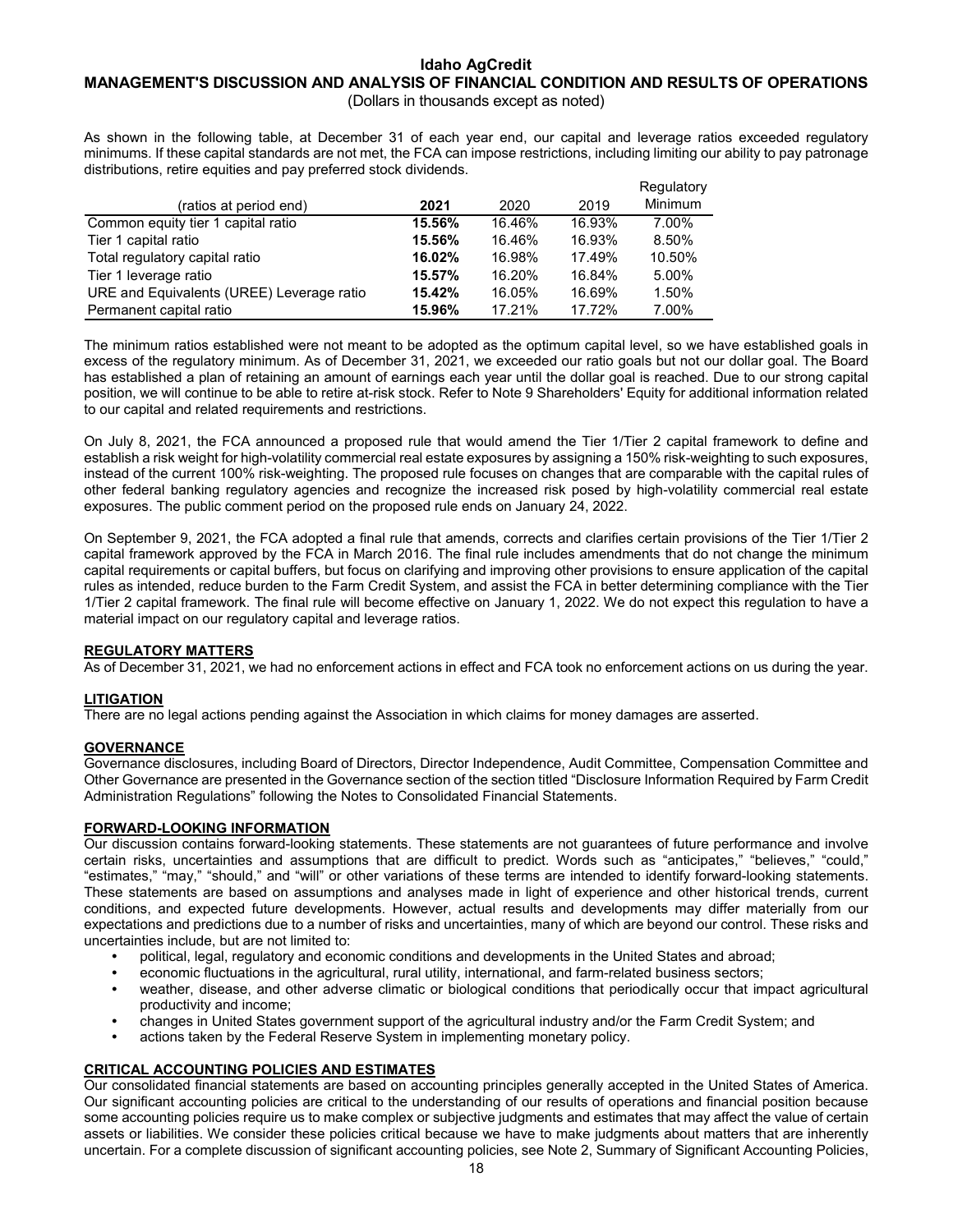## **MANAGEMENT'S DISCUSSION AND ANALYSIS OF FINANCIAL CONDITION AND RESULTS OF OPERATIONS**

(Dollars in thousands except as noted)

of the Notes to Consolidated Financial Statements. The development and selection of critical accounting policies, and the related disclosures, have been reviewed by our Audit Committee. A summary of critical policies relating to determination of the allowance for loan losses follows.

#### **Allowance for Loan Losses**

The allowance for loan losses is our best estimate of the amount of probable loan losses existing in and inherent in our loan portfolio as of the balance sheet date. The allowance for loan losses is increased through provisions for loan losses and loan recoveries and is decreased through loan loss reversals and loan charge-offs. We determine the allowance for loan losses based on a periodic evaluation of the loan portfolio, which generally considers recent historical charge-off experience adjusted for relevant factors.

Loans are evaluated based on the borrower's overall financial condition, resources, and payment record; the prospects for support from any financially responsible guarantor; and, if appropriate, the estimated net realizable value of any collateral. The allowance for loan losses attributable to these loans is established by a process that estimates the probable loss inherent in the loans, taking into account various historical and projected factors, internal risk ratings, regulatory oversight, and geographic, industry and other factors.

Changes in the factors we consider in the evaluation of losses in the loan portfolios could occur for various credit related reasons and could result in a change in the allowance for loan losses, which would have a direct impact on the provision for loan losses and results of operations. See Note 2, Summary of Significant Accounting Policies, and Note 3, Loans and Allowance for Loan Losses, of the accompanying Notes to Consolidated Financial Statements for detailed information regarding the allowance for loan losses.

## **CUSTOMER PRIVACY**

FCA regulations require that borrower information be held in confidence by Farm Credit institutions, their directors, officers and employees. FCA regulations and our Standards of Conduct Policies specifically restrict Farm Credit institution directors and employees from disclosing information not normally contained in published reports or press releases about the institution or its borrowers or members. These regulations also provide Farm Credit institutions clear guidelines for protecting their borrowers' nonpublic information.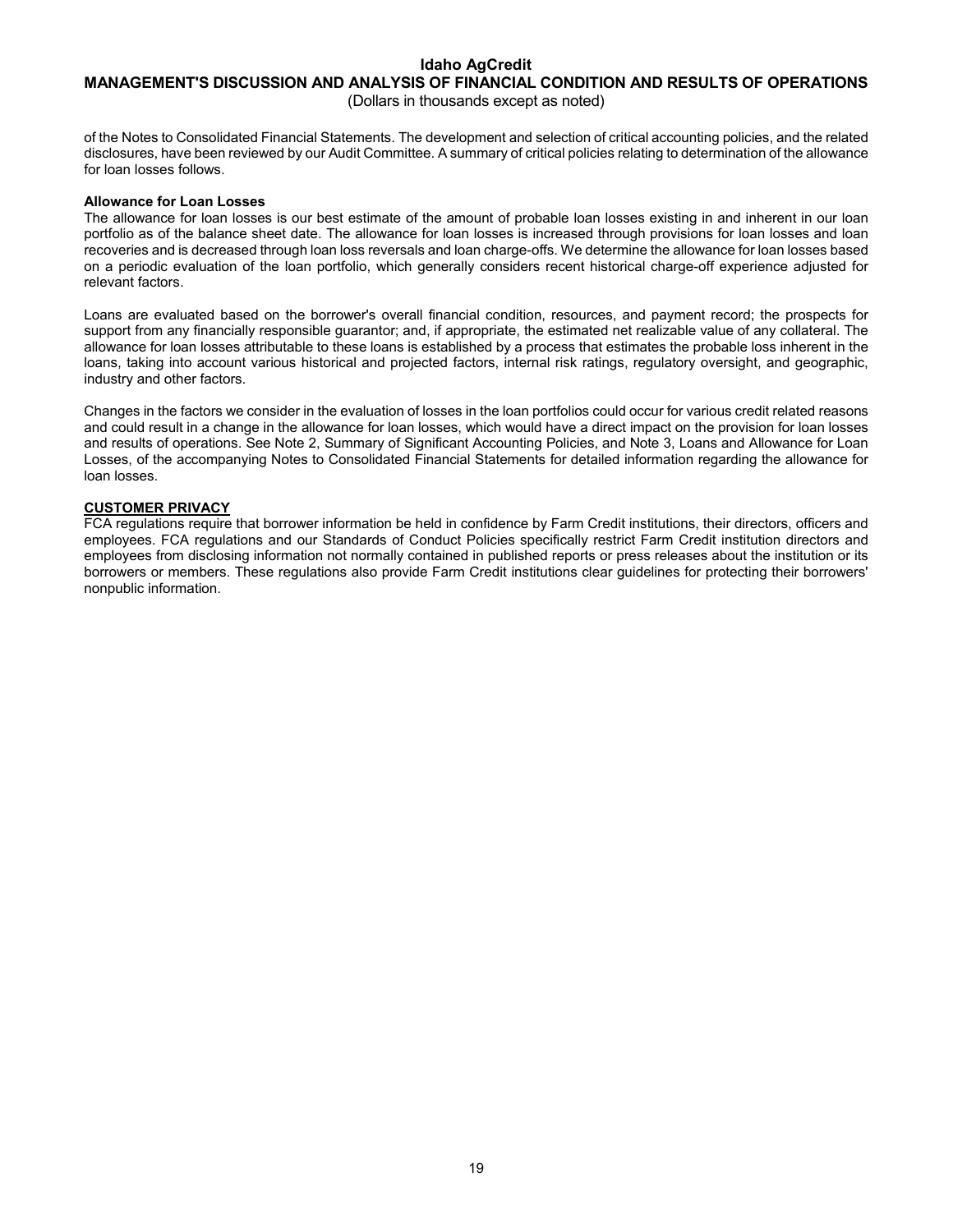

Independent Auditor's Report

Audit Committee and Stockholders of Idaho AgCredit, ACA Idaho AgCredit, ACA and Subsidiaries Blackfoot, Idaho

## **Opinion**

We have audited the consolidated financial statements (the "Financial Statements") of Idaho AgCredit, ACA and its Subsidiaries (the "Association"), which comprise the consolidated statements of financial condition as of December 31, 2021, 2020, and 2019, and the related consolidated statements of income and comprehensive income, changes in shareholders' equity, and cash flows for the years then ended and the related notes to the financial statements.

In our opinion, the accompanying financial statements referred to above present fairly, in all material respects, the financial position of Idaho AgCredit, ACA and Subsidiaries as of December 31, 2021, 2020, and 2019 and the changes in financial position and its cash flows for the years then ended in accordance with accounting principles generally accepted in the United States of America.

## **Basis for Opinion**

We conducted our audits in accordance with auditing standards generally accepted in the United States of America ("GAAS"). Our responsibilities under those standards are further described in the Auditor's Responsibilities for the Audit of the Financial Statements section of our report. We are required to be independent of Idaho AgCredit ACA and Subsidiaries and to meet our other ethical responsibilities, in accordance with the relevant ethical requirements relating to our audits. We believe that the audit evidence we have obtained is sufficient and appropriate to provide a basis for our audit opinion.

## **Responsibilities of Management for the Financial Statements**

Management is responsible for the preparation and fair presentation of the financial statements in accordance with accounting principles generally accepted in the United States of America, and for the design, implementation, and maintenance of internal control relevant to the preparation and fair presentation of financial statements that are free from material misstatement, whether due to fraud or error.

In preparing the financial statements, management is required to evaluate whether there are conditions or events, considered in the aggregate, that raise substantial doubt about Idaho AgCredit ACA and Subsidiaries ability to continue as a going concern for one year after the date the financial statements are available to be issued.

## **Auditor's Responsibility for the Audit of the Financial Statements**

Our objectives are to obtain reasonable assurance whether the financial statements as a whole are free from material misstatement, whether due to fraud or error, and to issue an auditor's report that includes our opinion. Reasonable assurance is a high level of assurance but is not absolute assurance and therefore is not a guarantee that an audit conducted in accordance with GAAS will always detect a material misstatement when it exists. The risk of not detecting a material misstatement resulting from fraud is higher than for one resulting from error, as fraud may involve collusion, forgery, intentional omissions, misrepresentations, or the override of internal control. Misstatements are considered material if, individually or in the aggregate, they could reasonably be expected to influence the economic decisions of users made on the basis of these financial statements.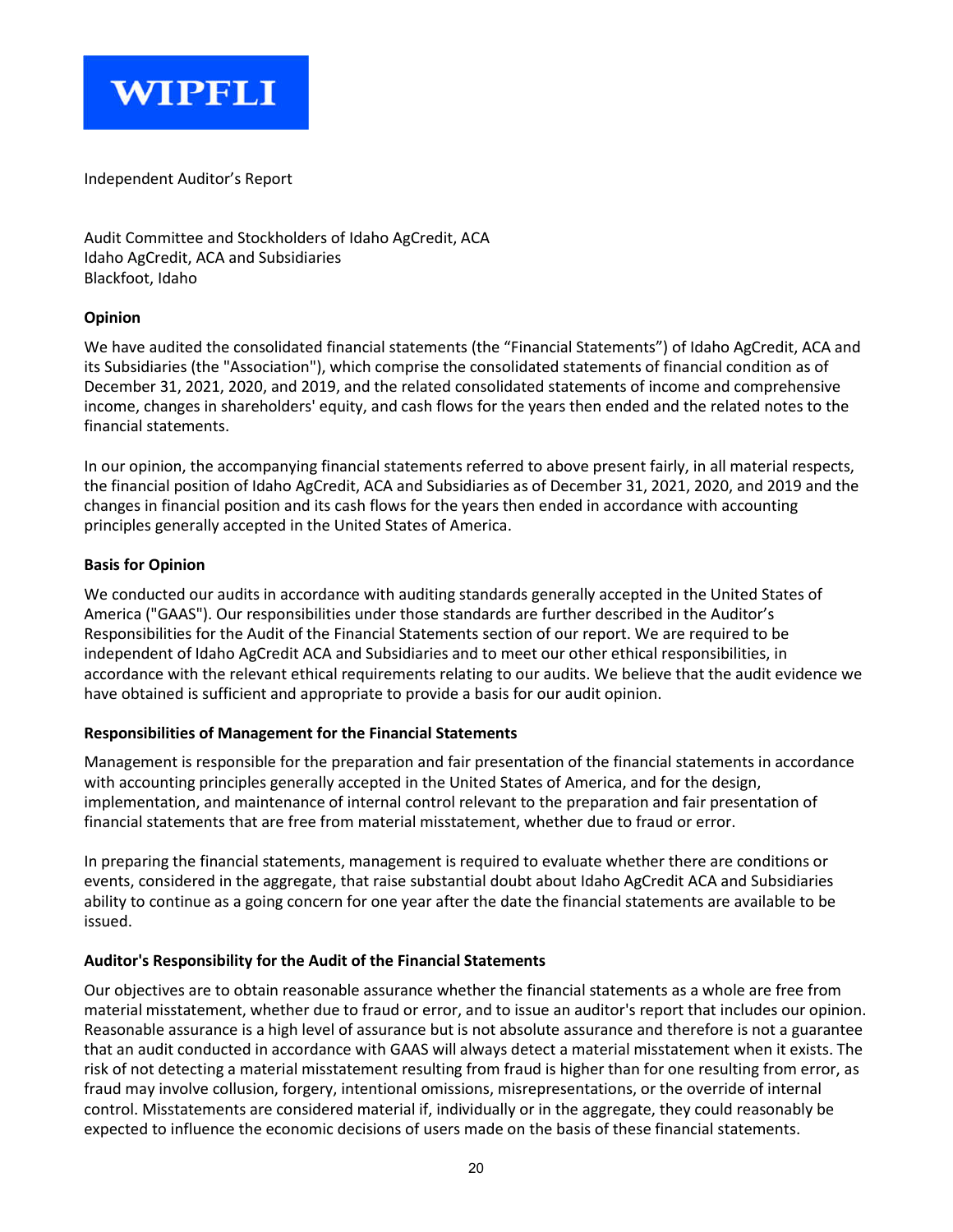

In performing an audit in accordance with GAAS, we:

- Exercise professional judgment and maintain professional skepticism throughout the audit.
- Identify and assess the risks of material misstatement of the financial statements, whether due to fraud or error, and design and perform audit procedures responsive to those risks. Such procedures include examining, on a test basis, evidence regarding the amounts and disclosures in the financial statements.
- Obtain an understanding of internal control relevant to the audit in order to design audit procedures that are appropriate in the circumstances, but not for the purpose of expressing an opinion on the effectiveness of Idaho AgCredit ACA and Subsidiaries internal control. Accordingly, no such opinion is expressed.
- Evaluate the appropriateness of accounting policies used and the reasonableness of significant accounting estimates made by management, as well as evaluate the overall presentation of the financial statements.
- Conclude whether, in our judgment, there are conditions or events, considered in the aggregate, that raise substantial doubt about Idaho AgCredit ACA and Subsidiaries ability to continue as a going concern for a reasonable period of time.

We are required to communicate with those charged with governance regarding, among other matters, the planned scope and timing of the audit, significant audit findings, and certain internal control–related matters that we identified during the audit.

## **Report on Supplementary Information**

Our audits were conducted for the purpose of forming an opinion on the consolidated financial statements as a whole. The Five-Year Summary of Selected Consolidated Financial Data and Management's Discussion and Analysis of Financial Condition and Results of Operations on pages 4-19 and the Disclosure Information appearing on pages 46–51, which is the responsibility of management, is presented for purposes of additional analysis and is not a required part of the consolidated financial statements, but is supplementary information required by Farm Credit Administration Regulations. Such information has not been subjected to auditing procedures applied in the audits of the financial statements and, accordingly, we do not express an opinion or provide any assurance on it.

ipjei LLP

Wipfli LLP Idaho Falls, Idaho February 16, 2022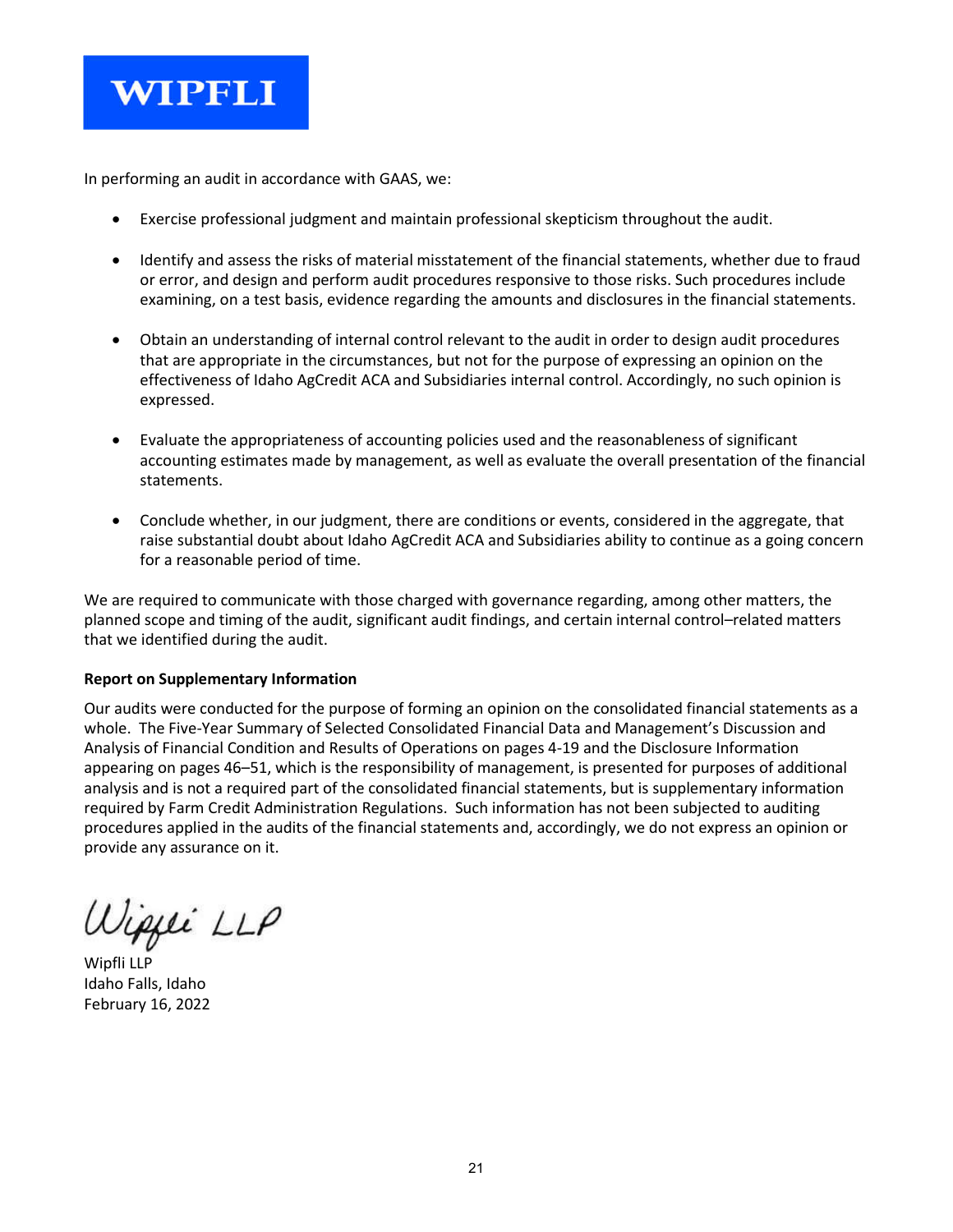## **Idaho AgCredit CONSOLIDATED STATEMENTS OF FINANCIAL CONDITION**

| 2021<br>2020<br>2019<br><b>ASSETS</b><br>\$<br>338,466,936<br>312,180,361<br>Loans<br>\$.<br>S<br>Less allowance for loan losses<br>1,523,288<br>1,583,542<br>310,596,819<br>Net loans<br>336,943,648<br>3,394,015<br>2,984,233<br>Cash<br>4,576,338<br>Accrued interest receivable<br>4,339,675<br>Investment in CoBank, ACB<br>10,966,466<br>10,966,466<br>Premises and equipment, net<br>1,284,981<br>1,357,424<br>Other property owned<br>0<br>0<br>1,355,394<br>Prepaid pension expense<br>911,426<br>Deferred tax asset, net<br>(65,000)<br>32,000<br>Other assets<br>1,583,529<br>1,330,994<br>332,755,700<br>Total assets<br>359,802,708<br>\$<br>\$<br>S<br><b>LIABILITIES</b><br>Note payable to CoBank, ACB<br>277,580,124<br>257,350,434<br>\$<br>\$<br>\$<br>10,820,485<br>7,517,043<br>4,290,453<br>Advance conditional payments<br>417,866<br>456,339<br>615,942<br>Accrued interest payable<br>Patronage distributions payable<br>3,702,198<br>2,808,643<br>2,884,335<br>Reserve for losses on loan commitments | December 31      |             |
|---------------------------------------------------------------------------------------------------------------------------------------------------------------------------------------------------------------------------------------------------------------------------------------------------------------------------------------------------------------------------------------------------------------------------------------------------------------------------------------------------------------------------------------------------------------------------------------------------------------------------------------------------------------------------------------------------------------------------------------------------------------------------------------------------------------------------------------------------------------------------------------------------------------------------------------------------------------------------------------------------------------------------------|------------------|-------------|
|                                                                                                                                                                                                                                                                                                                                                                                                                                                                                                                                                                                                                                                                                                                                                                                                                                                                                                                                                                                                                                 |                  |             |
|                                                                                                                                                                                                                                                                                                                                                                                                                                                                                                                                                                                                                                                                                                                                                                                                                                                                                                                                                                                                                                 |                  |             |
|                                                                                                                                                                                                                                                                                                                                                                                                                                                                                                                                                                                                                                                                                                                                                                                                                                                                                                                                                                                                                                 |                  | 286,470,251 |
|                                                                                                                                                                                                                                                                                                                                                                                                                                                                                                                                                                                                                                                                                                                                                                                                                                                                                                                                                                                                                                 |                  | 1,572,793   |
|                                                                                                                                                                                                                                                                                                                                                                                                                                                                                                                                                                                                                                                                                                                                                                                                                                                                                                                                                                                                                                 |                  | 284,897,458 |
|                                                                                                                                                                                                                                                                                                                                                                                                                                                                                                                                                                                                                                                                                                                                                                                                                                                                                                                                                                                                                                 |                  | 1,453,133   |
|                                                                                                                                                                                                                                                                                                                                                                                                                                                                                                                                                                                                                                                                                                                                                                                                                                                                                                                                                                                                                                 |                  | 4,901,371   |
|                                                                                                                                                                                                                                                                                                                                                                                                                                                                                                                                                                                                                                                                                                                                                                                                                                                                                                                                                                                                                                 |                  | 10,963,123  |
|                                                                                                                                                                                                                                                                                                                                                                                                                                                                                                                                                                                                                                                                                                                                                                                                                                                                                                                                                                                                                                 |                  | 1,358,241   |
|                                                                                                                                                                                                                                                                                                                                                                                                                                                                                                                                                                                                                                                                                                                                                                                                                                                                                                                                                                                                                                 |                  | 0           |
|                                                                                                                                                                                                                                                                                                                                                                                                                                                                                                                                                                                                                                                                                                                                                                                                                                                                                                                                                                                                                                 |                  | 485,271     |
|                                                                                                                                                                                                                                                                                                                                                                                                                                                                                                                                                                                                                                                                                                                                                                                                                                                                                                                                                                                                                                 |                  | 101,000     |
|                                                                                                                                                                                                                                                                                                                                                                                                                                                                                                                                                                                                                                                                                                                                                                                                                                                                                                                                                                                                                                 |                  | 1,112,853   |
|                                                                                                                                                                                                                                                                                                                                                                                                                                                                                                                                                                                                                                                                                                                                                                                                                                                                                                                                                                                                                                 |                  | 305,272,450 |
|                                                                                                                                                                                                                                                                                                                                                                                                                                                                                                                                                                                                                                                                                                                                                                                                                                                                                                                                                                                                                                 |                  |             |
|                                                                                                                                                                                                                                                                                                                                                                                                                                                                                                                                                                                                                                                                                                                                                                                                                                                                                                                                                                                                                                 |                  |             |
|                                                                                                                                                                                                                                                                                                                                                                                                                                                                                                                                                                                                                                                                                                                                                                                                                                                                                                                                                                                                                                 |                  | 235,808,464 |
|                                                                                                                                                                                                                                                                                                                                                                                                                                                                                                                                                                                                                                                                                                                                                                                                                                                                                                                                                                                                                                 |                  |             |
|                                                                                                                                                                                                                                                                                                                                                                                                                                                                                                                                                                                                                                                                                                                                                                                                                                                                                                                                                                                                                                 |                  |             |
|                                                                                                                                                                                                                                                                                                                                                                                                                                                                                                                                                                                                                                                                                                                                                                                                                                                                                                                                                                                                                                 |                  |             |
|                                                                                                                                                                                                                                                                                                                                                                                                                                                                                                                                                                                                                                                                                                                                                                                                                                                                                                                                                                                                                                 | 61,232<br>62,883 | 52,127      |
| <b>Other liabilities</b><br>858,684<br>672,955                                                                                                                                                                                                                                                                                                                                                                                                                                                                                                                                                                                                                                                                                                                                                                                                                                                                                                                                                                                  |                  | 610,284     |
| <b>Total liabilities</b><br>293,440,589<br>268,868,297                                                                                                                                                                                                                                                                                                                                                                                                                                                                                                                                                                                                                                                                                                                                                                                                                                                                                                                                                                          |                  | 244,261,605 |
| <b>Commitments and Contingencies (See Notes)</b>                                                                                                                                                                                                                                                                                                                                                                                                                                                                                                                                                                                                                                                                                                                                                                                                                                                                                                                                                                                |                  |             |
|                                                                                                                                                                                                                                                                                                                                                                                                                                                                                                                                                                                                                                                                                                                                                                                                                                                                                                                                                                                                                                 |                  |             |
| <b>SHAREHOLDERS' EQUITY</b>                                                                                                                                                                                                                                                                                                                                                                                                                                                                                                                                                                                                                                                                                                                                                                                                                                                                                                                                                                                                     |                  |             |
| Capital stock and participation certificates<br>504,265<br>481,320                                                                                                                                                                                                                                                                                                                                                                                                                                                                                                                                                                                                                                                                                                                                                                                                                                                                                                                                                              |                  | 433,760     |
| Allocated retained earnings (Memo Nonqualified)<br>24,303,750<br>22,380,647                                                                                                                                                                                                                                                                                                                                                                                                                                                                                                                                                                                                                                                                                                                                                                                                                                                                                                                                                     |                  | 20,882,039  |
| Unallocated retained earnings<br>41,554,104<br>41,025,436                                                                                                                                                                                                                                                                                                                                                                                                                                                                                                                                                                                                                                                                                                                                                                                                                                                                                                                                                                       |                  | 39,695,046  |
| Accumulated other comprehensive income/(loss)<br>0<br>0                                                                                                                                                                                                                                                                                                                                                                                                                                                                                                                                                                                                                                                                                                                                                                                                                                                                                                                                                                         |                  | 0           |
| 66,362,119<br>63,887,403<br><b>Total shareholders' equity</b>                                                                                                                                                                                                                                                                                                                                                                                                                                                                                                                                                                                                                                                                                                                                                                                                                                                                                                                                                                   |                  | 61,010,845  |
| Total liabilities and shareholders' equity<br>\$<br>359,802,708<br>332,755,700<br>\$<br>\$                                                                                                                                                                                                                                                                                                                                                                                                                                                                                                                                                                                                                                                                                                                                                                                                                                                                                                                                      |                  | 305,272,450 |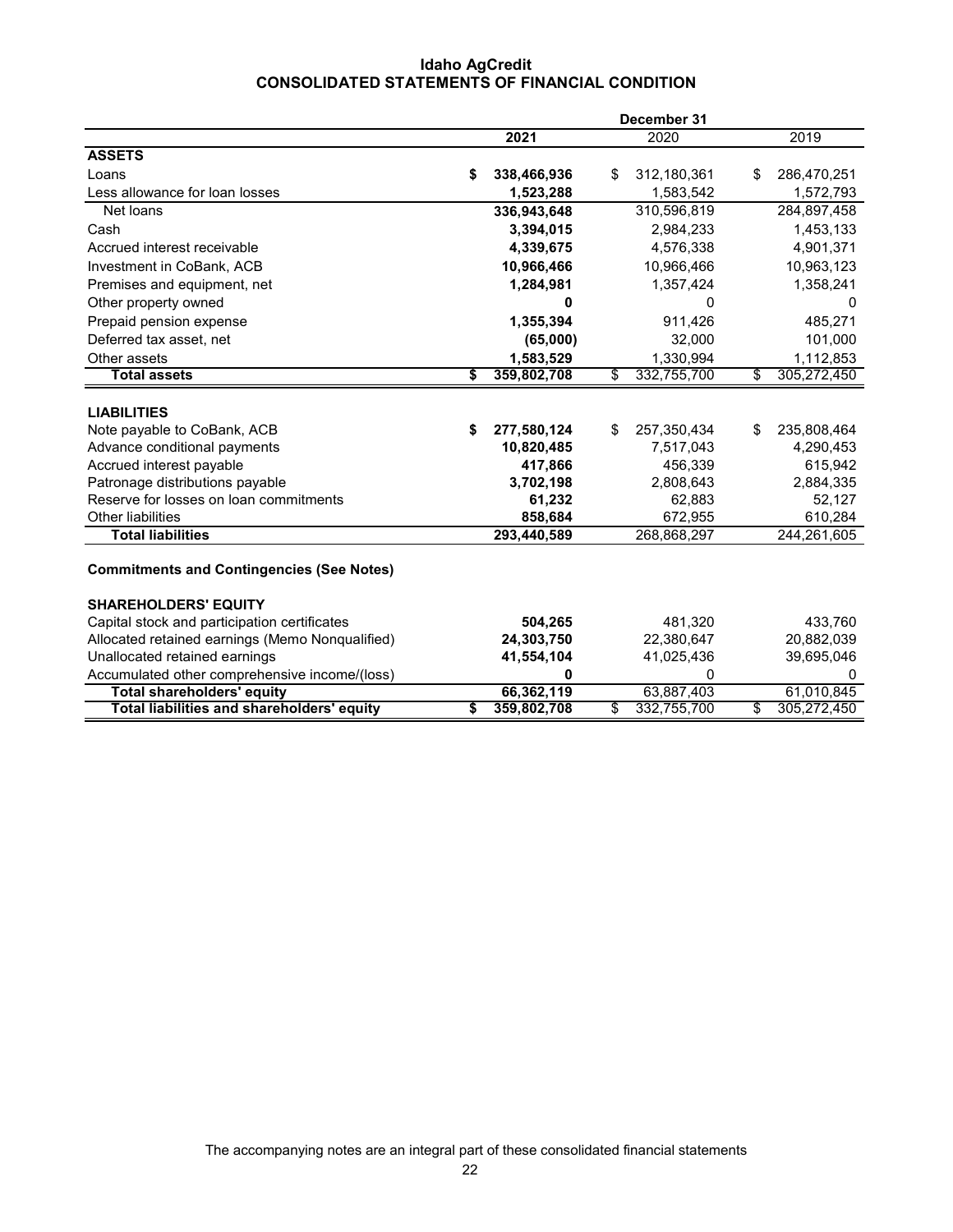## **Idaho AgCredit CONSOLIDATED STATEMENTS OF INCOME AND COMPREHENSIVE INCOME**

|                                                             | For the Year Ended December 31 |            |    |            |    |            |
|-------------------------------------------------------------|--------------------------------|------------|----|------------|----|------------|
|                                                             |                                | 2021       |    | 2020       |    | 2019       |
| <b>INTEREST INCOME</b>                                      |                                |            |    |            |    |            |
| Loans                                                       | \$                             | 13,575,316 | \$ | 13,742,546 | \$ | 15,131,425 |
| <b>Total interest income</b>                                |                                | 13,575,316 |    | 13,742,546 |    | 15,131,425 |
| <b>INTEREST EXPENSE</b>                                     |                                |            |    |            |    |            |
| Note payable to CoBank, ACB                                 |                                | 4,573,872  |    | 5,503,772  |    | 6,820,561  |
| Advance conditional payments                                |                                | 46,007     |    | 64,810     |    | 122,503    |
|                                                             |                                |            |    | 5,568,582  |    |            |
| <b>Total interest expense</b><br>Net interest income        |                                | 4,619,879  |    |            |    | 6,943,064  |
|                                                             |                                | 8,955,437  |    | 8,173,964  |    | 8,188,361  |
| (Provision for) or Reversal of loan losses and reserves     |                                | 110,542    |    | (35, 293)  |    | (389, 508) |
| Net interest income after loss (provision)/reversal         |                                | 9,065,979  |    | 8,138,671  |    | 7,798,853  |
| <b>NONINTEREST INCOME</b>                                   |                                |            |    |            |    |            |
| Patronage distributions from CoBank                         |                                | 1,351,115  |    | 1,042,299  |    | 944,285    |
| Patronage distributions from Other Farm Credit Institutions |                                | 102,161    |    | 144.914    |    | 100,177    |
| Loan fees                                                   |                                | 676,063    |    | 764,320    |    | 200,038    |
| Financially related services income                         |                                | 3,128      |    | 3,696      |    | 3,263      |
| Other noninterest income                                    |                                | 5,125      |    | 5,263      |    | 9,733      |
| <b>Total noninterest income</b>                             |                                | 2,137,592  |    | 1,960,492  |    | 1,257,496  |
|                                                             |                                |            |    |            |    |            |
| <b>NONINTEREST EXPENSE</b>                                  |                                |            |    |            |    |            |
| Salaries and employee benefits                              |                                | 3,387,641  |    | 3,235,265  |    | 2,905,430  |
| Occupancy and equipment                                     |                                | 144,796    |    | 146,022    |    | 161,189    |
| Farm Credit Insurance Fund premium/(net rebate)             |                                | 351,000    |    | 135,336    |    | 123,110    |
| Supervisory and examination costs                           |                                | 123,407    |    | 118,586    |    | 114,186    |
| Data processing services                                    |                                | 9,720      |    | 9,720      |    | 9,720      |
| Losses/(Gains) on other property owned, net                 |                                | 0          |    | $\Omega$   |    | $\Omega$   |
| Other noninterest expense                                   |                                | 862,303    |    | 678,871    |    | 792,875    |
| <b>Total noninterest expense</b>                            |                                | 4,878,867  |    | 4,323,800  |    | 4,106,510  |
| Income/(loss) before income taxes                           |                                | 6,324,704  |    | 5,775,363  |    | 4,949,839  |
| (Provision for)/Benefit from income taxes                   |                                | (166, 898) |    | (137, 723) |    | (94, 728)  |
| Net income/Comprehensive income                             | \$                             | 6,157,806  | \$ | 5,637,640  | \$ | 4,855,111  |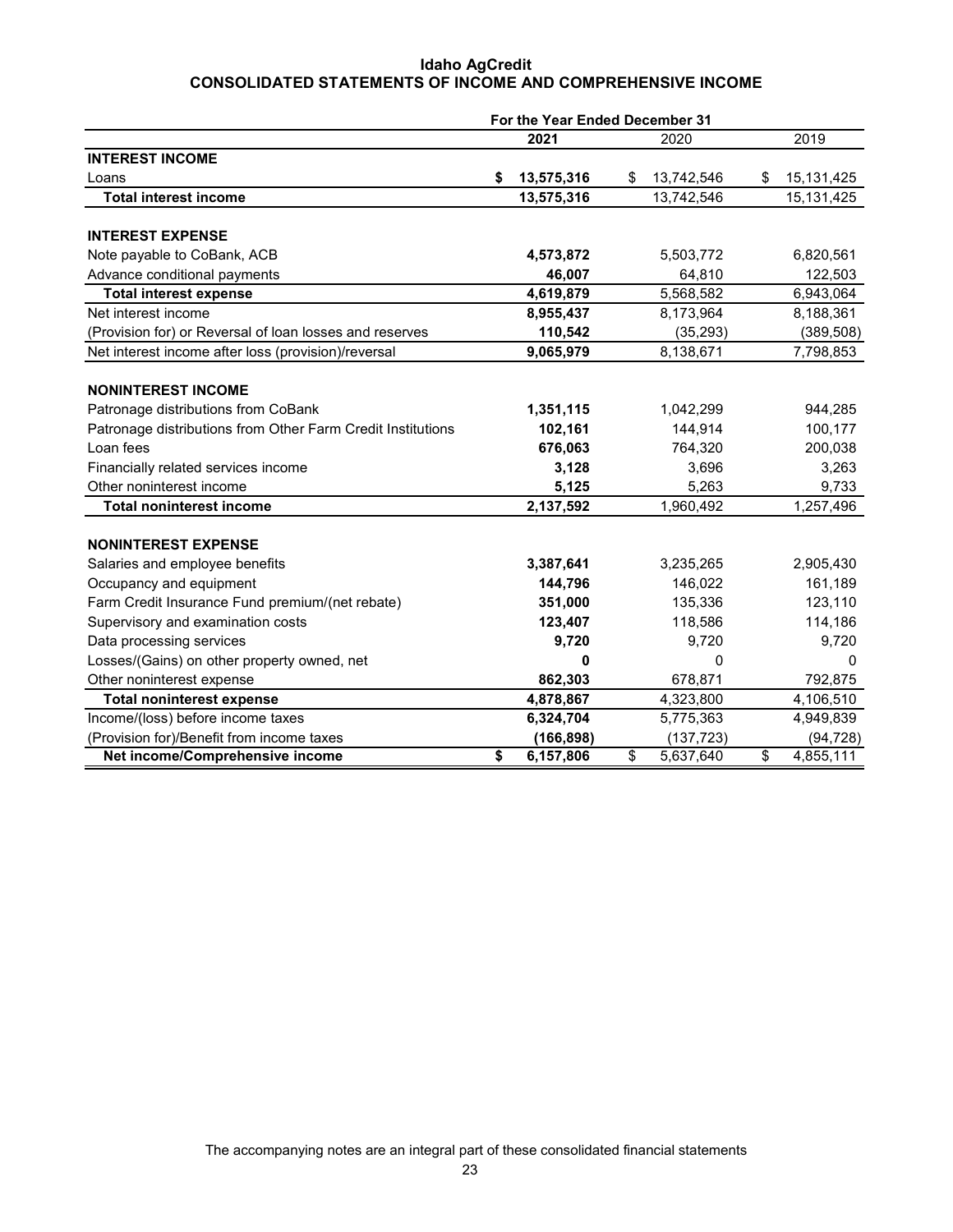## **Idaho AgCredit CONSOLIDATED STATEMENTS OF CHANGES IN SHAREHOLDERS' EQUITY**

|                                 |                                    | Capital             |                  |                  |                  |
|---------------------------------|------------------------------------|---------------------|------------------|------------------|------------------|
|                                 |                                    | <b>Stock and</b>    | <b>Allocated</b> | Unallocated      | Total            |
|                                 |                                    | Participation       | <b>Retained</b>  | <b>Retained</b>  | Shareholders'    |
|                                 |                                    | <b>Certificates</b> | <b>Earnings</b>  | <b>Earnings</b>  | <b>Equity</b>    |
| Balance at December 31, 2018    | $\overline{\boldsymbol{\epsilon}}$ | 427,450             | \$<br>18,435,269 | \$<br>40,171,041 | \$<br>59,033,760 |
| Net Income/Comprehensive income |                                    |                     | 2,446,770        | 2,408,341        | 4,855,111        |
| Stock issued                    |                                    | 161,280             |                  |                  | 161,280          |
| Stock retired                   |                                    | (154, 970)          |                  |                  | (154, 970)       |
| Patronage distributions:        |                                    |                     |                  |                  |                  |
| Cash                            |                                    |                     |                  | (2,884,335)      | (2,884,335)      |
| Allocated retained earnings     |                                    |                     |                  |                  |                  |
| Other (rounding)                |                                    |                     |                  | (1)              | (1)              |
| Balance at December 31, 2019    | \$                                 | 433,760             | \$<br>20,882,039 | \$<br>39,695,046 | \$<br>61,010,845 |
| Net Income/Comprehensive income |                                    |                     | 1,498,608        | 4,139,032        | 5,637,640        |
| Stock issued                    |                                    | 193.440             |                  |                  | 193,440          |
| Stock retired                   |                                    | (145, 880)          |                  |                  | (145, 880)       |
| Patronage distributions:        |                                    |                     |                  |                  |                  |
| Cash                            |                                    |                     |                  | (2,808,643)      | (2,808,643)      |
| Allocated retained earnings     |                                    |                     |                  |                  |                  |
| Other (rounding)                |                                    |                     |                  |                  |                  |
| Balance at December 31, 2020    | \$                                 | 481,320             | \$<br>22,380,647 | \$<br>41,025,436 | \$<br>63,887,403 |
| Net Income/Comprehensive income |                                    |                     | 1,923,103        | 4,234,703        | 6,157,806        |
| Stock issued                    |                                    | 182,370             |                  |                  | 182,370          |
| Stock retired                   |                                    | (159, 425)          |                  |                  | (159, 425)       |
| Patronage distributions:        |                                    |                     |                  |                  |                  |
| Cash                            |                                    |                     |                  | (3,706,035)      | (3,706,035)      |
| Allocated retained earnings     |                                    |                     |                  |                  |                  |
| Other (rounding)                |                                    |                     |                  |                  | 0                |
| Balance at December 31, 2021    | \$                                 | 504,265             | \$<br>24,303,750 | \$<br>41,554,104 | \$<br>66,362,119 |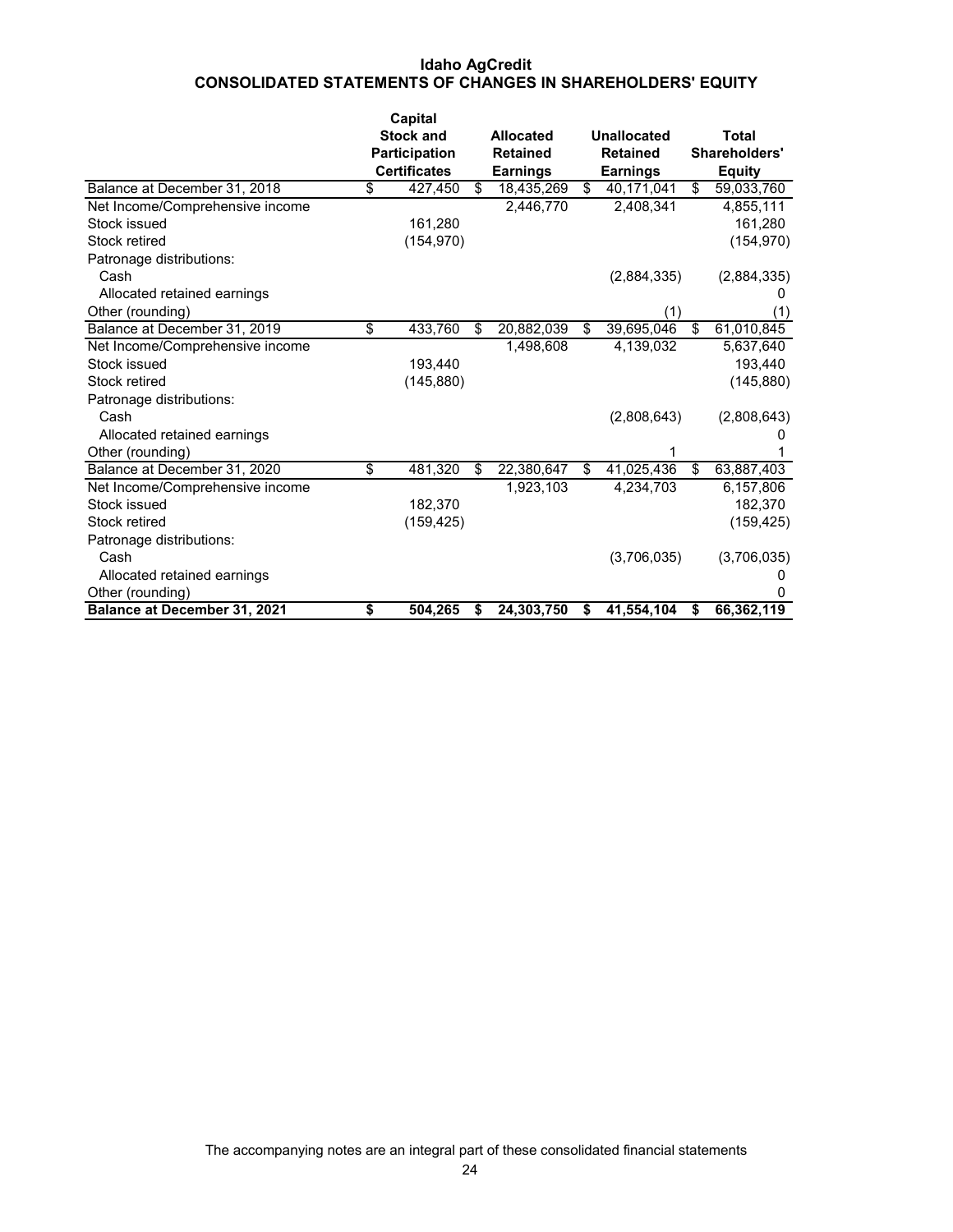## **Idaho AgCredit CONSOLIDATED STATEMENTS OF CASH FLOWS**

|                                                                       |    | For the Year Ended December 31 |                 |                 |  |
|-----------------------------------------------------------------------|----|--------------------------------|-----------------|-----------------|--|
| <b>CASH FLOWS FROM OPERATING ACTIVITIES:</b>                          |    | 2021                           | 2020            | 2019            |  |
| Net income                                                            | \$ | 6,157,806                      | \$<br>5,637,640 | \$<br>4,855,111 |  |
| Adjustments to reconcile net income to net cash provided              |    |                                |                 |                 |  |
| by (used in) operating activities:                                    |    |                                |                 |                 |  |
| Depreciation                                                          |    | 102,443                        | 94,890          | 109,940         |  |
| Provision for (reversal of) loan losses and reserves                  |    | (110, 542)                     | 35,293          | 389,508         |  |
| Other, net                                                            |    | (5, 536)                       | 0               | (2,205)         |  |
| Change in assets and liabilities:                                     |    |                                |                 |                 |  |
| (Increase)/Decrease in CoBank stock patronage receivable              |    | (316, 236)                     | (99, 534)       | 65,757          |  |
| (Increase)/Decrease in deferred tax asset, net                        |    | 97,000                         | 69,000          | (92,000)        |  |
| (Increase)/Decrease in accrued interest receivable                    |    | 236,663                        | 325,031         | (42, 706)       |  |
| (Increase)/Decrease in prepaid benefits asset                         |    | (443, 968)                     | (426, 155)      | (166, 876)      |  |
| (Increase)/Decrease in other assets                                   |    | 63,702                         | (118, 605)      | 94,271          |  |
| Increase/(Decrease) in accrued interest payable                       |    | (38, 473)                      | (159, 605)      | (11, 111)       |  |
| Increase/(Decrease) in accrued benefits liability                     |    | 0                              | 0               | 0               |  |
| Increase/(Decrease) in other liabilities                              |    | 185,728                        | 48,883          | 82,633          |  |
| Net cash provided by/(used in) operating activities                   |    | 5,928,587                      | 5,406,838       | 5,282,322       |  |
| <b>CASH FLOWS FROM INVESTING ACTIVITIES:</b>                          |    |                                |                 |                 |  |
| (Increase)/Decrease in loans, net                                     |    | (26, 286, 575)                 | (25, 710, 108)  | 5,200,110       |  |
| Purchases of premises and equipment                                   |    | (30,000)                       | (94, 072)       | (303, 305)      |  |
| Proceeds from sales of premises and equipment                         |    | 5,536                          | 0               | 2,205           |  |
| (Increases) in CoBank stock                                           |    | 0                              | (3, 343)        | (9,782)         |  |
| Recoveries of loans charged off                                       |    | 48,637                         | 0               | 0               |  |
| Proceeds from sales of other property owned                           |    | 0                              | 0               | 0               |  |
| Net cash provided by/(used in) investing activities                   |    | (26, 262, 402)                 | (25, 807, 523)  | 4,889,228       |  |
| <b>CASH FLOWS FROM FINANCING ACTIVITIES:</b>                          |    |                                |                 |                 |  |
| Net (repayment of)/draw on note payable to CoBank                     |    | 20,229,690                     | 21,541,970      | (9,607,595)     |  |
| Increase/(Decrease) in advance conditional payments                   |    | 3,303,442                      | 3,226,589       | 1,280,756       |  |
| Capital stock and participation certificates retired                  |    | (159, 425)                     | (145, 880)      | (154, 970)      |  |
| Capital stock and participation certificates issued                   |    | 182,370                        | 193,440         | 161,280         |  |
| Cash patronage distributions paid                                     |    | (2,812,480)                    | (2,884,334)     | (2,355,234)     |  |
| Net cash provided by/(used in) financing activities                   |    | 20,743,597                     | 21,931,785      | (10, 675, 763)  |  |
| Net (decrease)/increase in cash                                       |    | 409,782                        | 1,531,100       | (504, 213)      |  |
| Cash at beginning of year                                             |    | 2,984,233                      | 1,453,133       | 1,957,346       |  |
| Cash at end of year                                                   | \$ | 3,394,015                      | \$<br>2,984,233 | \$<br>1,453,133 |  |
| SUPPLEMENTAL CASH INFORMATION:                                        |    |                                |                 |                 |  |
| Cash paid/(received) during the year for:                             |    |                                |                 |                 |  |
| Interest                                                              | S  | 4,658,352                      | \$<br>5,728,186 | \$<br>6,954,175 |  |
| Income taxes                                                          |    | 166,898                        | 176,337         | 172,829         |  |
| SUPPLEMENTAL SCHEDULE OF NON-CASH INVESTING AND FINANCING ACTIVITIES: |    |                                |                 |                 |  |
| Stock Patronage from CoBank                                           | \$ | 0                              | \$<br>3,343     | \$<br>9,782     |  |
| Financed sales of other property owned                                |    | 0                              | 0               | 0               |  |
| Loans transferred to other property owned                             |    |                                | 0               | 0               |  |
| Net charge-offs/(recoveries)                                          |    | (48, 637)                      | 0               | 0               |  |
| Premises and equipment acquired under capital leases                  |    | 0                              | 0               | 0               |  |
| Patronage distributions payable                                       |    | 3,702,198                      | 2,808,643       | 2,884,335       |  |
| Changes in unrealized losses/gains in other comprehensive income      |    | 0                              | 0               | 0               |  |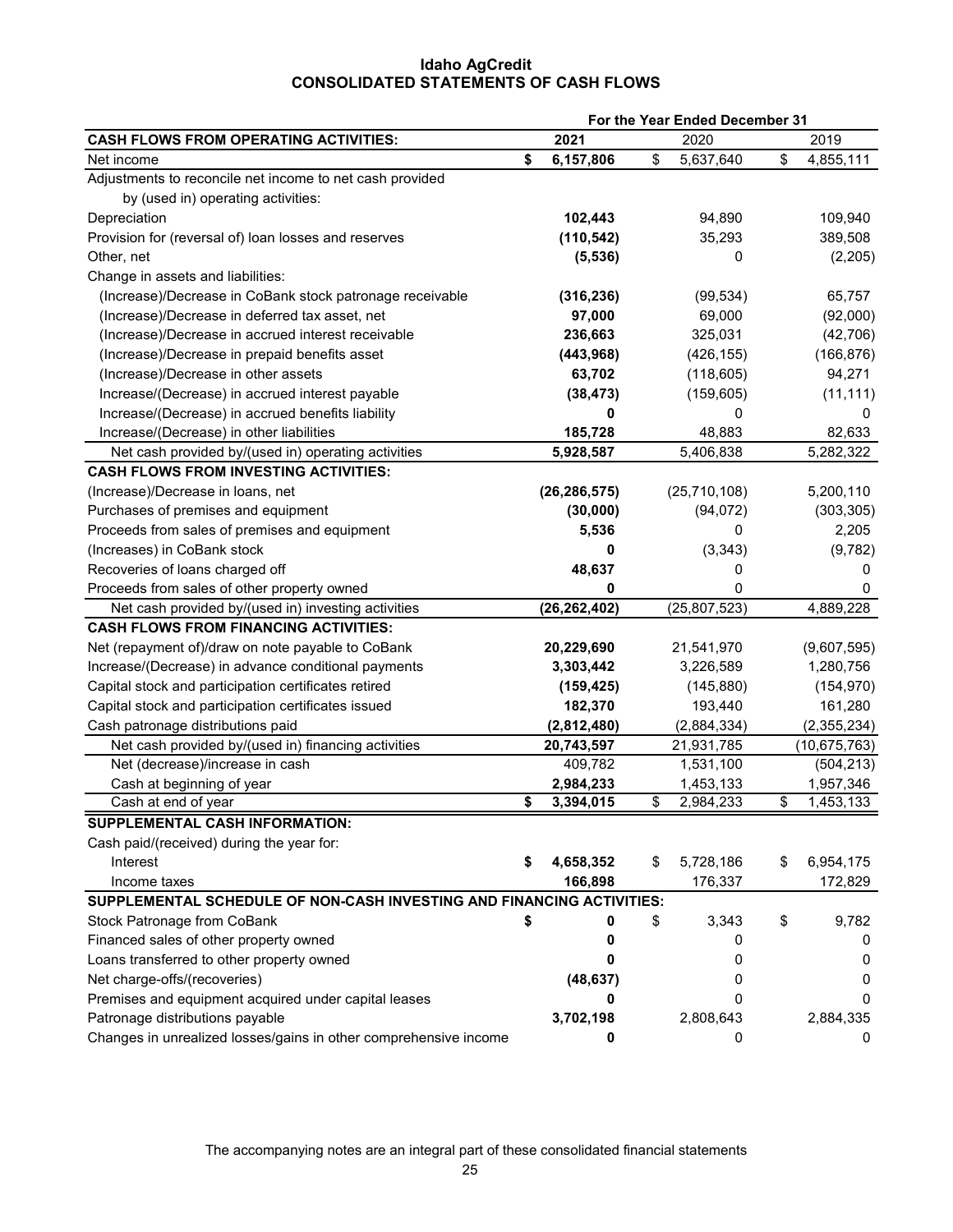## **NOTE 1 – ORGANIZATION AND OPERATIONS**

A. **Organization:** Idaho AgCredit, ACA and its subsidiaries Idaho AgCredit, PCA and Idaho AgCredit, FLCA, (collectively "Association") are member-owned cooperatives which provide credit and credit-related services to or for the benefit of eligible borrowers/shareholders for qualified agricultural purposes in the Idaho counties of Bannock, Bear Lake, Blaine, Bingham, Bonneville, Butte, Camas, Caribou, Cassia, Clark, Custer, Franklin, Fremont, Gooding, Jefferson, Jerome, Lemhi, Lincoln, Madison, Minidoka, Oneida, Power, Teton, Twin Falls, and that part of Owyhee County commencing at the southwest corner of Twin Falls County, Idaho, thence west along the north boundary line of the state of Nevada, to the southwest corner of Section Thirty-four, Township Sixteen South, Range Seven East, Boise Meridian, thence north to the northwest corner of Section Three, Township Ten South, Range Seven East, Boise Meridian, thence east to the boundary line of Twin Falls County, Idaho, thence south to the point of beginning; and in the state of Wyoming, all of Teton county and that portion of Lincoln county north of the forty-second parallel.

The Association is a lending institution of the Farm Credit System (System), a nationwide system of cooperatively owned Banks and Associations which was established by Acts of Congress to meet the credit needs of American agriculture and is subject to the provisions of the Farm Credit Act of 1971, as amended (Farm Credit Act). At December 31, 2021, the System was composed of three Farm Credit Banks, one Agricultural Credit Bank and 67 associations.

CoBank, ACB (funding bank or the "Bank"), its related associations and AgVantis, Inc. (AgVantis) are collectively referred to as the District. CoBank provides the funding to associations within the District and is responsible for supervising certain activities of the District associations. AgVantis, which is owned by the entities it serves, provides technology and other operational services to certain associations and to CoBank. The CoBank District consists of CoBank, 20 Agricultural Credit Associations (ACA) which each have two wholly owned subsidiaries (a Federal Land Credit Association (FLCA) and a Production Credit Association (PCA)) and AgVantis.

ACA parent companies provide financing and related services through their FLCA and PCA subsidiaries. Generally, the FLCA makes secured long-term agricultural real estate and rural home mortgage loans and the PCA makes short- and intermediate-term loans for agricultural production or operating purposes.

The Farm Credit Administration (FCA) is delegated authority by Congress to regulate the System Banks and Associations. The FCA examines the activities of System institutions to ensure their compliance with the Farm Credit Act, FCA regulations and safe and sound banking practices.

The Farm Credit Act established the Farm Credit System Insurance Corporation (Insurance Corporation) to administer the Farm Credit Insurance Fund (Insurance Fund). The Insurance Fund is required to be used (1) to ensure the timely payment of principal and interest on System-wide debt obligations (Insured Debt), (2) to ensure the retirement of protected stock at par or stated value and (3) for other specified purposes. The Insurance Fund is also available for discretionary use by the Insurance Corporation to provide assistance to certain troubled System institutions and to cover the operating expenses of the Insurance Corporation. Each System Bank has been required to pay premiums, which may be passed on to the Association, into the Insurance Fund based on its annual average adjusted outstanding insured debt until the monies in the Insurance Fund reach the "secure base amount," which is defined in the Farm Credit Act as 2.0% of the aggregate insured obligations (adjusted to reflect the reduced risk on loans or investments guaranteed by federal or state governments or such other percentage of the aggregate obligations as the Insurance Corporation, in its sole discretion, determines to be actuarially sound. When the amount in the Insurance Fund exceeds the secure base amount, the Insurance Corporation is required to reduce premiums, as necessary to maintain the Insurance Fund at the 2.0% level. As required by the Farm Credit Act, as amended, the Insurance Corporation may return excess funds above the secure base amount to System institutions.

B. **Operations:** The Farm Credit Act sets forth the types of authorized lending activity, persons eligible to borrow and financial services which can be offered by the Association. The Association is authorized to provide, either directly or in participation with other lenders, credit, credit commitments, advance conditional payment accounts and related services to eligible borrowers. Eligible borrowers include farmers, ranchers, producers or harvesters of aquatic products, their cooperatives, rural residents and farm-related businesses. The Association also serves as an intermediary in offering credit life insurance and crop insurance.

Upon request, stockholders of the Association will be provided with a CoBank Annual Report to Stockholders, which includes the combined financial statements of the Bank and its related Associations. The Association's financial condition may be impacted by factors that affect the Bank. The CoBank Annual Report discusses the material aspects of the District's financial condition, changes in financial condition, and results of operations. The CoBank Annual Report also identifies favorable and unfavorable trends, significant events, uncertainties and the impact of activities of the Insurance Corporation. In addition, the Farm Credit Council acts as a full-service federated trade association, which represents the System before Congress, the Executive Branch and others, and provides support services to System institutions on a fee basis. The CoBank Annual Report to Stockholders is available free of charge as described in the Business Overview section of Management's Discussion and Analysis.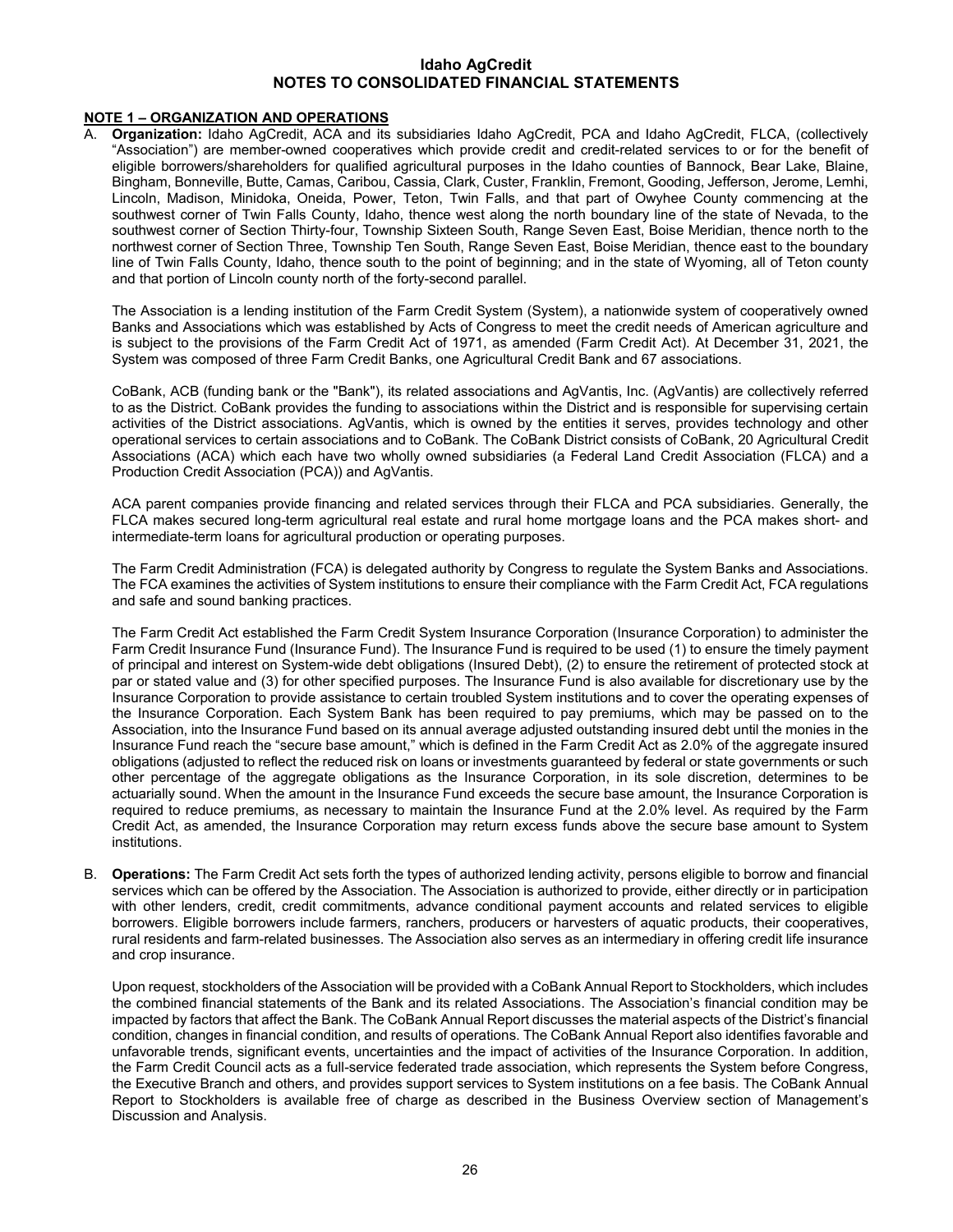## **NOTE 2 – SUMMARY OF SIGNIFICANT ACCOUNTING POLICIES**

The accounting and reporting policies of the Association conform to accounting principles generally accepted in the United States of America (GAAP) and prevailing practices within the banking industry. The preparation of financial statements in conformity with GAAP requires Association management to make estimates and assumptions that affect the reported amounts of assets and liabilities and disclosures of contingent liabilities at the date of the consolidated financial statements. Actual results may differ from these estimates. Significant estimates are discussed in these footnotes as applicable.

The consolidated financial statements include the accounts of Idaho AgCredit, ACA and its wholly owned subsidiaries, Idaho AgCredit, PCA and Idaho AgCredit, FLCA and reflect the investments in, and allocated earnings of, the service organizations in which CoBank and Associations have partial ownership interests in for the years ended December 31, 2021, 2020 and 2019. All significant inter-company transactions have been eliminated in consolidation. Recently issued accounting pronouncements follow.

In March 2020, the Coronavirus Aid, Relief, and Economic Security Act (the "CARES Act"), which provides relief from certain requirements under GAAP, was signed into law. Section 4013 of the CARES Act gives entities temporary relief from the accounting and disclosure requirements for troubled debt restructurings (TDRs) and if certain criteria are met these loan modifications may not need to be classified as TDRs. The relief related to TDRs under the CARES Act was extended by the Consolidated Appropriations Act, 2021 (CAA), which was signed into law on December 27, 2020. Under the CAA, such relief will continue until the earlier of (1) 60 days after the date the COVID-19 national emergency comes to an end or (2) January 1, 2022. The Association adopted this relief for qualifying loan modifications.

In March 2020, the Financial Accounting Standards Board (FASB) issued guidance entitled "Facilitation of the Effects of Reference Rate Reform on Financial Reporting." The guidance provides optional expedients and exceptions for applying GAAP to contracts, hedging relationships and other transactions affected by reference rate reform. The guidance simplifies the accounting evaluation of contract modifications that replace a reference rate affected by reference rate reform and contemporaneous modifications of other contracts related to the replacement of the reference rate. With respect to hedge accounting, the guidance allows amendment of formal designation and documentation of hedging relationships in certain circumstances as a result of reference rate reform and provides additional expedients for different types of hedges, if certain criteria are met. The optional amendments are effective as of March 12, 2020, through December 31, 2022. The Association applied the optional accounting expedients available under the guidance to debt and derivative contract modifications related to the LIBOR transition in the fourth quarter of 2020. The Impact of adoption was not material to the Association's financial condition or results of operations. In addition, the Association adopted the optional expedient as it relates to loans during the first quarter of 2021 and the impact of adoption was not material to the Association's financial condition or results of operations. In January 2021, the FASB issued ASU 2021-01, "Reference Rate Reform (Topic 848): Scope." The update allows certain derivative instruments to be modified to change the rate used for margining, discounting, or contract price alignment. An entity may elect to apply the optional amendments on a full retrospective basis from March 12, 2020 to December 31, 2022. These amendments do not apply to contract modifications made or new hedging relationships entered into after December 31, 2022, and existing hedging relationships evaluated for effectiveness in periods after December 31, 2022. The Association adopted the guidance in the first quarter of 2021 and the impact was not material to the Association's financial condition or its results of operations.

In June 2016, the FASB issued guidance entitled "Measurement of Credit Losses on Financial Instruments." The guidance replaces the current incurred loss impairment methodology with a methodology that reflects expected credit losses and requires consideration of a broader range of reasonable and supportable information to inform credit loss estimates. Credit losses relating to available-for-sale securities would also be recorded through an allowance for credit losses. For public business entities that are not U.S. Securities and Exchange Commission filers, this guidance was to become effective for interim and annual periods beginning after December 15, 2020, with early application permitted. In October 2019, the FASB approved deferral of the effective date for certain entities for this guidance by two years, which will result in the new credit loss standard becoming effective for interim and annual reporting periods beginning after December 15, 2022 with early adoption permitted. The Association qualifies for the delay in the adoption date. The Association continues to evaluate the impact of adoption on its financial condition and its results of operations.

Below is a summary of our significant accounting policies.

A. **Loans and Allowance for Loan Losses:** Long-term real estate mortgage loans generally have maturities ranging from five to 40 years. Substantially all short- and intermediate-term loans made for agricultural production or operating purposes have maturities of ten years or less. Loans are carried at their principal amount outstanding adjusted for chargeoffs and deferred loan fees or costs. Interest on loans is accrued and credited to interest income based upon the daily principal amount outstanding. Loan origination fees and direct loan origination costs are expensed as incurred. This treatment does not result in a material difference versus capitalizing such costs where the net fee or cost is amortized over the life of the related loan as an adjustment to yield.

Impaired loans are loans for which it is probable that principal and interest will not be collected according to the contractual terms of the loan and are generally considered substandard or doubtful, which is in accordance with the loan rating model, as described below. Impaired loans include nonaccrual loans, restructured loans and loans past due 90 days or more and still accruing interest. A loan is considered contractually past due when any principal repayment or interest payment required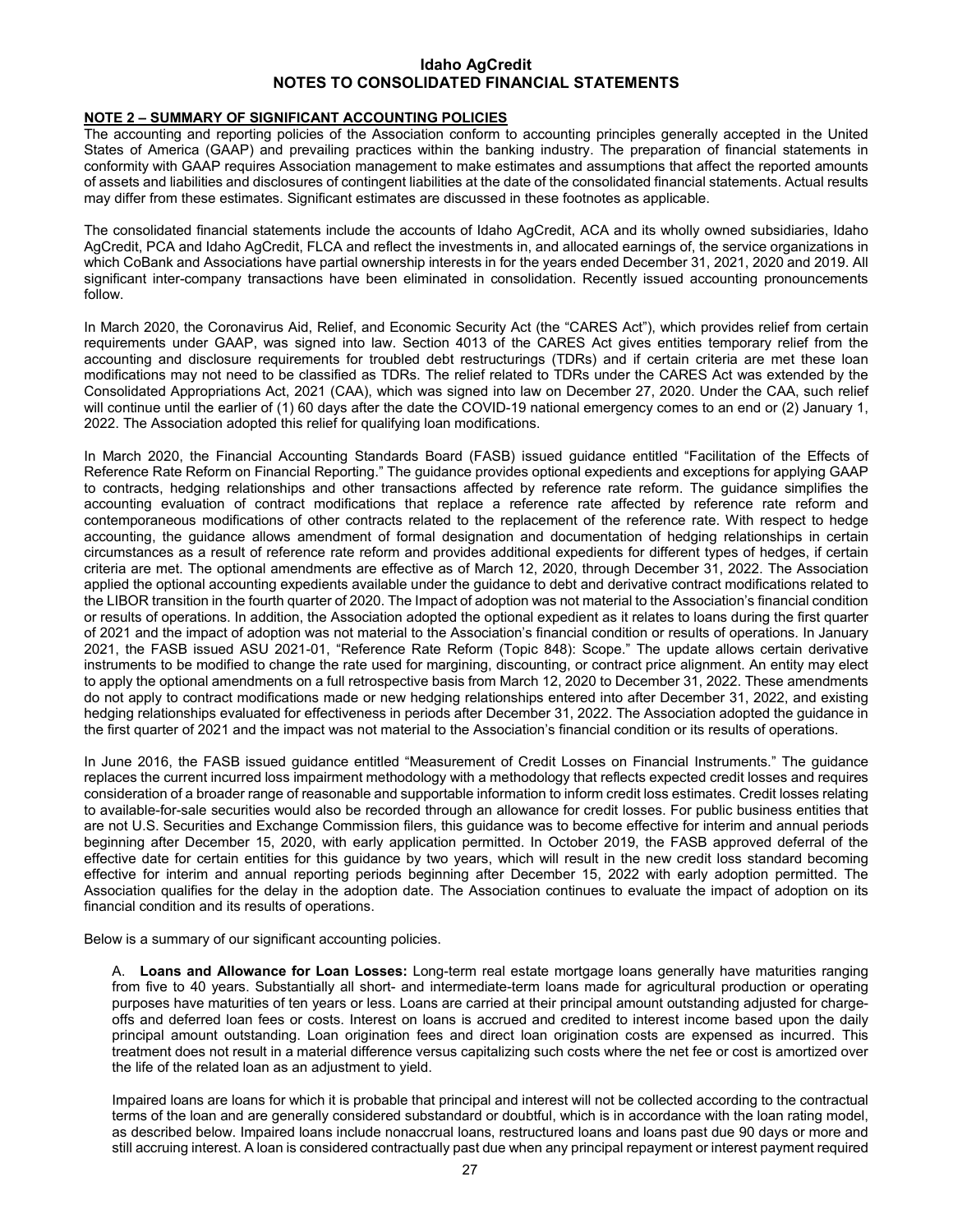by the loan contract is not received on or before the due date. A loan shall remain contractually past due until it is formally restructured or until the entire amount past due, including principal, accrued interest, and penalty interest incurred is collected or otherwise discharged in full.

A restructured loan constitutes a troubled debt restructuring if for economic or legal reasons related to the debtor's financial difficulties the Association grants a concession to the debtor that it would not otherwise consider. A concession is generally granted in order to minimize the Association's economic loss and avoid foreclosure. Concessions vary by program and are borrower-specific and may include interest rate reductions, term extensions, payment deferrals or the acceptance of additional collateral in lieu of payments. In limited circumstances, principal may be forgiven. A loan restructured in a trouble debt restructuring is an impaired loan.

Impaired loans are generally placed in nonaccrual status when principal or interest is delinquent for 90 days or more (unless adequately collateralized and in the process of collection) or when circumstances indicate that collection of principal and/or interest is in doubt or legal action, including foreclosure or other forms of collateral conveyance, have been initiated to collect the outstanding principal and interest. When a loan is placed in nonaccrual status, accrued interest deemed uncollectible is reversed (if accrued in the current year) and/or included in the recorded nonaccrual balance (if accrued in prior years). Loans are charged-off at the time they are determined to be uncollectible.

When loans are in nonaccrual status, loan payments are generally applied against the recorded nonaccrual balance. A nonaccrual loan may, at times, be maintained on a cash basis. As a cash basis nonaccrual loan, the recognition of interest income from cash payments received is allowed when the collectability of the recorded investment in the loan is no longer in doubt and the loan does not have a remaining unrecovered charge-off associated with it. Nonaccrual loans may be returned to accrual status when all contractual principal and interest is current, the borrower has demonstrated payment performance and collection of future payments is no longer in doubt. If previously unrecognized interest income exists at the time the loan is transferred to accrual status, cash received at the time of or subsequent to the transfer is first recorded as interest income until such time as the recorded balance equals the contractual indebtedness of the borrower. In cases where a borrower experiences financial difficulties and the Association makes certain monetary concessions to the borrower through modifications to the contractual term of the loan, the loan is classified as a troubled debt restructuring. If the borrower's ability to meet the revised payment schedule is uncertain, the loan is classified as a nonaccrual loan.

The Association purchases loan and lease participations from other System entities to generate additional earnings and diversify risk related to existing commodities financed and the geographic area served. Additionally, the Association sells a portion of certain large loans to other System entities to reduce risk and comply with established lending limits. When loans are sold, the sale terms comply with requirements under ASC 860 "Transfers and Servicing".

The Association uses a two-dimensional loan rating model based on internally generated combined System risk rating guidance that incorporates a 14-point risk-rating scale to identify and track the probability of borrower default and a separate scale addressing loss given default over a period of time. Probability of default is the probability that a borrower will experience a default within 12 months from the date of the determination of the risk rating. A default is considered to have occurred if the lender believes the borrower will not be able to pay its obligation in full or the borrower is past due more than 90 days. The loss given default is management's estimate as to the anticipated economic loss on a specific loan assuming default has occurred or is expected to occur within the next 12 months.

Each of the probability of default categories carries a distinct percentage of default probability. The 14-point risk rating scale provides for granularity of the probability of default, especially in the acceptable ratings. There are nine acceptable categories that range from a borrower of the highest quality to a borrower of minimally acceptable quality. The probability of default between 1 and 9 is very narrow and would reflect almost no default to a minimal default percentage. The probability of default grows more rapidly as a loan moves from a "9" to other assets especially mentioned and grows significantly as a loan moves to a substandard (viable) level. A substandard (non-viable) rating indicates that the probability of default is almost certain.

The credit risk rating methodology is a key component of the Association's allowance for loan losses evaluation, and is generally incorporated into its loan underwriting standards and internal lending limit. The allowance for loan losses is maintained at a level considered adequate by management to provide for probable and estimable losses inherent in the loan portfolio. The allowance is increased through provision for loan losses and loan recoveries and is decreased through reversals of provisions for loan losses and loan charge-offs. The allowance is based on a periodic evaluation of the loan portfolio by management in which numerous factors are considered, including economic conditions, environmental conditions, loan portfolio composition, collateral value, portfolio quality, current production conditions and prior loan loss experience. The allowance for loan losses encompasses various judgments, evaluations and appraisals with respect to the loans and their underlying collateral that, by their nature, contain elements of uncertainty, imprecision and variability. Changes in the agricultural economy and environment and their impact on borrower repayment capacity will cause various judgments, evaluations and appraisals to change over time. Accordingly, actual circumstances could vary significantly from the Association's expectations and predictions of those circumstances. Management considers the following macroeconomic factors in determining and supporting the level of allowance for loan losses: the concentration of lending in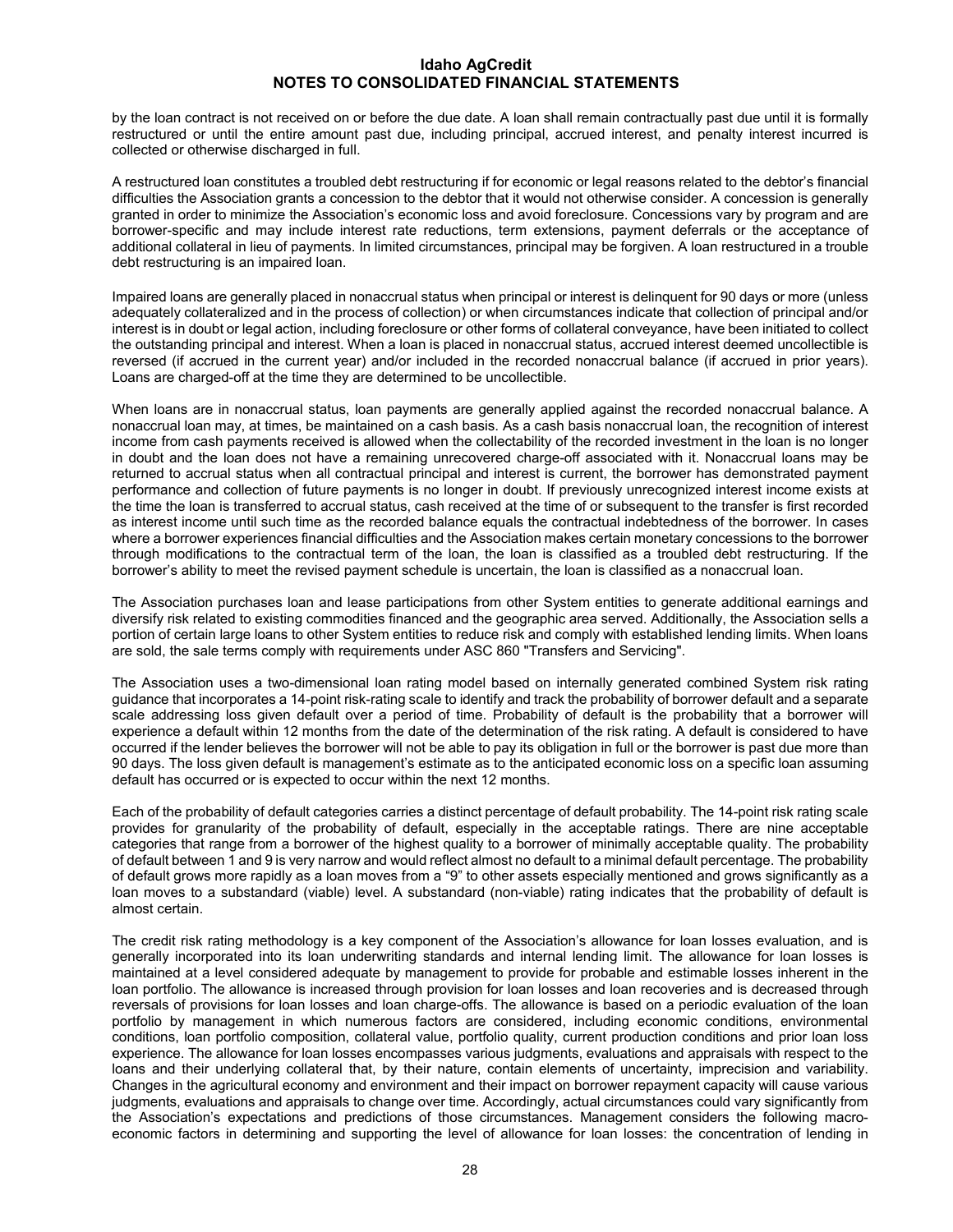agriculture, combined with uncertainties associated with farmland values, commodity prices, exports, government assistance programs, regional economic effects and weather-related influences.

The allowance for loan losses includes components for loans individually evaluated for impairment, loans collectively evaluated for impairment and loans acquired with deteriorated credit quality. Generally, for loans individually evaluated the allowance for loan losses represents the difference between the recorded investment in the loan and the present value of the cash flows expected to be collected discounted at the loan's effective interest rate, or at the fair value of the collateral, if the loan is collateral dependent. For those loans collectively evaluated for impairment, the allowance for loan losses is determined using the risk rating model as previously discussed.

The amount of current loan balance is used for calculating the allowance for loan losses. In addition to the allowance calculated using the customer's probability of default and expected loss given default ratings, a portion is calculated to reflect management's estimate of additional allowance required by other factors considered in determining the allowance for loan losses. A summary of these amounts as of December 31 are as follows.

|                                            | 2021       |     | 2020      | 2019      |
|--------------------------------------------|------------|-----|-----------|-----------|
| Allowance evaluated collectively           | 654.125 \$ |     | 707.888   | 680.208   |
| Allowance evaluated individually           | 269.163    |     | 275.654   | 292.585   |
| Allowance evaluated by management estimate | 600.000    |     | 600.000   | 600.000   |
| <b>Total Allowance</b>                     | 1.523.288  | \$. | 1,583,542 | 1.572.793 |

- B. **Cash:** Cash, as included in the consolidated financial statements, represents cash on hand and on deposit at financial institutions. At December 31, 2021, 2020 and 2019, the carrying value of the Association's cash adjusted for outstanding checks and deposits in transit totaled \$3,394,015, \$2,984,233 and \$1,453,133. Bank balances totaled \$4,790,689, \$3,090,457 and \$1,621,692 respectively. Of these bank balances, only \$250,000 was covered by standard federal depository insurance. The daily balance of depository accounts varies throughout the year since the Association must wait for deposited funds to become collected funds before it can use the funds to reduce its note payable to CoBank.
- C. **Investment in CoBank:** The Association's required investment in CoBank is in the form of Class A Stock. The minimum required investment is 4.00% of the prior five year's average direct loan volume. The investment in CoBank is composed of patronage based stock and purchased stock. The requirement for capitalizing patronage-based participation loans sold to CoBank is 8.00% of the prior ten-year average of such participations sold to CoBank.
- D. **Premises and Equipment:** Land is carried at cost. Premises and equipment are carried at cost less accumulated depreciation. Depreciation is provided on the straight-line method over the estimated useful lives of the assets. The useful life for buildings is 39 years and ranges from 3 to 10 years for furniture, equipment and automobiles. Gains and losses on dispositions are reflected in current operating results. Maintenance and repairs are expensed and improvements above certain thresholds are capitalized. The institution purchases, as well as internally develops and customizes, certain software to enhance or perform internal business functions. Software development costs, as well as costs for software that is part of a cloud computing arrangement incurred in the preliminary and post-implementation project stages are charged to noninterest expense. Nominal costs associated with designing software configuration, installation, coding programs and testing systems as part of ongoing operational activities are included in noninterest expense. Material costs associated with designing software configuration, installation, coding programs and testing systems, if applicable, would be capitalized and amortized in accordance with accounting guidelines. Long-lived assets are reviewed for impairment whenever events or circumstances indicate the carrying amount of an asset group may not be recoverable.
- E. **Other Assets and Other Liabilities:** Other assets are composed primarily of accounts receivable, prepaid expenses, and investment in Farm Credit institutions other than CoBank. Significant components of other liabilities primarily include accounts payable and employee benefits.
- F. **Advance Conditional Payments:** The Association is authorized under the Farm Credit Act to accept advance payments from borrowers. To the extent the borrower's access to such advance payments is restricted, the advance conditional payments are netted against the borrower's related loan balance. Unrestricted advance conditional payments are included in liabilities. Restricted advance conditional payments are primarily associated with mortgage loans, while non-restricted advance conditional payments are primarily related to production and intermediate-term loans and insurance proceeds on mortgage loans. Advance conditional payments are not insured. Interest is generally paid by the Association on advance conditional payments.
- G. **Employee Benefit Plans:** Substantially all employees of the Association participate in the Farm Credit Foundations Defined Contribution/401(k) Plan (Defined Contribution Plan). Some former employees participate in the Eleventh District Defined Benefit Retirement Plan (Defined Benefit Plan). The Defined Benefit Plan is a noncontributory plan, and benefits are based on compensation and years of service. The Association recognizes its proportional share of expense and contributes its proportional share of funding to the Defined Benefit Plan. The Defined Benefit Plan was closed to employees hired after December 31, 1997.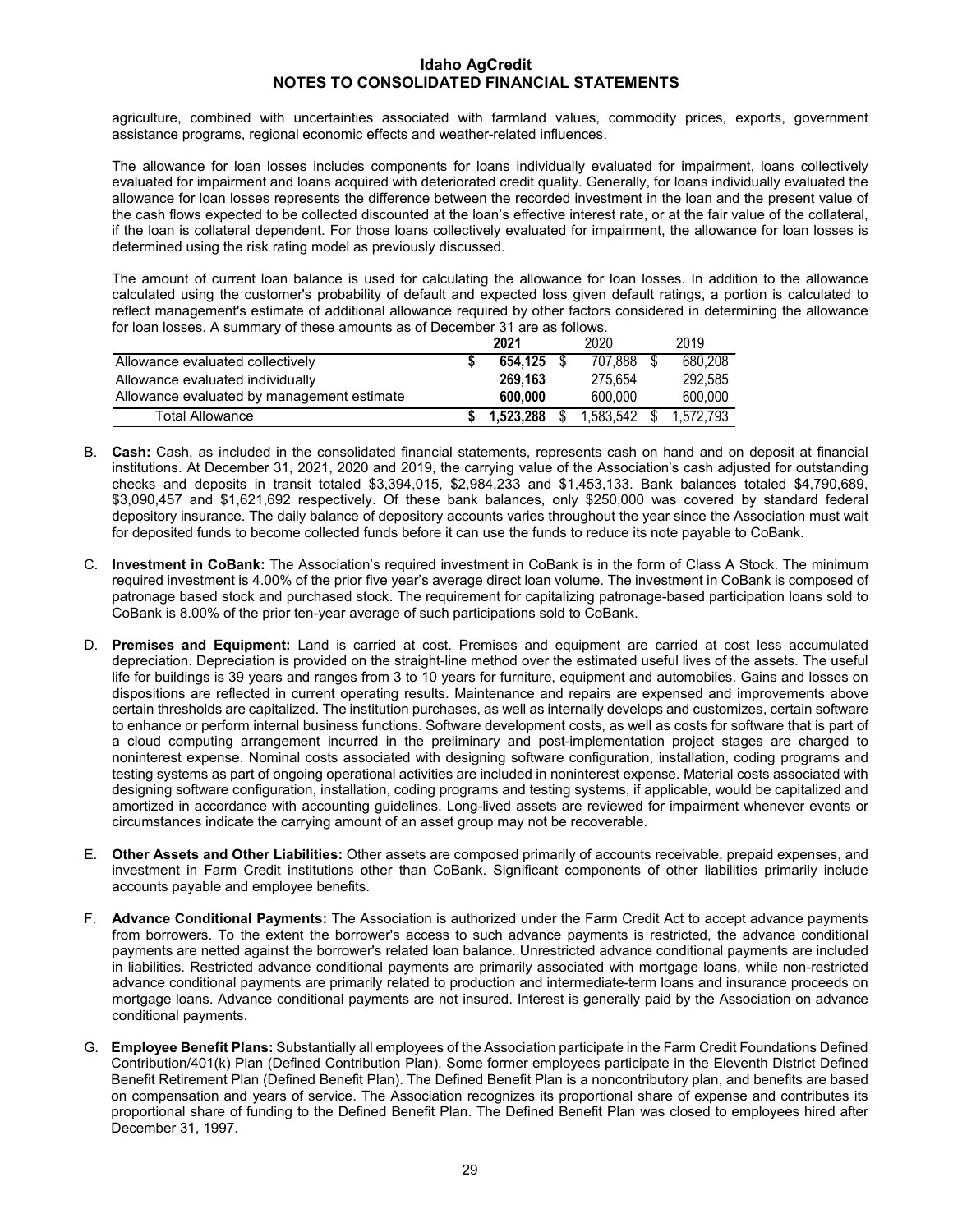The Defined Contribution Plan has two components. Employees may receive benefits through the Employer Contribution portion of the Defined Contribution Plan. In this plan, the Association provides a monthly contribution based on a defined percentage of the employee's salary. Employees may also participate in a Salary Deferral Plan governed by Section 401(k) of the Internal Revenue Code. The Association matches a certain percentage of employee contributions. Employees hired on or after January 1, 1998 are eligible to participate only in the Defined Contribution Plan and Salary Deferral Plan. All defined contribution costs are expensed in the same period that participants earn employer contributions.

The Association also provides certain health and life insurance benefits to eligible current and retired employees through the Farm Credit Foundations Retiree Medical and Retiree Life Plans. Substantially all employees may become eligible for those benefits if they reach normal retirement age while working for the Association. The anticipated costs of these benefits are accrued during the period of the employee's active service. The authoritative accounting guidance requires the accrual of the expected cost of providing postretirement benefits during the years that the employee renders service necessary to become eligible for these benefits.

- H. **Patronage Distribution from CoBank:** Patronage distributions from CoBank are accrued by the Association in the year earned.
- I. **Income Taxes:** As previously described, the ACA holding company conducts its business activities through two wholly owned subsidiaries. Long-term mortgage lending activities are operated through a wholly-owned FLCA subsidiary, which is exempt from federal and state income tax. Short- and intermediate-term lending activities are operated through a whollyowned PCA subsidiary. Operating expenses are allocated to each subsidiary based on estimated relative service. All significant transactions between the subsidiaries and the parent company have been eliminated in consolidation. The ACA, along with the PCA subsidiary, are subject to income taxes. The Association accounts for income taxes under the liability method. Accordingly, deferred taxes are recognized for estimated taxes ultimately payable or recoverable based on federal, state or local laws.

The Association elected to operate as a cooperative that qualifies for tax treatment under Subchapter T of the Internal Revenue Code. Accordingly, under specified conditions, the Association can exclude from taxable income amounts distributed as qualified patronage refunds in the form of cash, stock or allocated retained earnings. Provisions for income taxes are made only on those earnings that will not be distributed as qualified patronage distributions. Deferred taxes are recorded on the tax effect of all temporary differences based on the assumption that such temporary differences are retained by the Association and will therefore impact future tax payments. A valuation allowance is provided against deferred tax assets to the extent that it is more likely than not (over 50% probability), based on management's estimate, the deferred tax assets will not be realized. The consideration of valuation allowances involves various estimates and assumptions as to future taxable earnings, including the effects of the Association's expected patronage program, which reduces taxable earnings.

Deferred income taxes have not been recorded by the Association on approximately \$7,344,200 of stock patronage distributions received from the Bank prior to January 1, 1993, the adoption date of accounting guidance on income taxes. Association management's intent is to permanently invest these and other undistributed earnings in the Bank, or if converted to cash, to pass through any such earnings to Association borrowers through qualified patronage allocations.

CoBank changed its direct note average investment requirement from one year to five years and eliminated excess stock for 2022. The stock retirement from CoBank to be received in March 2022 as a result of this change is \$1,726,792. Idaho AgCredit, ACA's patronage dividends declared at year end 2021 includes this amount to be passed through to Association borrowers, which will reduce the remaining stock patronage distributions prior to January 1, 1993 from \$7,344,200 to \$5,617,408. For income tax purposes, Idaho AgCredit ACA has elected to reflect both the income from patronage retirement as well as the patronage distribution deduction of \$1,726,792 in 2021.

The Association has not provided deferred income taxes on amounts allocated to the Association which relate to the Bank's post-1992 earnings to the extent that such earnings will be passed through to Association borrowers through qualified patronage allocations. Deferred income taxes have not been provided on approximately \$2,119,080 of patronage refunds distributed to the taxable PCA by U.S. AgBank, FCB after December 31, 1992 and prior to December 2011 or on additional distributions on December 31, 2011 of \$755,815 to the taxable PCA and \$668,105 to the tax exempt FLCA. Additionally, deferred income taxes have not been provided on the Bank's post-1992 unallocated earnings.

The Association has not provided deferred income taxes on amounts allocated to the Association which relate to the Bank's participations purchased program. The Association has \$53,087 in accumulated stock distributions to the tax exempt FLCA and \$5,179 in accumulated stock distributions to the taxable PCA allocated from this program.

In 1995, the Idaho State Tax Commission made a declaratory ruling for Northwest Farm Credit Services ACA, indicating that it was not subject to Idaho income taxes. However, in 2013 the Idaho State Tax Commission revoked this ruling on a prospective basis. In 2014 the Association received a ruling that its ACA and PCA entities are taxable and that taxes would be due on a prospective basis beginning with the 2013 tax year. The FLCA entity is exempt from federal and other income taxes as provided in the Farm Credit Act.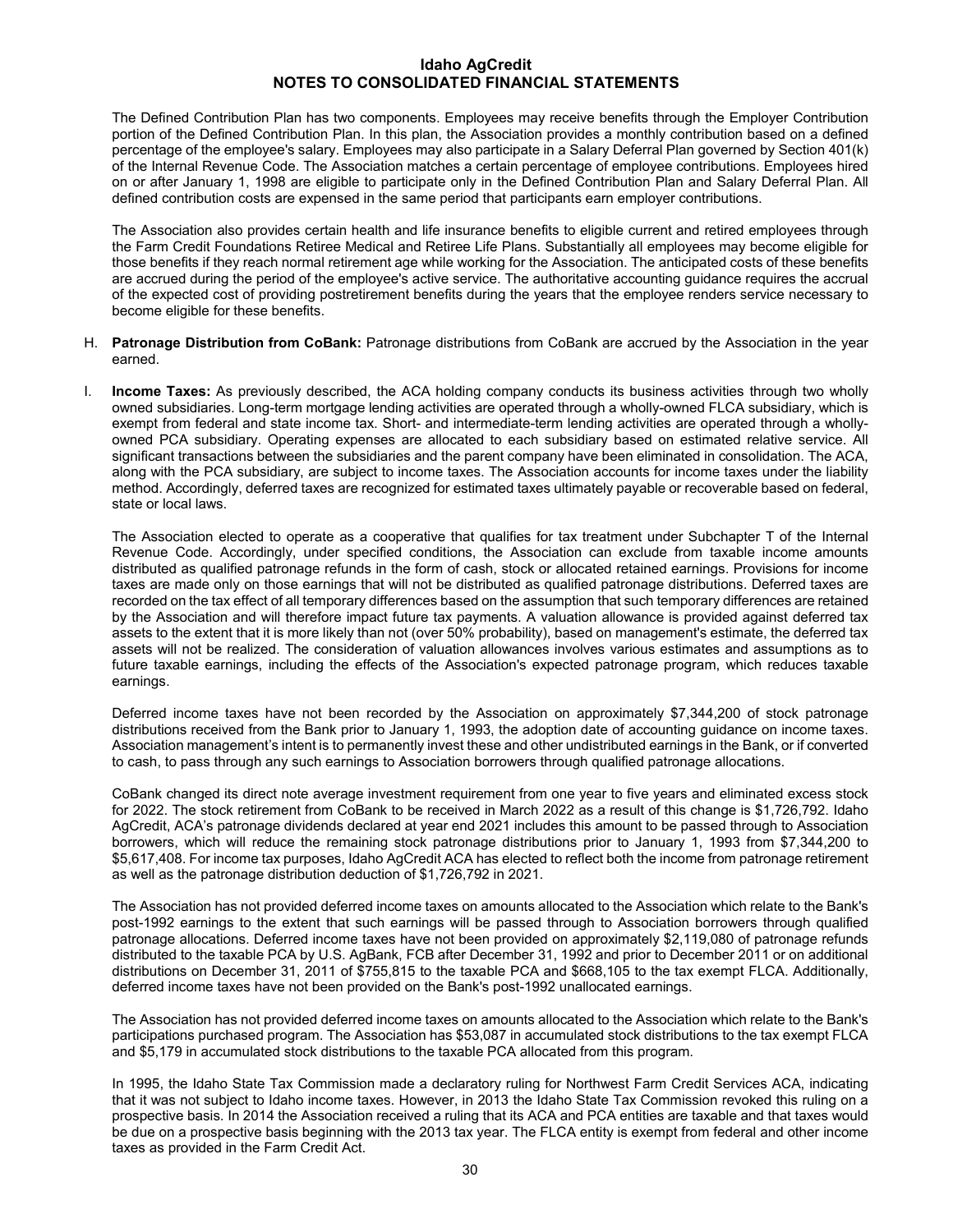- J. **Other Comprehensive Income/Loss:** Other comprehensive income/(loss) refers to revenue, expenses, gains and losses that under GAAP are recorded as an element of shareholders' equity and comprehensive income but are excluded from net income. Accumulated other comprehensive income/loss refers to the balance of these transactions.
- K. **Fair Value Measurement:** Accounting guidance defines fair value, establishes a framework for measuring fair value and expands disclosures about fair value measurements. The Association did not have any significant assets or liabilities on the Consolidated Statements of Financial Condition measured at fair value.
- L. **Off-balance-sheet credit exposures:** Commitments to extend credit are agreements to lend to customers, generally having fixed expiration dates or other termination clauses that may require payment of a fee. Commercial letters of credit are conditional commitments issued to guarantee the performance of a customer to a third party. These letters of credit are issued to facilitate commerce and typically result in the commitment being funded when the underlying transaction is consummated between the customer and a third party. The credit risk associated with commitments to extend credit and commercial letters of credit is essentially the same as that involved with extending loans to customers and is subject to normal credit policies. Collateral may be obtained based on management's assessment of the customer's creditworthiness.
- M. **Regulatory Capital:** The Association is regulated by the FCA. Failure to meet minimum capital requirements can initiate certain mandatory and/or discretionary actions by the FCA that could have a direct material effect on the Association's financial statements. Under capital adequacy guidelines and the regulatory framework for prompt corrective action, the Association must meet specific capital guidelines that involve quantitative measures of the Association's assets, liabilities and certain off-balance sheet items as calculated under regulatory accounting practices. The Association's capital amounts and classifications are also subject to qualitative judgments by regulators about components, risk weightings and other factors. Regulations prohibit extending the total credit to one borrower or group of related borrowers in excess of 15% of permanent capital and policies further limit the maximum credit available based on various risk factors. Management believes the Association meets all capital adequacy requirements to which it is subject as of December 31, 2021.

## **NOTE 3 – LOANS AND ALLOWANCE FOR LOAN LOSSES**

A summary of loans follows as of December 31.

|                                  | 2021        | 2020        | 2019        |
|----------------------------------|-------------|-------------|-------------|
| Real estate mortgage             | 219,630,216 | 200,010,999 | 172,849,056 |
| Production and intermediate-term | 103.949.119 | 96.714.053  | 105,286,151 |
| Agribusiness                     | 12,263,818  | 11,830,430  | 8,335,044   |
| Rural residential real estate    |             |             |             |
| Rural infrastructure             | 2.623.783   | 3,624,879   |             |
| Total loans                      | 338,466,936 | 312,180,361 | 286,470,251 |

The Association makes variable, capped variable, fixed, adjustable, prime-based, SOFR and London Interbank Offered Rate (LIBOR)-based rate loans to borrowers. Substantially all of the Association's fixed and capped variable rate loans are funded through CoBank to match the pricing, maturity and option characteristics of loans to borrowers. A small portfolio of primarily LIBOR indexed loans are not match-funded. The Board has established guidance for pricing all loans, and can change variable rates as necessary. As of December 31, the Association had the following loan volume by interest rate program.

|                                            | 2021        | 2020        | 2019        |
|--------------------------------------------|-------------|-------------|-------------|
| Variable                                   | 94.488.700  | 100,804,576 | 113,866,850 |
| <b>LIBOR</b>                               | 2.053.223   | 2.824.136   | 879.733     |
| Fixed                                      | 240.582.147 | 207.169.114 | 170.167.289 |
| Other (capped variable, adjustable, prime) | 1.342.866   | 1.382.535   | 1.556.379   |
| Total loans                                | 338,466,936 | 312.180.361 | 286.470.251 |

The Association purchases or sells loan participations with other parties in order to diversify risk, manage loan volume and comply with FCA regulations. The following table presents information regarding all participations purchased and sold as of December 31, 2021.

|                                  | <b>Other Farm Credit Institutions</b> |               |  |            |  |  |  |  |  |
|----------------------------------|---------------------------------------|---------------|--|------------|--|--|--|--|--|
|                                  |                                       | Purchased     |  | Sold       |  |  |  |  |  |
| Real estate mortgage             |                                       | 41,715,205 \$ |  | 17,290,137 |  |  |  |  |  |
| Production and intermediate term |                                       | 1.599.391     |  | 6.234.881  |  |  |  |  |  |
| Agribusiness                     |                                       | 6,090,223     |  |            |  |  |  |  |  |
| Rural infrastructure             |                                       | 2,623,783     |  |            |  |  |  |  |  |
| Total                            |                                       | 52.028.602    |  | 23,525,018 |  |  |  |  |  |

The Association currently has no loans to cooperatives and no water/waste water, mission-related, agricultural export, or lease receivable loans. All of the Association's participation loans are with other Farm Credit Institutions.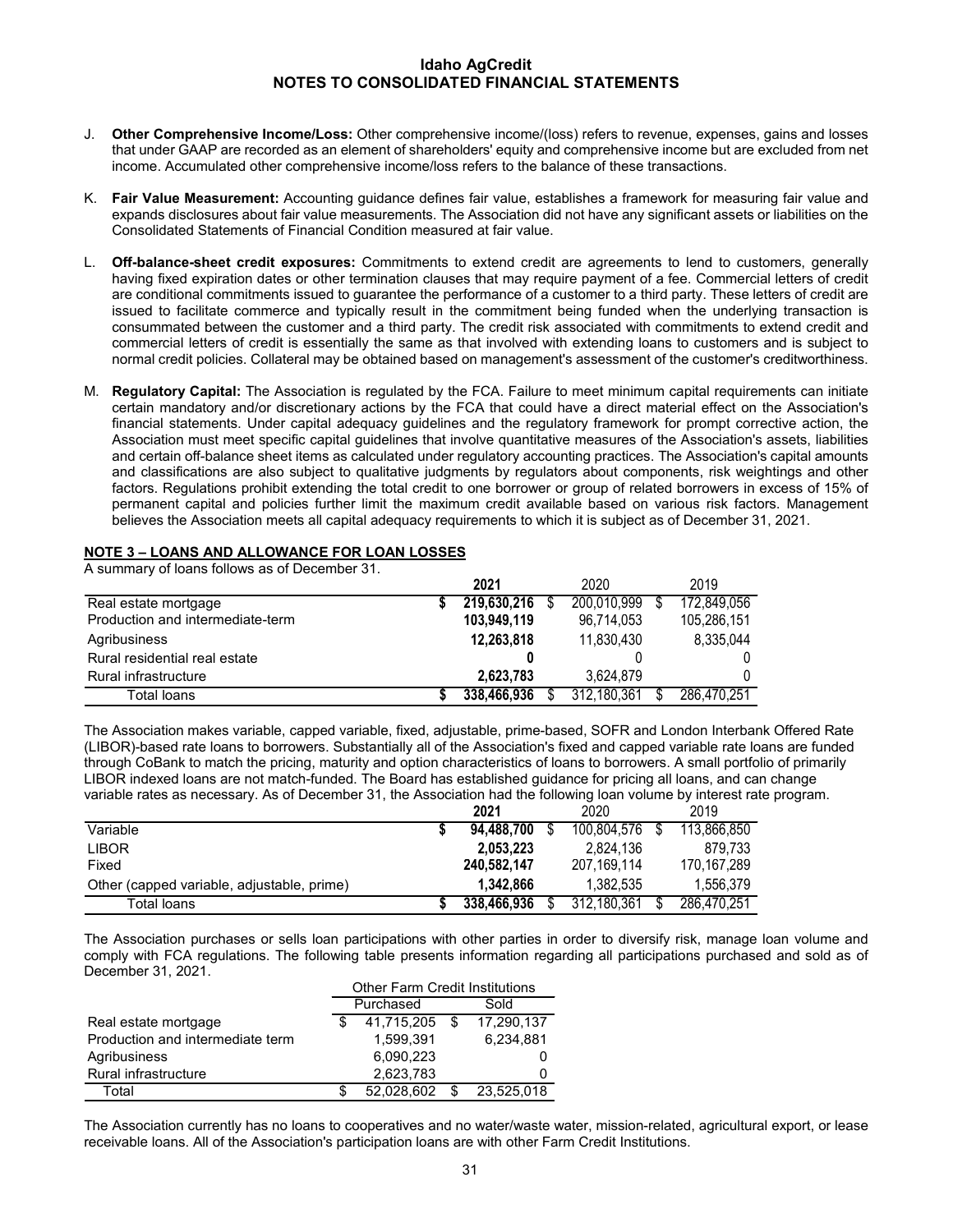A significant source of liquidity for the Association is the repayment and maturities of loans. The following table presents the contractual maturity distribution of loans by type at December 31, 2021 and indicates that approximately 15.0% of loans had maturities of one year or less.

|                                |   | Due in 1 year or |  | Due after 1     |                   |             |  |             |
|--------------------------------|---|------------------|--|-----------------|-------------------|-------------|--|-------------|
|                                |   | less             |  | through 5 years | Due after 5 years |             |  | Total       |
| Real estate mortgage           | S | 921.086          |  | 7.614.873       |                   | 211.094.257 |  | 219,630,216 |
| Production & intermediate-term |   | 47.816.821       |  | 49.892.229      |                   | 6.240.071   |  | 103,949,121 |
| Agribusiness                   |   | 1.880.671        |  | 3.703.312       |                   | 6.679.833   |  | 12,263,816  |
| Rural infrastructure           |   | 0                |  | 1.552.354       |                   | 1.071.429   |  | 2,623,783   |
| Total Loans                    |   | 50.618.578       |  | 62.762.768      |                   | 225.085.590 |  | 338.466.936 |

The Association's concentration of credit risk in various agricultural commodities is shown in the following table as of December 31.

| (dollars in thousands)              | 2021 |         |                |   | 2020    |         | 2019 |         |         |  |
|-------------------------------------|------|---------|----------------|---|---------|---------|------|---------|---------|--|
| Commodity                           |      | Amount  | <b>Percent</b> |   | Amount  | Percent |      | Amount  | Percent |  |
| Potatoes                            | \$   | 43,324  | 12.8%          | S | 42,769  | 13.7%   | S    | 42,971  | 15.0%   |  |
| Grain (wheat, malt and feed barley) |      | 62,955  | 18.6%          |   | 46.827  | 15.0%   |      | 44.116  | 15.4%   |  |
| Cash rent                           |      | 34,524  | 10.2%          |   | 29,033  | $9.3\%$ |      | 29,793  | 10.4%   |  |
| Beef cattle                         |      | 41,631  | 12.3%          |   | 36.525  | 11.7%   |      | 32.371  | 11.3%   |  |
| Hay                                 |      | 36,893  | $10.9\%$       |   | 31,218  | 10.0%   |      | 28.361  | 9.9%    |  |
| Milk and dairy cattle               |      | 29,108  | 8.6%           |   | 28.721  | $9.2\%$ |      | 25.209  | 8.8%    |  |
| Sugar beets                         |      | 16,246  | 4.8%           |   | 15,609  | $5.0\%$ |      | 13.464  | 4.7%    |  |
| Outside income (mostly wages)       |      | 18,616  | 5.5%           |   | 13.112  | 4.2%    |      | 8,308   | 2.9%    |  |
| Other                               |      | 55,170  | 16.3%          |   | 68,366  | 21.9%   |      | 61,877  | 21.6%   |  |
| Total                               | S    | 338,467 | 100.0%         | S | 312,180 | 100.0%  | S    | 286.470 | 100.0%  |  |

While the percentages shown in the previous table represent the relative amounts of the Association's potential credit risk as it relates to recorded loan principal, a substantial portion of the Association's loans are collateralized. Accordingly, the Association's exposure to credit loss associated with lending activities is considerably less than the recorded balances.

Approximately 80% of the Association's loans outstanding balance is attributable to 130 borrowers. Due to the size of their loans, the loss of any of these borrowers or the failure of any of these borrowers to perform would adversely affect the portfolio and the Association's future operating results.

The amount of collateral obtained, if deemed necessary upon extension of credit, is based on management's credit evaluation of the borrower. Collateral held varies, but typically includes farmland, machinery and equipment and income-producing property, such as crops and livestock, as well as receivables. Long-term real estate loans are secured by first liens on the underlying real property. Federal regulations state that long-term real estate loans are not to exceed 85% (97% if guaranteed or enhanced by a government agency) of the property's appraised value. However, a decline in a property's market value subsequent to loan origination or advances, or other actions necessary to protect the financial interest of the Association in the collateral, may result in loan to value ratios in excess of the regulatory maximum.

The Association has obtained credit enhancements by entering into Standby Commitment to Purchase Agreements (Agreements) with the Federal Agricultural Mortgage Corporation (Farmer Mac), covering loans with principal balance outstanding of \$8,489,744, \$8,895,536 and \$9,276,204 at December 31, 2021, 2020 and 2019. Under the Agreements, Farmer Mac agrees to purchase loans from the Association in the event of default (typically four months past due), subject to certain conditions, thereby mitigating the risk of loss from covered loans. In return, the Association pays Farmer Mac commitment fees based on the outstanding balance of loans covered by the Agreements. Such fees, totaling \$34,365, \$35,963 and \$37,581 for 2021, 2020 and 2019 are reflected in noninterest expense.

In addition to Farmer Mac, credit enhancements with federal government agencies of \$26,493,877, \$26,667,139 and \$22,390,660 were outstanding at year ends 2021, 2020 and 2019.

The Coronavirus Aid, Relief, and Economic Security Act, also known as the CARES Act, is an economic stimulus bill signed into law on March 27, 2020, in response to the economic fallout of the Covid-19 pandemic in the United States. The creation of the Paycheck Protection Program (PPP) enacted under the CARES Act provides forgivable loans to small businesses for payroll obligations, emergency grants to cover immediate operating costs, and a mechanism for loan forgiveness by the Small Business Administration should all criteria be met. Included in commercial loans at year end 2021 are \$83,897 and at year end 2020 are \$1,064,924 of loans granted under the PPP. These loans are fully guaranteed by the Small Business Administration, and these loan amounts are also included in the totals for the credit enhancements with federal government agencies above.

One credit quality indicator utilized by the Association is the Farm Credit Administration Uniform Loan Classification System that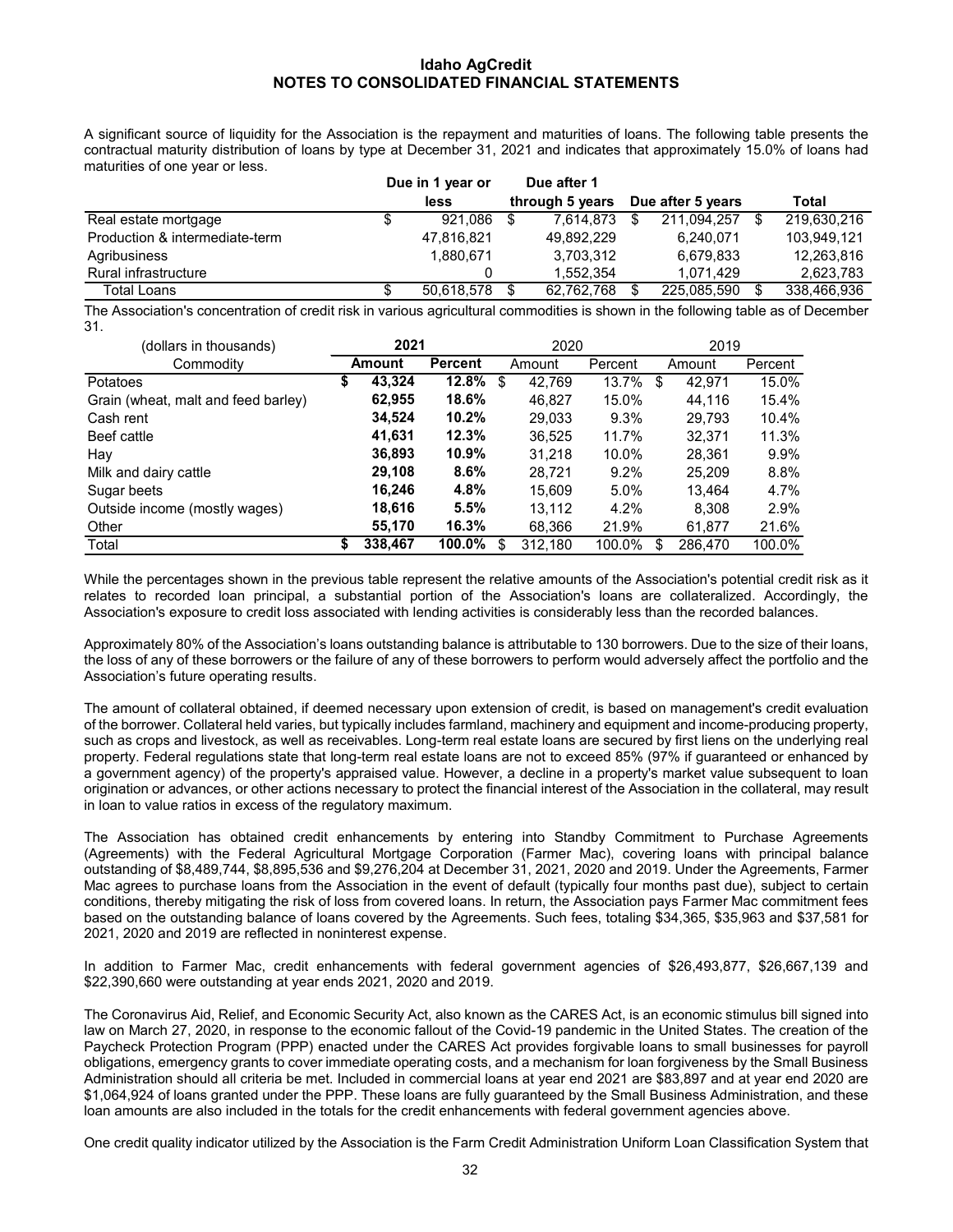categorizes loans into five categories. The categories are defined as follows:

- Acceptable assets are expected to be fully collectible and represent the highest quality,
- Other assets especially mentioned (OAEM) assets are currently collectible but exhibit some potential weakness.
- Substandard assets exhibit some serious weakness in repayment capacity, equity, and/or collateral pledged on the loan,
- Doubtful assets exhibit similar weaknesses to substandard assets; however, doubtful assets have additional weaknesses in existing factors, conditions and values that make collection in full highly questionable, and
- Loss assets are considered uncollectible.

The following table shows loans and related accrued interest classified under the FCA Uniform Loan Classification system as a percentage of total loans and related accrued interest receivable by loan type as of December 31.

|                                  | 2021   | 2020    | 2019    |
|----------------------------------|--------|---------|---------|
| Real estate mortgage             |        |         |         |
| Acceptable                       | 98.1%  | 97.0%   | 97.1%   |
| <b>OAEM</b>                      | 1.3%   | 1.8%    | 1.4%    |
| Substandard                      | 0.6%   | 1.2%    | 1.5%    |
| Doubtful                         | 0.0%   | 0.0%    | $0.0\%$ |
|                                  | 100.0% | 100.0%  | 100.0%  |
| Production and intermediate term |        |         |         |
| Acceptable                       | 96.2%  | 96.2%   | 96.8%   |
| <b>OAEM</b>                      | 2.3%   | 2.5%    | 2.0%    |
| Substandard                      | 1.2%   | 1.0%    | 0.9%    |
| Doubtful                         | 0.3%   | 0.3%    | 0.3%    |
|                                  | 100.0% | 100.0%  | 100.0%  |
| Agribusiness                     |        |         |         |
| Acceptable                       | 100.0% | 93.9%   | 100.0%  |
| <b>OAEM</b>                      | 0.0%   | 6.1%    | $0.0\%$ |
| Substandard                      | 0.0%   | $0.0\%$ | 0.0%    |
| Doubtful                         | 0.0%   | 0.0%    | 0.0%    |
|                                  | 100.0% | 100.0%  | 100.0%  |
| <b>Rural infrastructure</b>      |        |         |         |
| Acceptable                       | 100.0% | 100.0%  | 100.0%  |
| <b>OAEM</b>                      | 0.0%   | 0.0%    | $0.0\%$ |
| Substandard                      | 0.0%   | 0.0%    | 0.0%    |
| Doubtful                         | 0.0%   | 0.0%    | 0.0%    |
|                                  | 100.0% | 100.0%  | 100.0%  |
| <b>Total loans</b>               |        |         |         |
| Acceptable                       | 97.7%  | 96.7%   | 97.1%   |
| <b>OAEM</b>                      | 1.5%   | 2.2%    | 1.6%    |
| Substandard                      | 0.7%   | 1.0%    | 1.2%    |
| Doubtful                         | 0.1%   | 0.1%    | 0.1%    |
|                                  | 100.0% | 100.0%  | 100.0%  |

Impaired loans are loans for which it is probable that all principal and interest will not be collected according to the contractual terms. The following table presents information relating to impaired loans including accrued interest as of December 31.

| Nonaccrual loans:                    | 2021    |    | 2020    | 2019        |
|--------------------------------------|---------|----|---------|-------------|
| Current as to principal and interest | 616,215 | \$ | 466.615 | 668.280     |
| Past due                             |         |    | 370,787 | 1,511,282   |
| Total nonaccrual loans               | 616.215 |    | 837.402 | 2,179,562   |
| Impaired accrual loans:              |         |    |         |             |
| 90 days or more past due             |         |    |         |             |
| Total impaired accrual loans         |         |    |         |             |
| Total impaired loans                 | 616.215 | S  | 837.402 | \$2.179.562 |

There were no loans classified as accruing restructured or accruing loans 90 days or more past due for the years presented. There were no material commitments to lend additional funds to debtors whose loans were classified as impaired for the years presented.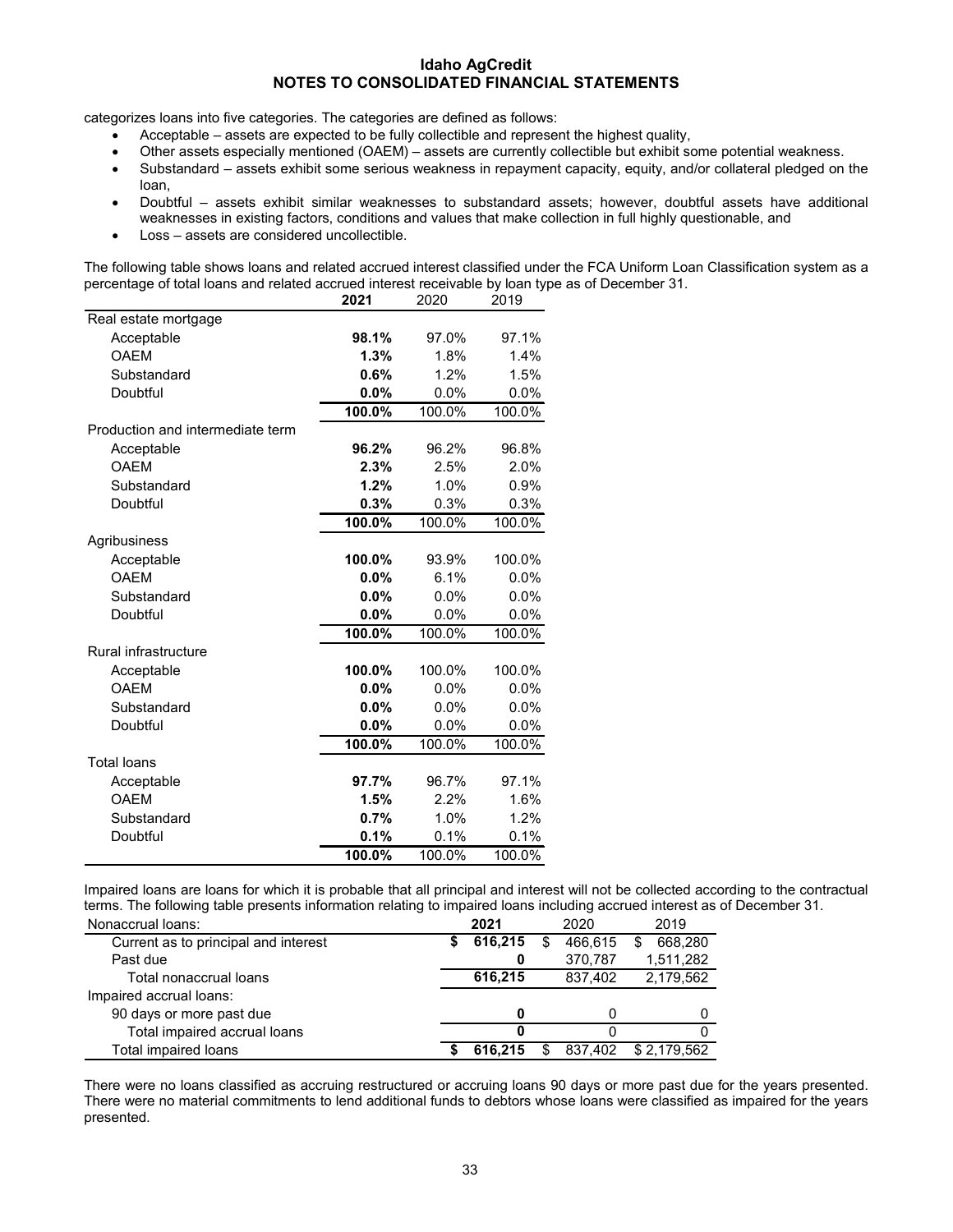High risk assets consist of impaired loans and other property owned. The following table presents these in a more detailed manner than the previous table. These nonperforming assets (including related accrued interest) as of December 31 are as follows:

|                                               |   | 2021    |    | 2020    | 2019         |
|-----------------------------------------------|---|---------|----|---------|--------------|
| Nonaccrual loans:                             |   |         |    |         |              |
| Real estate mortgage                          | S | 183,960 | \$ | 2.000   | 576,175<br>S |
| Production and Intermediate term              |   | 432,255 |    | 835,402 | 1,603,387    |
| Total nonaccrual loans                        |   | 616,215 |    | 837,402 | 2,179,562    |
| Accruing restructured loans:                  |   |         |    |         |              |
| Total accruing restructured loans             |   | 0       |    | 0       |              |
| Accruing loans 90 days or more past due:      |   |         |    |         |              |
| Total accruing loans 90 days or more past due |   | ŋ       |    | 0       |              |
| Total impaired loans                          |   | 616,215 |    | 837,402 | 2,179,562    |
| Other property owned                          |   | 0       |    | 0       |              |
| Total high risk assets                        |   | 616.215 | S  | 837.402 | \$2.179.562  |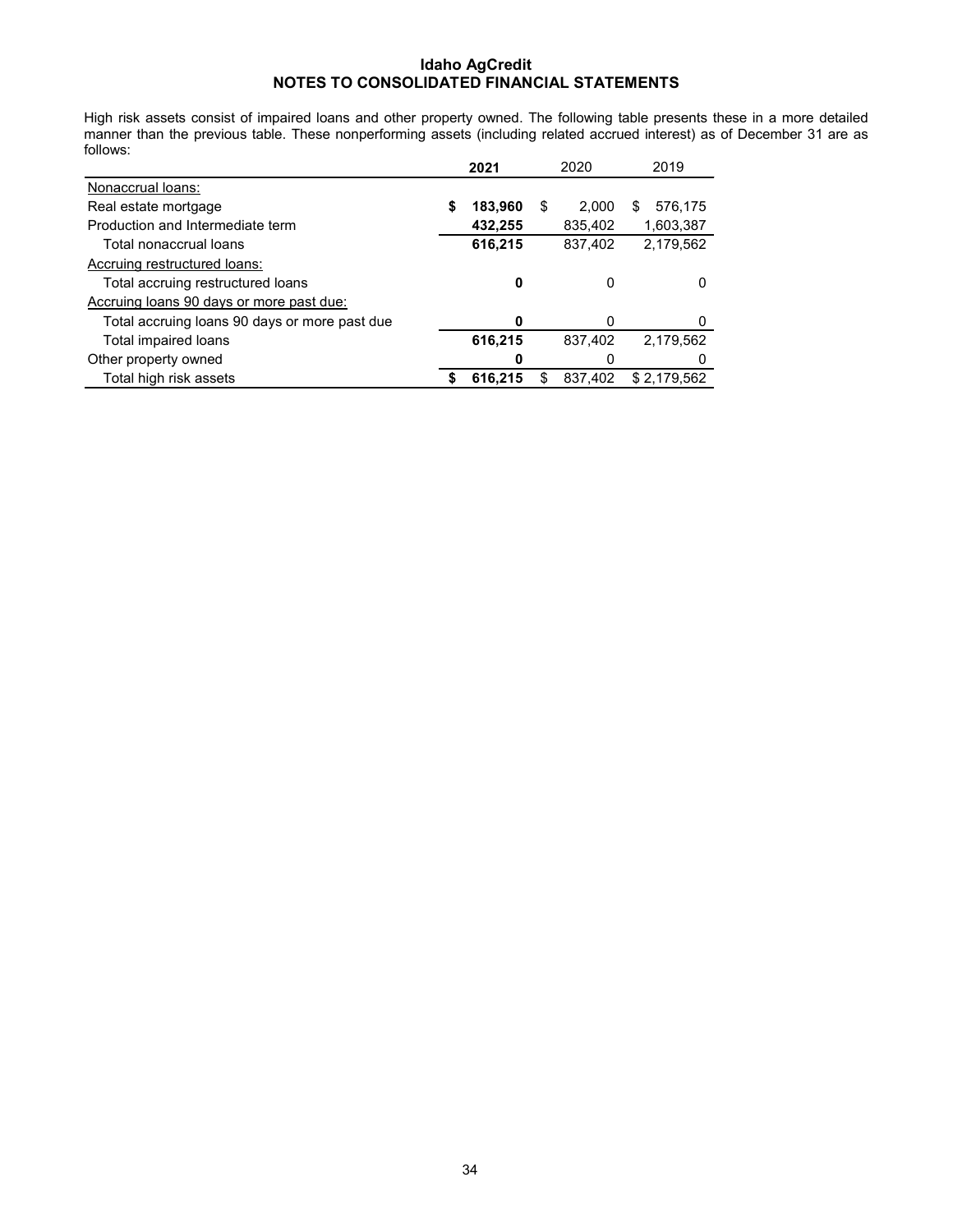Additional impaired loan information is as follows:

|                                  | At December 31            |            |    |                |    |             | For Year Ended December 31 |           |        |             |  |  |
|----------------------------------|---------------------------|------------|----|----------------|----|-------------|----------------------------|-----------|--------|-------------|--|--|
|                                  |                           |            |    | Contractual    |    | Related     |                            | Average   |        | Interest    |  |  |
|                                  |                           | Recorded   |    | Principal      |    | Specific    |                            | Impaired  | Income |             |  |  |
| Impaired Loans                   |                           | Investment |    | <b>Balance</b> |    | Allowance   |                            | Loans     |        | Recognized  |  |  |
| 2021                             |                           |            |    |                |    |             |                            |           |        |             |  |  |
| With a Related Allowance         |                           |            |    |                |    |             |                            |           |        |             |  |  |
| Production and intermediate term | $\boldsymbol{\hat{\ast}}$ | 291,453    | \$ | 312,378        | \$ | 269,163     | \$                         | 297,303   | \$     | 0           |  |  |
| Total                            | \$                        | 291,453    | \$ | 312,378        | \$ | 269,163     | \$                         | 297,303   | \$     | 0           |  |  |
| With No Related Allowance        |                           |            |    |                |    |             |                            |           |        |             |  |  |
| Real estate mortgage             | \$                        | 183,959    | \$ | 191,275        | \$ | 0           | \$                         | 172,836   | \$     | 0           |  |  |
| Production and intermediate term |                           | 140,803    |    | 150,778        |    | 0           |                            | 201,197   |        | 178,427     |  |  |
| Agribusiness                     |                           | 0          |    | 0              |    | 0           |                            | 0         |        | 0           |  |  |
| Total                            | \$                        | 324,762    | \$ | 342,053        | \$ | 0           | \$                         | 374,033   | \$     | 178,427     |  |  |
| <b>Total Impaired Loans:</b>     |                           |            |    |                |    |             |                            |           |        |             |  |  |
| Real estate mortgage             | \$                        | 183,959    | \$ | 191,275        | \$ | 0           | \$                         | 172,836   | \$     | 0           |  |  |
| Production and intermediate term |                           | 432,256    |    | 463,156        |    | 269,163     |                            | 498,500   |        | 178,427     |  |  |
| Agribusiness                     |                           | 0          |    | 0              |    | 0           |                            | 0         |        | 0           |  |  |
| Total                            | \$                        | 616,215    | \$ | 654,431        | \$ | 269,163     | \$                         | 671,336   | \$     | 178,427     |  |  |
| 2020                             |                           |            |    |                |    |             |                            |           |        |             |  |  |
| With a Related Allowance         |                           |            |    |                |    |             |                            |           |        |             |  |  |
| Production and intermediate term | \$                        | 302,253    | \$ | 312,378        | \$ | 275,654     | \$                         | 304,780   | \$     | 0           |  |  |
| Total                            | \$                        | 302,253    | \$ | 312,378        | \$ | 275,654     | \$                         | 304,780   | \$     | $\mathbf 0$ |  |  |
| With No Related Allowance        |                           |            |    |                |    |             |                            |           |        |             |  |  |
| Real estate mortgage             | \$                        | 2,000      | \$ | 72,522         | \$ | 0           | \$                         | 335,230   | \$     | 55,431      |  |  |
| Production and intermediate term |                           | 533,149    |    | 708,450        |    | 0           |                            | 1,150,888 |        | 40,299      |  |  |
| Agribusiness                     |                           | 0          |    | 0              |    | 0           |                            | 0         |        | 0           |  |  |
| Total                            | $\boldsymbol{\mathsf{S}}$ | 535,149    | \$ | 780,972        | \$ | 0           | \$                         | 1,486,118 | \$     | 95,730      |  |  |
| <b>Total Impaired Loans:</b>     |                           |            |    |                |    |             |                            |           |        |             |  |  |
| Real estate mortgage             | \$                        | 2,000      | \$ | 72,522         | \$ | $\mathbf 0$ | \$                         | 335,230   | \$     | 55,431      |  |  |
| Production and intermediate term |                           | 835,402    |    | 1,020,828      |    | 275,654     |                            | 1,455,668 |        | 40,299      |  |  |
| Agribusiness                     |                           | 0          |    | 0              |    | 0           |                            | 0         |        | 0           |  |  |
| Total                            | \$                        | 837,402    | \$ | 1,093,350      | \$ | 275,654     | \$                         | 1,790,898 | \$     | 95,730      |  |  |
|                                  |                           |            |    |                |    |             |                            |           |        |             |  |  |
| 2019                             |                           |            |    |                |    |             |                            |           |        |             |  |  |
| With a Related Allowance         |                           |            |    |                |    |             |                            |           |        |             |  |  |
| Production and intermediate term | \$                        | 309,184    | \$ | 312,378        | \$ | 292,585     | \$                         | 585,594   | \$     | $\mathbf 0$ |  |  |
| Total                            | \$                        | 309,184    | \$ | 312,378        | \$ | 292,585     | \$                         | 585,594   | \$     | 0           |  |  |
| With No Related Allowance        |                           |            |    |                |    |             |                            |           |        |             |  |  |
| Real estate mortgage             | \$                        | 576,175    | \$ | 643,777        | \$ | 0           | \$                         | 517,629   | \$     | 0           |  |  |
| Production and intermediate term |                           | 1,294,203  |    | 1,475,803      |    | 0           |                            | 1,865,813 |        | 0           |  |  |
| Agribusiness                     |                           | 0          |    | 0              |    | 0           |                            | 0         |        | 0           |  |  |
| Total                            | \$                        | 1,870,378  |    | \$2,119,580    | \$ | $\pmb{0}$   | \$                         | 2,383,442 | \$     | $\mathbf 0$ |  |  |
| <b>Total Impaired Loans:</b>     |                           |            |    |                |    |             |                            |           |        |             |  |  |
| Real estate mortgage             | \$                        | 576,175    | \$ | 643,777        | \$ | 0           | \$                         | 517,629   | \$     | 0           |  |  |
| Production and intermediate term |                           | 1,603,387  |    | 1,788,181      |    | 292,585     |                            | 2,451,407 |        | 0           |  |  |
| Agribusiness                     |                           | 0          |    | 0              |    | 0           |                            | 0         |        | 0           |  |  |
| Total                            |                           | 2,179,562  |    | \$2,431,958    | \$ | 292,585     | \$                         | 2,969,036 | \$     | 0           |  |  |

Interest income is recognized and cash payments are applied on nonaccrual impaired loans as described in Note 2, Summary of Significant Accounting Policies. The following table presents interest income recognized on impaired loans for the year ended December 31.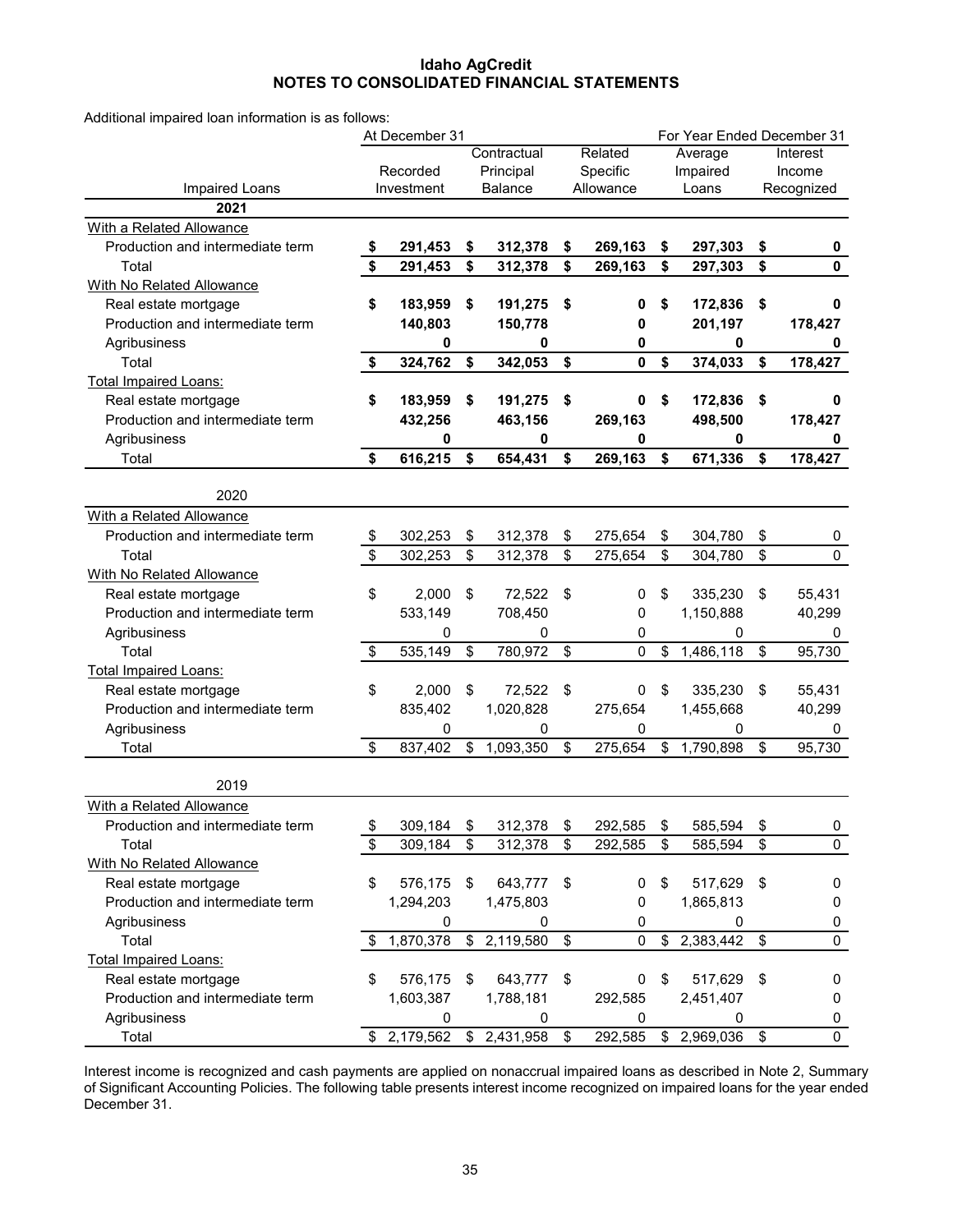|                                                | 2021       | 2020      | 2019 |
|------------------------------------------------|------------|-----------|------|
| Interest income recognized on nonaccrual loans | 250.792 \$ | 95.735 \$ |      |
| Interest income on impaired accrual loans      |            | 964       |      |
| Interest income recognized on impaired loans   | 250.792 \$ | 96.699 \$ |      |

Interest income on nonaccrual and accruing restructured loans that would have been recognized under the original terms of the loans follows for the year ended December 31.

|                                                  | 2021            |      | 2020    | 2019          |
|--------------------------------------------------|-----------------|------|---------|---------------|
| Interest income which would have been            |                 |      |         |               |
| recognized under the original loan terms         | 40.141          | - \$ | 109.565 | \$188.536     |
| Less: interest income recognized                 | 250.792         |      | 95.735  |               |
| Foregone (additional nonaccrual) interest income | \$ (210.651) \$ |      | 13.830  | \$<br>188.536 |

The following table provides an age analysis of past due loans (including accrued interest) as of December 31.

|                                  |            |    |             |    |          |    | Not Past      |    | Recorded    |    | Recorded     |
|----------------------------------|------------|----|-------------|----|----------|----|---------------|----|-------------|----|--------------|
|                                  | 90 Days    |    |             |    | Due or   |    | Investment in |    | Investment  |    |              |
|                                  | 30-89 Days |    | or More     |    | Total    |    | <30 Days      |    | Loans       |    | >90 Days and |
| (Dollars in Thousands)           | Past Due   |    | Past Due    |    | Past Due |    | Past Due      |    | Outstanding |    | Accruing     |
| 2021                             |            |    |             |    |          |    |               |    |             |    |              |
| Real estate mortgage             | \$<br>242  | \$ | 0           | \$ | 242      | \$ | 222,487       | \$ | 222,729     | \$ | O            |
| Production and intermediate term | 91         |    |             |    | 91       |    | 104,919       |    | 105,010     |    | o            |
| Agribusiness                     | o          |    | n           |    | O        |    | 12,424        |    | 12,424      |    |              |
| Rural infrastructure             | 0          |    | 0           |    | 0        |    | 2,644         |    | 2,644       |    | 0            |
| Total                            | \$<br>333  | \$ | $\mathbf 0$ | \$ | 333      | \$ | 342,474       | \$ | 342,807     | \$ | $\mathbf{0}$ |
| 2020                             |            |    |             |    |          |    |               |    |             |    |              |
| Real estate mortgage             | \$<br>702  | \$ | 0           | \$ | 702      | \$ | 202,730       | \$ | 203,432     | \$ | $\Omega$     |
| Production and intermediate term | 174        |    | 371         |    | 545      |    | 97,135        |    | 97,680      |    | 0            |
| Agribusiness                     | 0          |    | 0           |    | 0        |    | 11,997        |    | 11,997      |    |              |
| Rural infrastructure             | 0          |    | 0           |    | 0        |    | 3,648         |    | 3,648       |    | 0            |
| Total                            | \$<br>876  | \$ | 371         | \$ | 1,247    | \$ | 315,510       | \$ | 316,757     | \$ | $\mathbf{0}$ |
| 2019                             |            |    |             |    |          |    |               |    |             |    |              |
| Real estate mortgage             | \$<br>0    | \$ | 468         | \$ | 468      | \$ | 175,753       | \$ | 176,221     | \$ | $\Omega$     |
| Production and intermediate term | 462        |    | 1,043       |    | 1,505    |    | 105,256       |    | 106,761     |    | 0            |
| Agribusiness                     | 61         |    | 0           |    | 61       |    | 8,329         |    | 8,390       |    |              |
| Rural infrastructure             | 0          |    | 0           |    | 0        |    | 0             |    | 0           |    | 0            |
| Total                            | \$<br>523  | \$ | 1,511       | \$ | 2,034    | \$ | 289,338       | \$ | 291,372     | \$ | 0            |

The recorded investment in the loan receivable is the face amount increased or decreased by applicable accrued interest and unamortized premium, discount, finance charges, or acquisitions costs and may also reflect a previous direct write-down of the investment.

A restructuring of a debt constitutes a troubled debt restructuring if the creditor for economic or legal reasons related to the debtor's financial difficulties grants a concession to the debtor that it would not otherwise consider. The Association had no troubled debt restructurings that occurred during the years 2021, 2020 or 2019.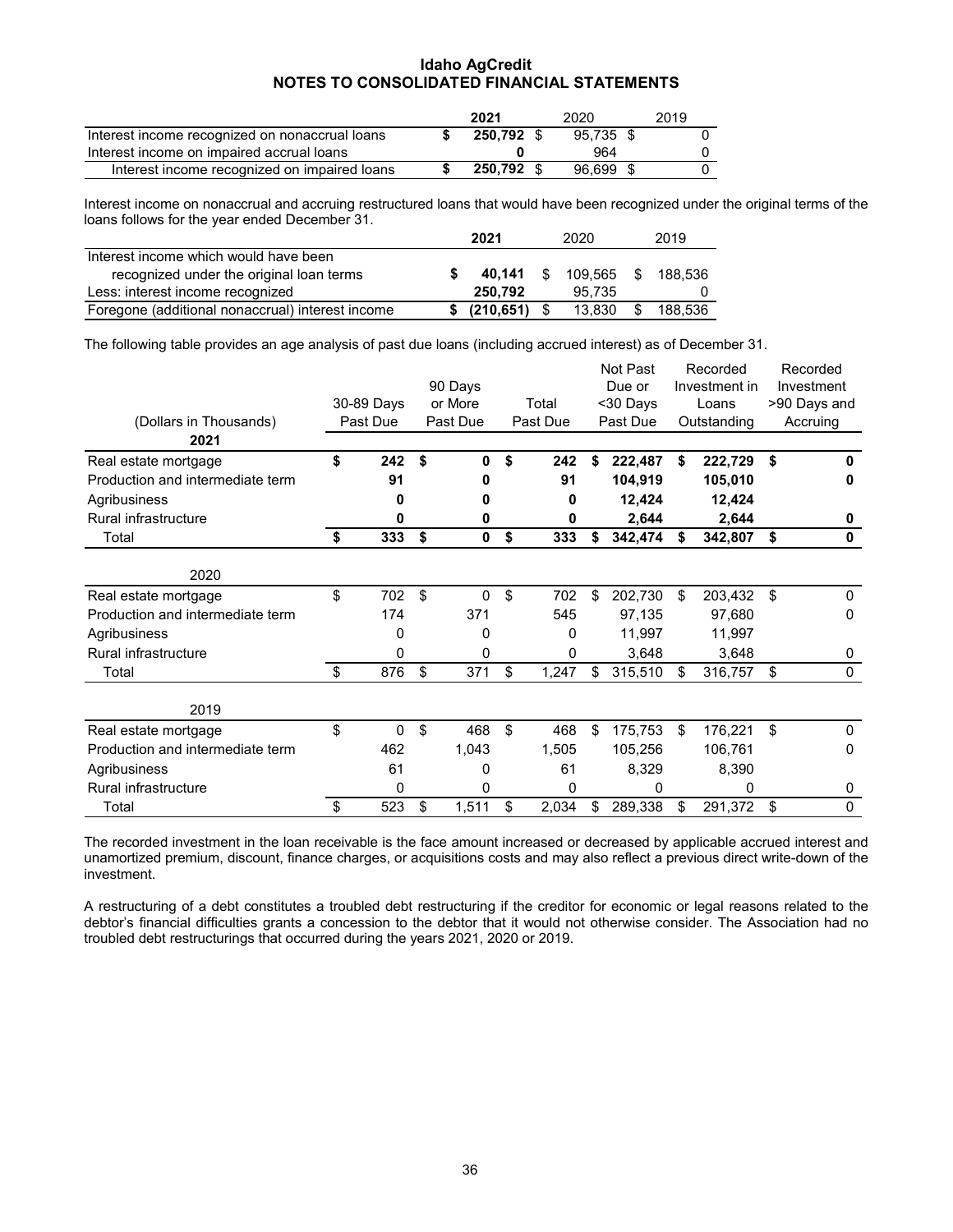A summary of changes in the allowance for loan losses and period end recorded investment in loans including accrued interest is as follows:

|                                  |                          |                             |                          |                     |                                      |                     |                 | Provision for             |                          |
|----------------------------------|--------------------------|-----------------------------|--------------------------|---------------------|--------------------------------------|---------------------|-----------------|---------------------------|--------------------------|
|                                  |                          |                             |                          |                     |                                      |                     |                 | Loan Losses/              |                          |
|                                  |                          | Prior year End              |                          |                     |                                      |                     |                 | (Loan Loss                | Ending                   |
| 2021                             |                          | <b>Balance</b>              |                          | Charge-offs         |                                      | Recoveries          |                 | Reversals)                | <b>Balance</b>           |
| Real estate mortgage             | \$                       | 589,497                     | \$                       | 0                   | \$                                   | 0                   | \$              | $(32, 395)$ \$            | 557,102                  |
| Production and intermediate-term |                          | 947,231                     |                          | 0                   |                                      | 48,637              |                 | (80, 018)                 | 915,850                  |
| Agribusiness                     |                          | 37,036                      |                          | 0                   |                                      | 0                   |                 | (1, 957)                  | 35,079                   |
| Rural infrastructure             |                          | 9,778                       |                          | 0                   |                                      | 0                   |                 | 5,479                     | 15,257                   |
| Total                            | \$                       | 1,583,542                   | \$                       | 0                   | $\overline{\boldsymbol{\mathsf{s}}}$ | 48,637              | \$              | (108, 891)                | \$<br>1,523,288          |
|                                  |                          |                             |                          |                     |                                      |                     |                 |                           |                          |
| 2020                             |                          |                             |                          |                     |                                      |                     |                 |                           |                          |
| Real estate mortgage             | \$                       | 554,147                     | \$                       | 0                   | \$                                   | 0                   | $\overline{\$}$ | 35,350                    | \$<br>589,497            |
| Production and intermediate-term |                          | 997,319                     |                          | 0                   |                                      | 0                   |                 | (50,088)                  | 947,231                  |
| Agribusiness                     |                          | 21,327                      |                          | 0                   |                                      | 0                   |                 | 15,709                    | 37,036                   |
| Rural infrastructure<br>Total    | \$                       | 0<br>1,572,793              | \$                       | 0<br>$\overline{0}$ | \$                                   | 0<br>$\overline{0}$ | $\overline{\$}$ | 9,778<br>10,749           | \$<br>9,778<br>1,583,542 |
|                                  |                          |                             |                          |                     |                                      |                     |                 |                           |                          |
| 2019                             |                          |                             |                          |                     |                                      |                     |                 |                           |                          |
| Real estate mortgage             | $\overline{\mathcal{E}}$ | 545,968                     | $\overline{\mathbf{e}}$  | 0                   | $\overline{\boldsymbol{\theta}}$     | $\mathbf 0$         | \$              | 8,179                     | \$<br>554,147            |
| Production and intermediate-term |                          | 623,434                     |                          | 0                   |                                      | 0                   |                 | 373,885                   | 997,319                  |
| Agribusiness                     |                          | 24,072                      |                          | 0                   |                                      | 0                   |                 | (2,745)                   | 21,327                   |
| Rural infrastructure             |                          | 0                           |                          | 0                   |                                      | 0                   |                 | 0                         | 0                        |
| Total                            | \$                       | 1,193,474                   | $\overline{\$}$          | 0                   | \$                                   | 0                   | \$              | 379,319                   | \$<br>1,572,793          |
|                                  |                          |                             |                          |                     |                                      |                     |                 | Recorded Investments in   |                          |
|                                  |                          | Allowance for Credit Losses |                          |                     |                                      |                     |                 | Loans Outstanding         |                          |
|                                  |                          | Individually                |                          | Collectively        |                                      | Individually        |                 | Collectively              |                          |
|                                  |                          | evaluated for               |                          | evaluated for       |                                      | evaluated for       |                 | evaluated for             |                          |
|                                  |                          | impairment                  |                          | impairment          |                                      | impairment          |                 | impairment                |                          |
| 2021                             |                          |                             |                          |                     |                                      |                     |                 |                           |                          |
| Real estate mortgage             | \$                       | 0                           | \$                       | 557,102             |                                      | \$                  | 183,960         | \$222,544,385             |                          |
| Production and intermediate-term |                          | 269,163                     |                          | 646,687             |                                      |                     | 432,255         | 104,577,742               |                          |
| Agribusiness                     |                          | 0                           |                          | 35,079              |                                      |                     | 0               | 12,423,877                |                          |
| Rural infrastructure             |                          | 0                           |                          | 15,257              |                                      |                     | 0               | 2,644,393                 |                          |
| Total                            | S                        | 269,163                     | \$                       | 1,254,125           |                                      | \$                  | 616,215         | \$342,190,397             |                          |
| 2020                             |                          |                             |                          |                     |                                      |                     |                 |                           |                          |
| Real estate mortgage             | \$                       | 0                           | $\overline{\$}$          | 589,497             |                                      | $\overline{\$}$     | 2,000           | $\sqrt{$}$ 203,429,750    |                          |
| Production and intermediate-term |                          | 275,654                     |                          | 671,577             |                                      |                     | 835,402         | 96,844,620                |                          |
| Agribusiness                     |                          | 0                           |                          | 37,036              |                                      |                     | 0               | 11,996,901                |                          |
| Rural infrastructure             |                          | 0                           |                          | 9,778               |                                      |                     | 0               | 3,648,026                 |                          |
| Total                            | $\overline{\mathcal{S}}$ | 275,654                     | $\overline{\mathcal{S}}$ | 1,307,888           |                                      | \$                  | 837,402         | $\overline{$}315,919,297$ |                          |
|                                  |                          |                             |                          |                     |                                      |                     |                 |                           |                          |
| 2019                             |                          |                             |                          |                     |                                      |                     |                 |                           |                          |
| Real estate mortgage             | \$                       | 0                           | \$                       | 554,147             |                                      | $\mathfrak s$       | 576,175         | \$175,644,709             |                          |
| Production and intermediate-term |                          | 292,585                     |                          | 704,734             |                                      |                     | 1,603,387       | 105, 157, 267             |                          |
| Agribusiness                     |                          | 0                           |                          | 21,327              |                                      |                     | 0               | 8,390,084                 |                          |
| Rural infrastructure             |                          | 0                           |                          |                     | 0                                    |                     | 0               |                           | 0                        |

The Association maintains a separate reserve for losses on loan commitments, which is included as a separate line item in liabilities on the Consolidated Statements of Financial Condition. The related provision for the reserve for loss on loan commitments is included as part of the provision for loan losses and reserves on the Consolidated Statements of Comprehensive Income. A summary of changes in the reserve follows:

Total \$ 292,585 \$ 1,280,208 \$ 2,179,562 \$ 289,192,060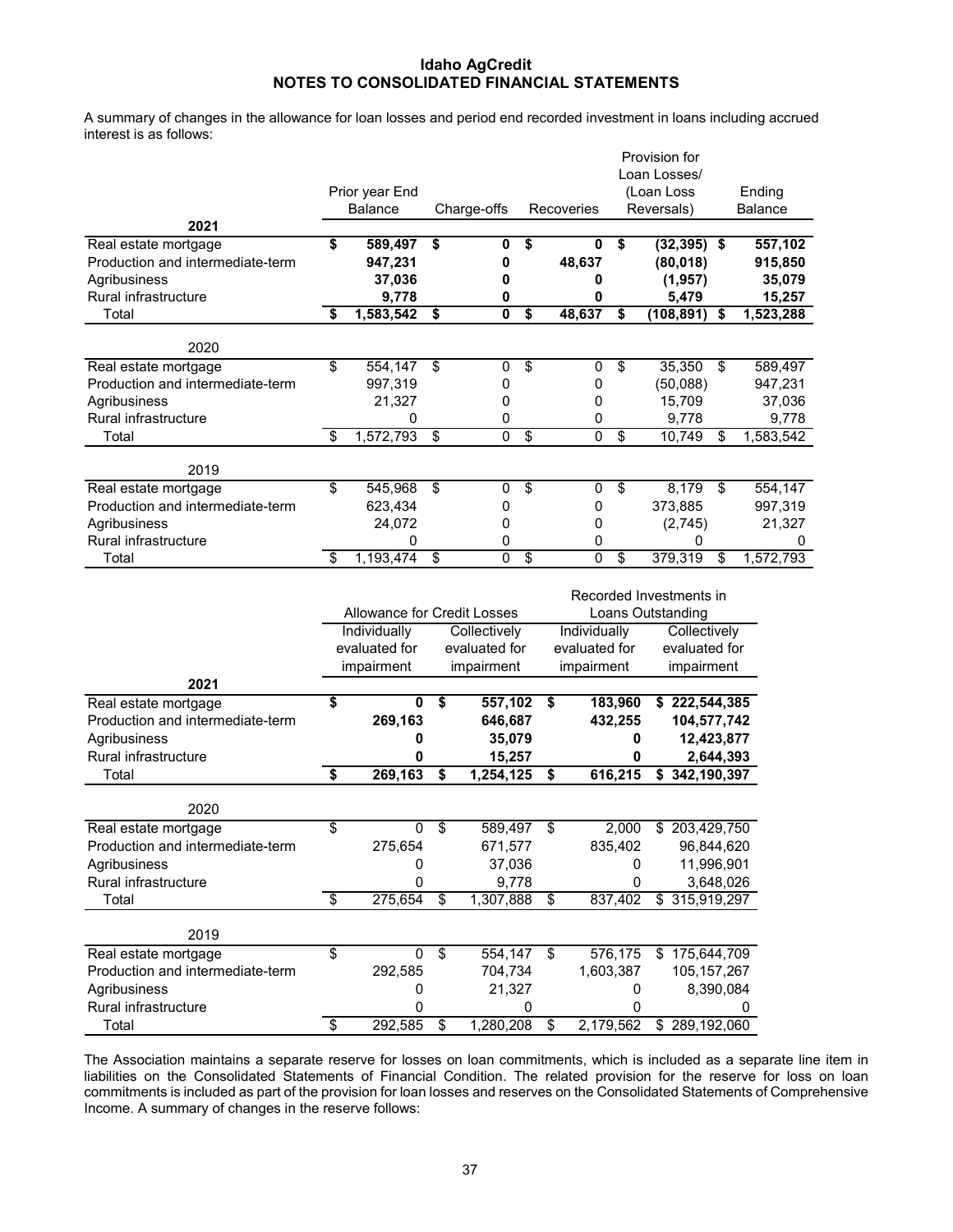|                                      | 2021        | 2020      | 2019   |
|--------------------------------------|-------------|-----------|--------|
| Reserve balance at beginning of year | 62.883 S    | 52.127 \$ | 41.938 |
| Provision (reversal of provision)    | (1.651)     | 10.756    | 10.189 |
| Reserve balance at end of year       | $61.232$ \$ | 62.883 \$ | 52.127 |

## **NOTE 4 – INVESTMENT IN COBANK**

At December 31, 2021, the Association's investment in CoBank is in the form of Class A stock with a par value of \$100 per share. The Association is required to own stock in CoBank to capitalize its direct loan balance and participation loans sold to CoBank. The current requirement for capitalizing its direct loan from CoBank is 4.00% of the Association's prior five-year average direct loan balance. The requirement for capitalizing patronage-based participation loans sold to CoBank is 8.00% of the Association's prior ten-year average balance of such participations sold to CoBank. Under the current CoBank capital plan applicable to such participations sold, patronage from CoBank related to these participations sold is paid 75% cash and 25% Class A stock. The capital plan is evaluated annually by CoBank's board of directors and management and is subject to change.

CoBank may require the holders of its equities to subscribe for such additional capital as may be needed to meet its capital requirements for its joint and several liability under the Farm Credit Act and regulations. In making such a capital call, CoBank shall take into account the financial condition of each such holder and such other considerations, as it deems appropriate. The Association owned approximately .27% of the outstanding common stock of CoBank at December 31, 2021.

## **NOTE 5 – PREMISES AND EQUIPMENT**

Premises and equipment consisted of the following as of December 31.

|                                |   | 2021      |    | 2020      |   | 2019      |
|--------------------------------|---|-----------|----|-----------|---|-----------|
| Land                           | S | 112,360   | \$ | 112,360   | S | 112,360   |
| Buildings and improvements     |   | 1,796,315 |    | 1,796,315 |   | 1,796,315 |
| Furniture and equipment        |   | 406,173   |    | 422.424   |   | 414.968   |
| Automobiles                    |   | 315,356   |    | 326,065   |   | 239,722   |
|                                | S | 2,630,204 |    | 2,657,164 |   | 2,563,365 |
| Less: accumulated depreciation |   | 1,345,223 |    | 1,299,740 |   | 1,205,124 |
| Total                          |   | 1,284,981 | S  | 1,357,424 | S | 1,358,241 |
|                                |   |           |    |           |   |           |

As of year ends 2021, 2020 and 2019, the Association has no premise or equipment leases.

## **NOTE 6 – OTHER PROPERTY OWNED**

There was no other property owned (property acquired through loan collection activities) in 2021, 2020 or 2019 and therefore no impact on the Consolidated Statements of Comprehensive Income for these periods.

## **NOTE 7 – OTHER ASSETS AND OTHER LIABILITIES**

A summary of other assets follows.

|                                 |   | 2021      | 2020 |           |    | 2019      |
|---------------------------------|---|-----------|------|-----------|----|-----------|
| Patronage receivable (CoBank)   | S | 1,352,000 | S    | 1,042,000 | S  | 944.000   |
| Patronage receivable (Other)    |   | 13,837    |      | 7,601     |    | 6,067     |
| Accounts receivable (Other)     |   | 10,920    |      | 8,200     |    | 10,400    |
| Prepaid expenses                |   | 300       |      | 300       |    | 300       |
| Prepaid taxes                   |   | 50,419    |      | 120,317   |    | 13,040    |
| Investments in FCS Institutions |   | 156,052   |      | 152,575   |    | 139,046   |
| Other                           |   |           |      |           |    |           |
| Total                           |   | 1,583,529 | \$   | 1.330.994 | \$ | 1.112.853 |

A summary of other liabilities follows.

|                                 | 2021    |    | 2020    | 2019    |
|---------------------------------|---------|----|---------|---------|
| Taxes payable                   | \$<br>0 | S  |         | 337     |
| Accrued salaries and benefits   | 502.347 |    | 469,405 | 413,855 |
| FCSIC insurance premium payable | 350,000 |    | 197.000 | 183,000 |
| Accounts payable                | 6.337   |    | 3.639   | 13,092  |
| Other                           |         |    | 2.911   | 0       |
| Total                           | 858,684 | \$ | 672.955 | 610.284 |

## **NOTE 8 – NOTES PAYABLE TO COBANK**

The Association's indebtedness to CoBank represents borrowings by the Association to fund its loan portfolio. This indebtedness is collateralized by a pledge of substantially all of the Association's assets to CoBank and is governed by a General Financing Agreement (GFA), which provides a variable line-of-credit subject to the lesser of a line of credit limit or a borrowing base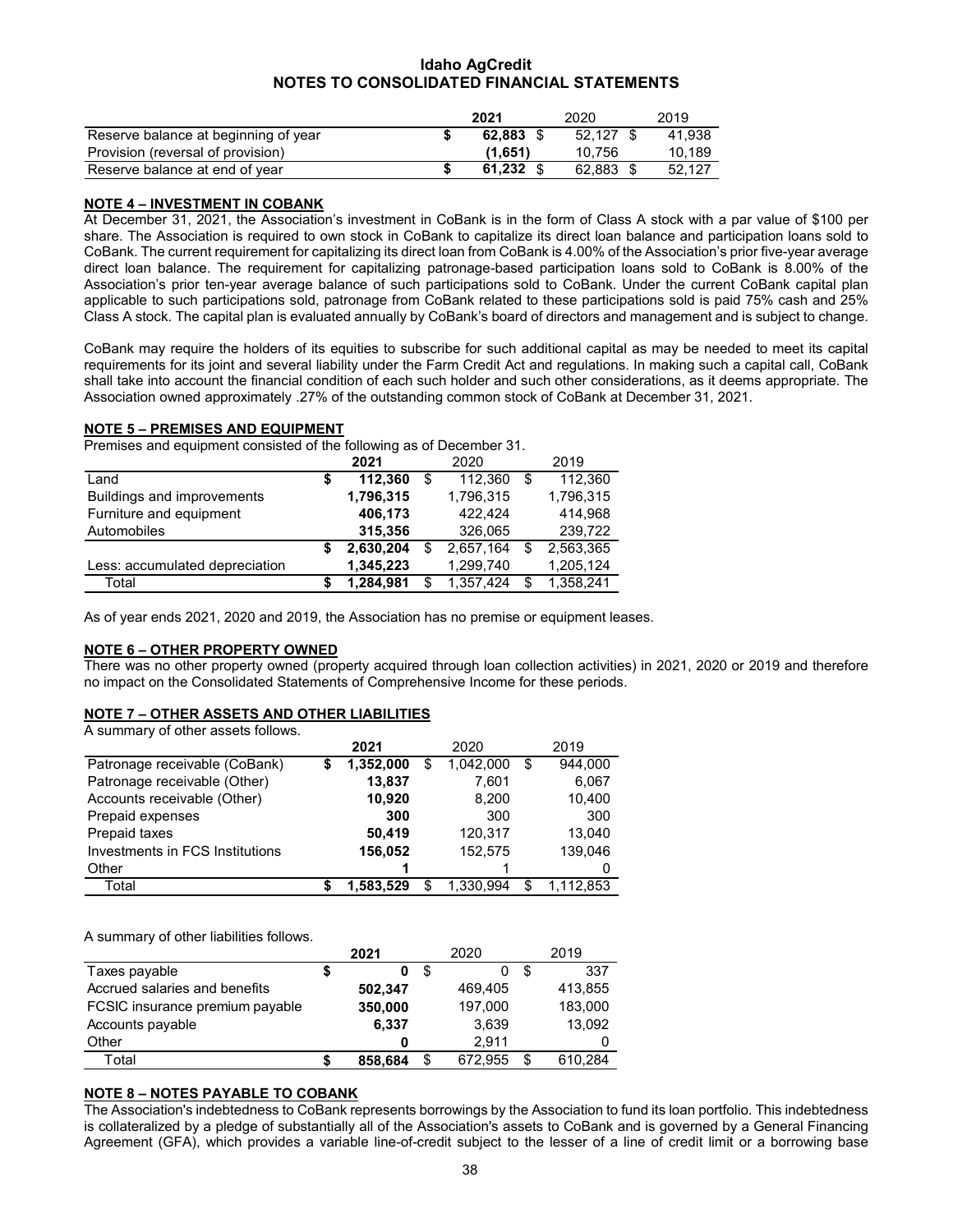calculation. At December 31, 2021, \$278.0 million had been drawn against the credit limit of \$295 million, compared to \$257.8 million against the credit limit of \$275 million at December 31, 2020 and \$236.4 million drawn against the borrowing base of \$280.7 million at December 31, 2019. The GFA and promissory note are subject to periodic renewals in the normal course of business. The GFA matures on May 31, 2023. Management expects renewal of the GFA at that time. The Association was in compliance with the terms and conditions of the GFA as of December 31, 2021. Substantially all borrower loans are matchfunded with CoBank. Payments and disbursements are made on the note payable to CoBank on the same basis the Association collects payments from and disburses on borrower loans. The interest rate may periodically be adjusted by CoBank based on the terms and conditions of the GFA. The weighted average interest rate was 1.72%, 2.30% and 2.85% for the years ended December 31, 2021, 2020 and 2019.

The Association has the opportunity to commit loanable funds with CoBank under a variety of programs at either fixed or variable rates for specified timeframes. Participants in the program receive a credit on the committed funds balance classified as a reduction of interest expense. These committed loanable funds are netted against the note payable to CoBank. There were no committed loanable funds as of December 31, 2021, 2020 or 2019.

Under the Farm Credit Act, the Association is obligated to borrow only from CoBank, unless CoBank gives approval to borrow elsewhere. We maintain a \$500,000 line of credit with a commercial bank but did not borrow on that line of credit in 2021, 2020 or 2019. CoBank, consistent with FCA regulations, has established limitations on the Association's ability to borrow funds based on specified factors or formulas relating primarily to credit quality and financial condition. At December 31, 2021, the Association's notes payable are within the specified limitations.

## **NOTE 9 – SHAREHOLDERS' EQUITY**

Descriptions of the Association's capitalization, protection mechanisms, regulatory capitalization requirements and restrictions, and equities are provided below.

A. **Capital Stock and Participation Certificates:** In accordance with the Farm Credit Act, each borrower is required to invest in the Association as a condition of borrowing. The borrower normally acquires ownership of the stock or participation certificates at the time the loan is made, but usually does not make a cash investment. Generally, the aggregate par value of the stock is added to the principal of the related loan obligation. The Association has a first lien on the stock or participation certificates owned by its borrowers. At the discretion of the Board of Directors, retirement of such equities will generally be at the lower of par or book value, and repayment of a loan does not automatically result in retirement of the corresponding stock or participation certificates.

Capitalization bylaws allow stock requirements to range from the lesser of one thousand dollars or 2.00% of the amount of the loan to 8.00% of the loan. The Board of Directors has the authority to change the minimum required stock level of a shareholder as long as the change is within this range. The Association's current stock requirement of the lesser of one thousand dollars or 2.00% of the borrower's combined loan volume did not change during any of the years presented.

B. **Regulatory Capitalization Requirements and Restrictions:** The Farm Credit Administration sets minimum regulatory capital requirements for Banks and Associations. Effective January 1, 2017, regulatory capital requirements for Banks and Associations were adopted. These requirements replaced the core surplus and total surplus requirements with Common Equity Tier 1, Tier 1 Capital and Total Capital (aka Total Regulatory Capital) risk-based capital ratio requirements. The new requirements also replaced the existing net collateral ratio for System Banks with a Tier 1 Leverage ratio and an Unallocated Retained Earnings (URE) and URE Equivalents Leverage ratio that are applicable to both the Banks and Associations. The Permanent Capital Ratio continues to remain in effect; however, the risk-adjusted assets are calculated differently than in the past. The following sets forth the regulatory capital ratio requirements and ratios at December 31: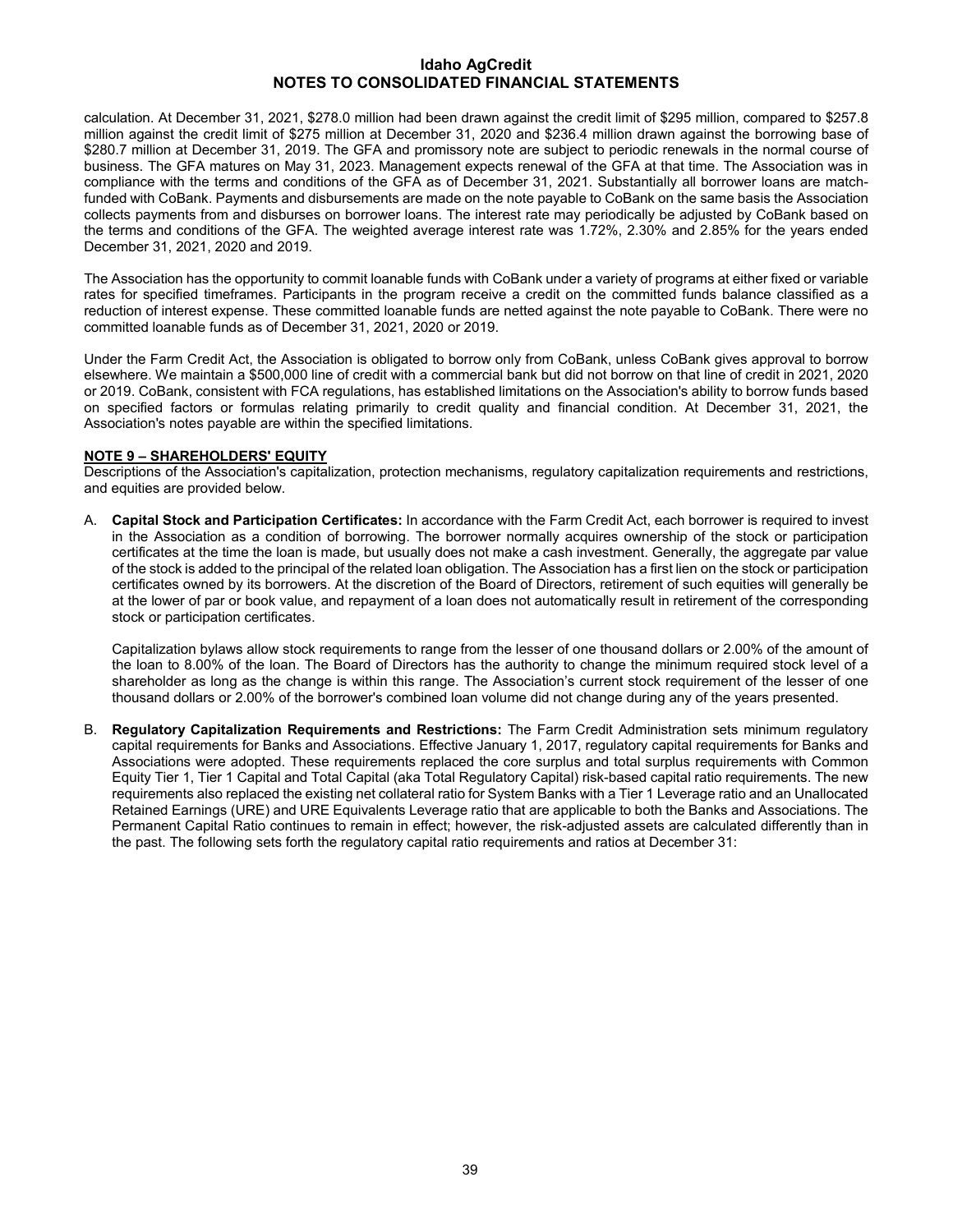|                                                                                   |                                                                                                                                                  |                         |      |                             |      | Minimum<br>with |                |
|-----------------------------------------------------------------------------------|--------------------------------------------------------------------------------------------------------------------------------------------------|-------------------------|------|-----------------------------|------|-----------------|----------------|
| Ratio                                                                             | Numerator                                                                                                                                        | Denominator             | 2021 | 2020                        | 2019 | <b>Buffer</b>   | <b>Minimum</b> |
| Common Equity Tier                                                                | Unallocated retained earnings<br>(URE) and common cooperative<br>equities (qualifying capital stock                                              | Risk-weighted           |      |                             |      |                 |                |
| 1 (CET1 Capital)                                                                  | and allocated equity) <sup>1</sup><br>CET1 Capital and non-<br>cumulative perpetual preferred                                                    | assets<br>Risk-weighted |      | 15.56% 16.46% 16.93%        |      | 7.00%           | 4.50%          |
| Tier 1 Capital                                                                    | stock<br>Tier 1 Capital, allowance for loan<br>losses <sup>2</sup> , other common<br>cooperative equities <sup>3</sup> , and term                | assets                  |      | <b>15.56%</b> 16.46% 16.93% |      | 8.50%           | 6.00%          |
| <b>Total Regulatory</b><br>Capital                                                | preferred stock and subordinated Risk-weighted<br>debt <sup>4</sup><br>Tier 1 Capital (at least 1.5%<br>must be URE and URE                      | assets                  |      | 16.02% 16.98% 17.49%        |      | 10.50%          | 8.00%          |
| Tier 1 Leverage                                                                   | equivalents)                                                                                                                                     | <b>Total assets</b>     |      | 15.57% 16.20% 16.84%        |      | 5.00%           | 4.00%          |
| <b>Unallocated Retained</b><br>Earnings and URE<br>Equivalents (UREE<br>Leverage) | <b>URE and URE Equivalents</b>                                                                                                                   | <b>Total assets</b>     |      | <b>15.42%</b> 16.05% 16.69% |      | 1.50%           | 1.50%          |
| <b>Permanent Capital</b>                                                          | Retained earnings, common<br>stock, non-cumulative perpetual<br>preferred stock and subordinated Risk-weighted<br>debt subject to certain limits | assets                  |      | 15.96% 17.21% 17.72%        |      | 7.00%           | 7.00%          |
| 1                                                                                 | Equities subject to a minimum redemption or revolvement period of 7 or more years                                                                |                         |      |                             |      |                 |                |

<sup>2</sup> Capped at 1.25% of risk-weighted assets and inclusive of the reserve for unfunded commitments

 $3$  Equities subject to a minimum redemption or revolvement period of 5 or more, but less than 7 years

<sup>4</sup> Equities subject to a minimum redemption or revolvement period of 5 or more years

If the capital ratios fall below the total requirements, including the buffer amounts, capital distributions (equity redemptions, dividends and patronage) and discretionary senior executive bonuses are restricted or prohibited without prior FCA approval. The Association ratios meet FCA requirements for all years presented. The Association is unaware of any reason it might be under any regulatory restrictions to retire stock or distribute earnings during the fiscal year subsequent to the fiscal year just ended.

The Association has a formal written Capital Adequacy Plan which has the following objectives:

- Maintain adequate Association capital to meet all regulatory and System requirements;
- Provide protection against risks inherent in the Association's operations;
- Provide sufficient capital for future asset growth;
- Allow the Association to operate profitably over the long-term;
- Maintain a competitive market position; and
- Increase Association surplus, thereby reducing the reliance on borrower stock for capitalization needs.

Further information regarding the Capital Adequacy Plan is included under the heading of Capital Resources in the Management's Discussion and Analysis of Financial Condition and Results of Operations.

An existing regulation empowers FCA to direct a transfer of funds or equities by one or more System institutions to another System institution under specified circumstances. This regulation has not been utilized to date. The Association has not been called upon to initiate any transfers and is not aware of any proposed action under this regulation.

C. **Description of Equities**: Each owner of class C capital stock is entitled to a single vote. Other classes of borrower equities do not provide voting rights to their owners. Voting stock may not be transferred to another person unless such person is eligible to hold voting stock.

At December 31, 2021, the Association had the following classes of equity outstanding, all at par value of \$5.00 per share/unit, and all at risk.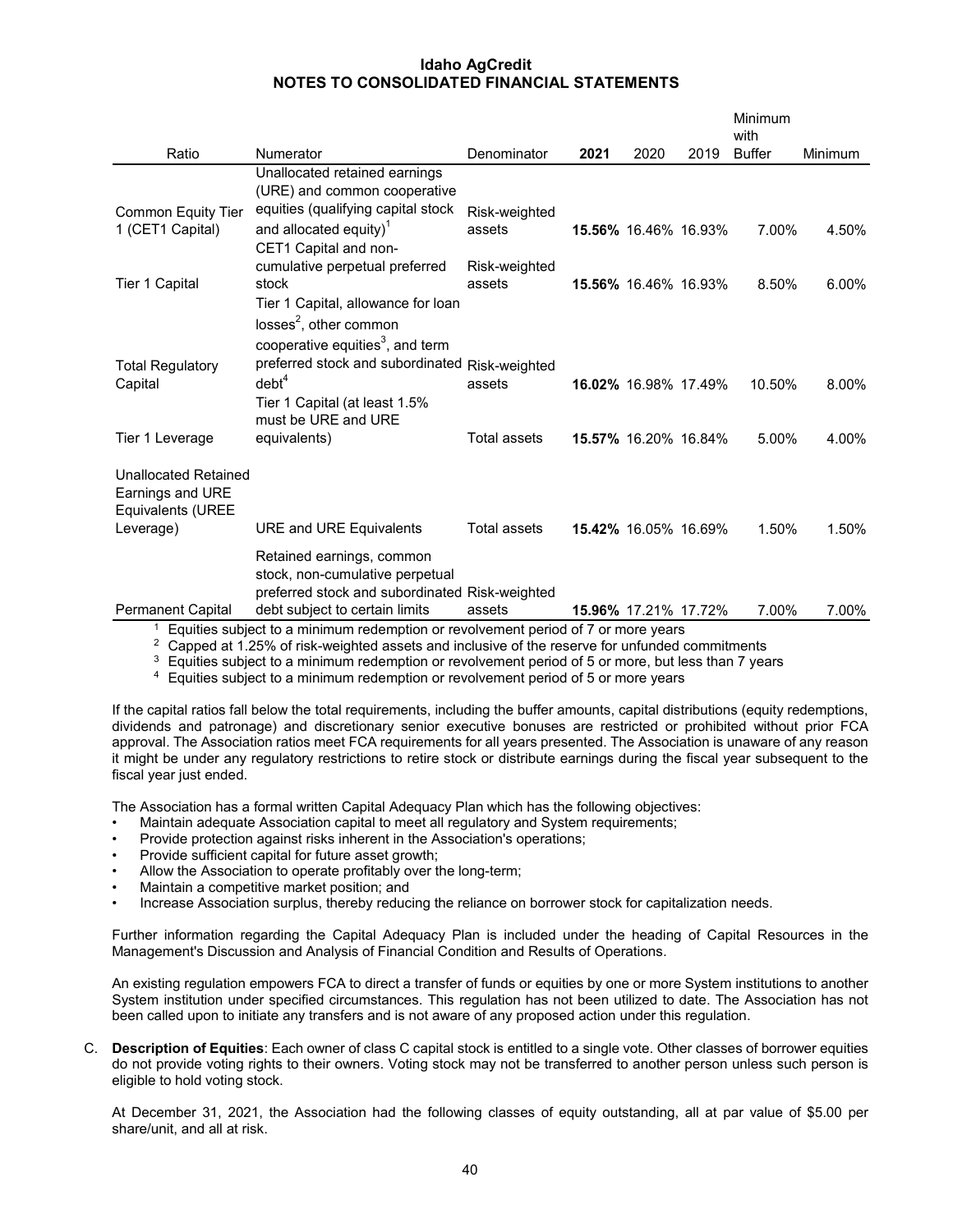| Class                          | Number of Shares | Voting | Protected |
|--------------------------------|------------------|--------|-----------|
| A - common stock               |                  | no     | no        |
| C - common stock               | 98.133           | ves    | no        |
| F - participation certificates | 2.720            | no     | no        |

Although the Association is authorized by its bylaws to issue other classes of stock as listed below, no shares are outstanding. The voting rights, duties, and liabilities of such classes of stock are similar to those discussed above.

| Class                          | Number of Shares | Votina | Protected |
|--------------------------------|------------------|--------|-----------|
| C - preferred stock            |                  | no     | no        |
| D - stock                      |                  | no     | ves       |
| E - participation certificates |                  | no     | ves       |
| Assistance preferred stock     |                  | no     | no        |

As discussed above in this note under the section titled Regulatory Capitalizations Requirements and Restrictions, if capital ratios fall below the total requirements, equity redemptions are prohibited without FCA approval. The Association is currently not prohibited from retiring capital stock and presently foresees no realistic situation why retirement would be prohibited in the future. All distributions to the holders of any class of stock or participation certificate shall be made pro-rata in proportion to the number of shares or units of such class of stock or participation certificate held.

Losses that result in impairment of capital stock and participation certificates will be allocated to the classes of equity described above as follows: First, to the holders of class C preferred stock until an amount equal to the aggregate par value of all shares of said Stock then issued and outstanding has been distributed to such holders; Second, to the holders of class A common stock, class C common stock, Participation Certificates, and Class D Stock, pro-rata, in proportion to the number of shares or units of each such class of Stock then issued and outstanding, until an amount equal to the aggregate par or face value of all such shares or units has been distributed to such holders; Third, to the holders of allocated surplus evidenced by qualified written notices of allocation, in the order of year of issuance and pro rata by year of issuance, until the total amount of such allocated surplus has been distributed; Fourth, to the holders of allocated surplus evidenced by nonqualified written notices of allocation, in the order of year of issuance and pro rata by year of issuance, until the total amount of such allocated surplus has been distributed; and Fifth, any remaining assets of the Association after such distributions shall be distributed to past and present Patrons on a patronage basis, to the extent practical. Upon liquidation of the Association, any assets remaining after the settlement of all liabilities will be distributed first to redeem the par value of equities. Any assets remaining after such distribution will be distributed to past and present Patrons on a patronage basis, to the extent practical.

D. **Patronage and/or Dividends:** Consistent with the Association's bylaws and Subchapter T of the Internal Revenue Code, the Association adopted a patronage program beginning in 2007. At each year end, the Board of Directors evaluates whether to retain the Association's net income to strengthen its capital position or to distribute a portion of the net income to customers by declaring a qualified/cash patronage refund. For 2021, the Association allocated 98.7% of its patronage sourced net income to its patrons. That portion of patronage-sourced net income not distributed in cash is also allocated to patrons. Allocated, but not distributed patronage refunds, are included in the unallocated retained earnings account. Such allocations may provide a future basis for a distribution of capital. In accordance with Internal Revenue Service requirements, each customer is sent a nonqualified written notice of allocation for patronage sourced net income which is not distributed as cash. A portion of patronage sourced income may be ineligible for cash distribution or noncash allocation to patrons in accordance with the terms of the patronage program and such amounts are also added to unallocated retained earnings. The Board of Directors considers unallocated retained earnings from both patronage sourced and non-patronage sourced earnings to be permanently invested in the Association. As such, there is no current plan to revolve or redeem these amounts. No express or implied right to have such capital retired or revolved at any time is granted.

#### **NOTE 10 – PATRONAGE DISTRIBUTIONS FROM FARM CREDIT INSTITUTIONS.**

Patronage income recognized from Farm Credit institutions to the Association follows for the year ended December 31.

| . adonago moonio roodgmada nom r anni oroan moutanono to un |  |           |     |           |  |           |  |  |  |  |
|-------------------------------------------------------------|--|-----------|-----|-----------|--|-----------|--|--|--|--|
|                                                             |  | 2021      |     | 2020      |  | 2019      |  |  |  |  |
| CoBank                                                      |  | 1.351.115 | \$. | 1.042.299 |  | 944.285   |  |  |  |  |
| Other                                                       |  | 102.161   |     | 144.914   |  | 100.177   |  |  |  |  |
| Total                                                       |  | 1.453.276 |     | 1,187,213 |  | 1.044.462 |  |  |  |  |
|                                                             |  |           |     |           |  |           |  |  |  |  |

Patronage distributed from CoBank was in cash and stock. The amount earned in 2021 was accrued and will be paid by CoBank in March 2022. The amount earned and accrued in 2020 was paid by CoBank in March of 2021. The amount earned in 2019 was paid by CoBank in March 2020. Most patronage from other Farm Credit institutions was accrued and paid in cash in the year it was declared, although a small amount was accrued in the year shown and was or will be paid in cash in the following year.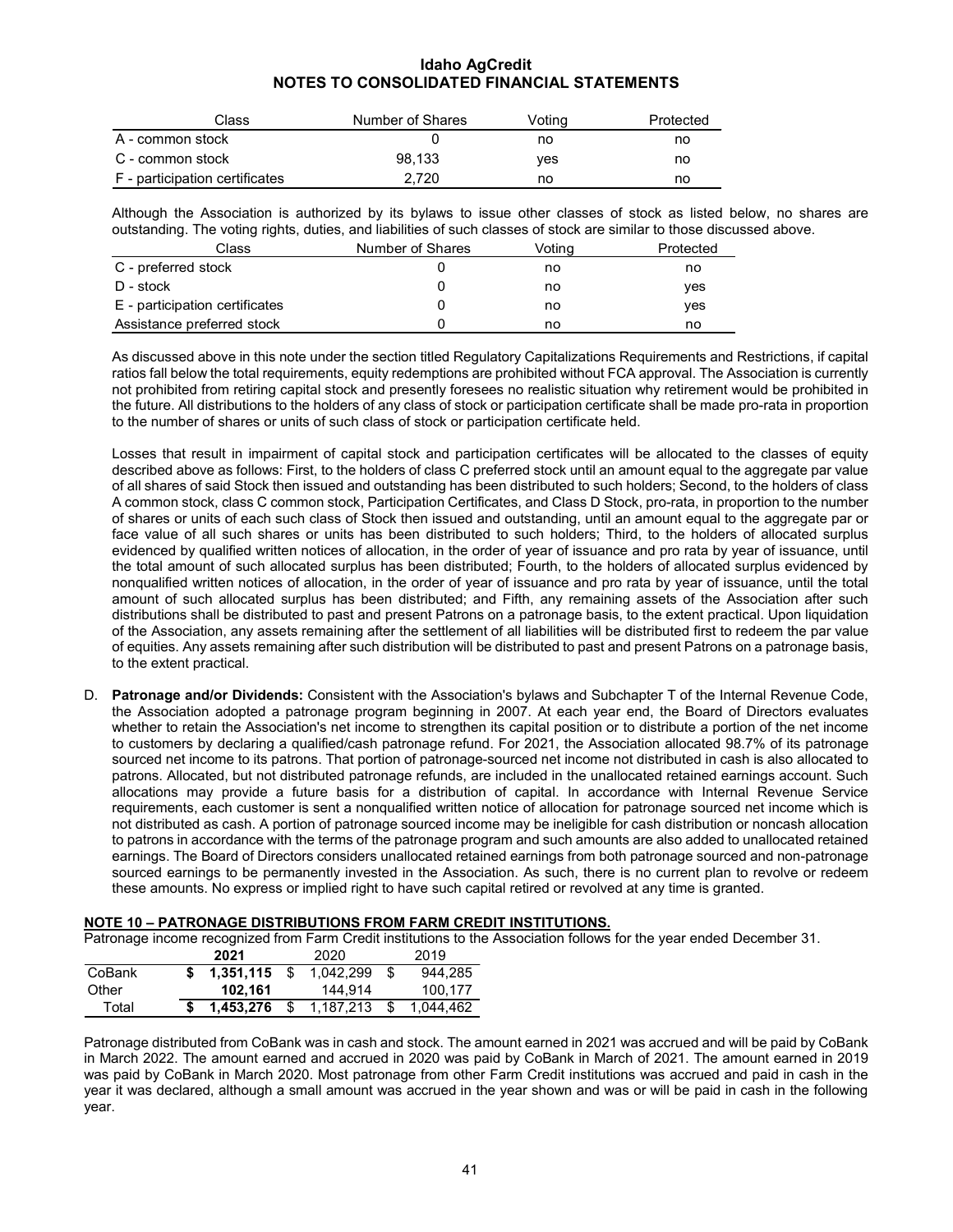## **NOTE 11 – INCOME TAXES**

The provision for/(benefit from) income taxes follows for the year ended December 31.

|                                          | 2021    |      | 2020    |      | 2019     |
|------------------------------------------|---------|------|---------|------|----------|
| Current federal tax provision            | 51.602  | - \$ | 53.466  | -\$  | 137.891  |
| Current state tax provision              | 18.296  |      | 15.257  |      | 48,837   |
| Deferred federal tax provision (benefit) | 71.000  |      | 50.000  |      | (67,000) |
| Deferred state tax provision(benefit)    | 26,000  |      | 19.000  |      | (25,000) |
| Provision for income taxes               | 166.898 | \$   | 137.723 | - \$ | 94.728   |

The provision for/(benefit from) income taxes differs from the amount of income tax determined by applying the applicable U.S. statutory federal income tax rate to pretax income as follows for the year ended December 31.

|                                       | 2021       | 2020          |   | 2019       |
|---------------------------------------|------------|---------------|---|------------|
| Federal tax at statutory rate         | 1,328,188  | 1,212,826     |   | 1,039,467  |
| State tax, net                        | 86,866     | 54.463        |   | 38,333     |
| Effect of non-taxable FLCA subsidiary | (994, 744) | (997, 159)    |   | (901, 765) |
| Patronage distributions to borrowers  | (200, 463) | (103, 390)    |   | (80, 240)  |
| Other, net                            | (52, 949)  | (29,017)      |   | (1,067)    |
| Provision for income taxes            | 166,898    | \$<br>137.723 | S | 94,728     |

Deferred tax assets and liabilities result from the following as of December 31.

|                                                | 2021<br>2020  |    |           | 2019            |  |  |
|------------------------------------------------|---------------|----|-----------|-----------------|--|--|
| Deferred income tax assets                     |               |    |           |                 |  |  |
| Allowance for loan losses                      | \$<br>260,000 | \$ | 279,000   | \$<br>284.000   |  |  |
| Nonaccrual loan interest                       | 8,000         |    | 39,000    | 37,000          |  |  |
| Pension expense                                | 16,000        |    | 19,000    | 20,000          |  |  |
| Gross deferred tax asset                       | \$<br>284,000 | \$ | 337,000   | \$<br>341,000   |  |  |
| Less: valuation allowance                      | (33,000)      |    | (36,000)  | (37,000)        |  |  |
| Gross def. tax assets, net valuation allowance | \$<br>251,000 | \$ | 301,000   | \$<br>304,000   |  |  |
| Deferred income tax liabilities                |               |    |           |                 |  |  |
| Pensions                                       | (201,000)     |    | (165,000) | (93,000)        |  |  |
| Depreciation                                   | (5,000)       |    | (11,000)  | (15,000)        |  |  |
| Other                                          | (110,000)     |    | (93,000)  | (95,000)        |  |  |
| Gross deferred tax liability                   | (316,000)     | \$ | (269,000) | \$<br>(203,000) |  |  |
| Net deferred tax asset (liability)             | (65,000)      | S  | 32,000    | \$<br>101,000   |  |  |

The calculation of deferred tax assets and liabilities involves various management estimates and assumptions as to future taxable earnings, including the amount of non-patronage income and patronage income retained. The expected future tax rates are based upon enacted tax laws. The Association recorded a valuation allowance of \$33,000 during 2021, \$36,000 during 2020 and \$37,000 during 2019. The Association will continue to evaluate the likely realization of these deferred tax assets and adjust the valuation allowance accordingly.

The Association has no uncertain tax positions to be recognized as of December 31, 2021, 2020 or 2019. The Association recognizes interest and penalties related to unrecognized tax benefits as an adjustment to income tax expense. The Association accounts for income taxes in accordance with ASC 740, which provides guidance for how uncertain tax positions should be recognized, measured, presented and disclosed in the financial statements. ASC 740 requires the evaluation of tax positions taken or expected to be taken in the course of preparing the Association's tax returns to determine whether the tax positions are more-likely-than-not of being sustained upon examination by the applicable tax authority, based on the technical merits of the tax position, and then measuring the tax benefit that is more-likely-than-not to be realized. Tax positions not deemed to meet the more-likely-than-not threshold would be recorded as a tax expense in the current reporting period. The tax years that remain open for federal and major state income tax jurisdictions are 2018 and forward.

## **NOTE 12 – EMPLOYEE BENEFIT PLANS**

Certain former employees participate in the Eleventh Retirement Plan, a multi-employer defined benefit retirement plan. The Department of Labor has determined the plan to be a governmental plan; therefore, the plan is not subject to the provisions of the Employee Retirement Income Security Act of 1974, as amended (ERISA). As the plan is not subject to ERISA, the plan's benefits are not insured by the Pension Benefit Guaranty Corporation. Accordingly, the amount of accumulated benefits that participants would receive in the event of the plan's termination is contingent on the sufficiency of the plan's net assets to provide benefits at that time. This Plan is noncontributory and covers eligible employees. The assets, liabilities, and costs of the plan are not segregated by participating entities. As such, plan assets are available for any of the participating employers' retirees at any point in time. Additionally, if a participating employer stops contributing to the plan, the unfunded obligations of the plan may be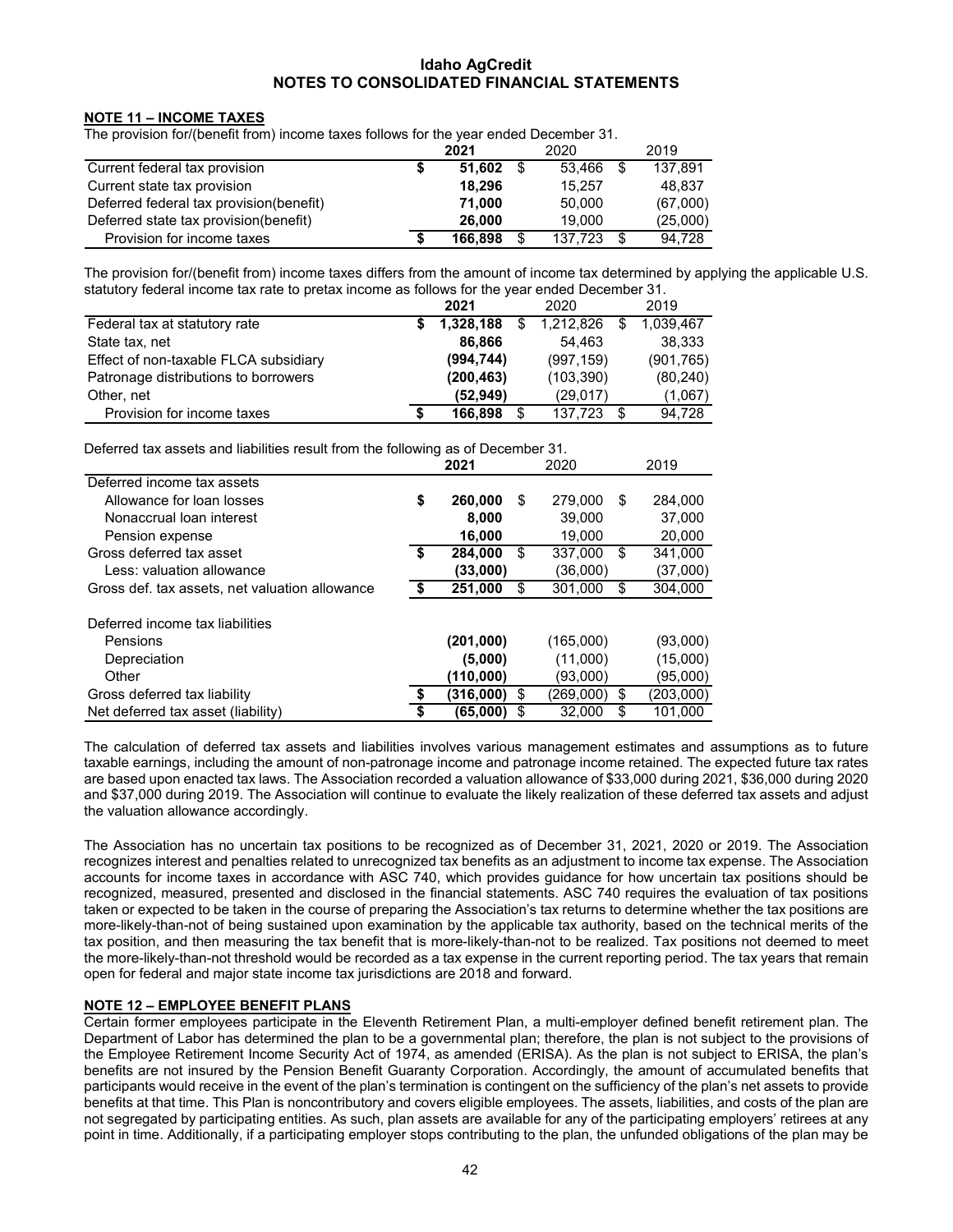borne by the remaining participating employers. Further, if the Association chooses to stop participating in the plan, it may be required to pay an amount based on the underfunded status of the plan, referred to as a withdrawal liability. Because of the multi-employer nature of the plan, an individual employer is not able to unilaterally change the provisions of the plan. If an employee moves to another employer within the same plan, the employee benefits under the plan transfer. Benefits are based on salary and years of service. There is no collective bargaining agreement in place as part of this plan.

The defined benefit pension plan reflects an unfunded liability totaling \$7.8 million at December 31, 2021. The pension benefits funding status reflects the net of the fair value of the plan assets and the projected benefit obligation at the date of these consolidated financial statements. The projected benefit obligation is the actuarial present value of all benefits attributed by the pension benefit formula to employee service rendered prior to the measurement date based on assumed future compensation levels. The projected benefit obligation of the plan was \$298.8 million at December 31, 2021, \$318.4 million at December 31, 2020 and \$299.3 million at December 31, 2019. The fair value of the plan assets was \$291.1 million at December 31, 2021, \$271.7 million at December 31, 2020 and \$228.4 million at December 31, 2019. The amount of the pension benefits funding status is subject to many variables including performance of plan assets and interest rate levels. Therefore, changes in assumptions could significantly affect these estimates.

Costs are determined for each individual employer based on costs directly related to its current employees as well as an allocation of the remaining costs based proportionately on the estimated projected liability of the employer under this plan. The Association recognizes its proportional share of expense and contributes a proportional share of funding. Total plan expense for participating employers was \$1.3 million in 2021, \$1.3 million in 2020 and \$3.6 million in 2019. The Association's allocated share of plan expenses included in salaries and employee benefits was (\$54,578) in 2021, (\$8,705) in 2020 and \$48,164 in 2019. Participating employers contributed \$23.0 million in 2021, \$23.0 million in 2020 and \$16.0 million in 2019 to the plan. The Association's allocated share of these pension contributions was \$389,390 in 2021, \$417,450 in 2020 and \$215,040 in 2019. While the plan is a governmental plan and is not subject to minimum funding requirements, the employers contribute amounts necessary on an actuarial basis to provide the plan with sufficient assets to meet the benefits to be paid to participants. The amount of the total employer contributions expected to be paid into the pension plan during 2022 is \$23.0 million. The Association's allocated share of these pension contributions is expected to be \$396,750. The amount ultimately to be contributed and the amount ultimately recognized as expense as well as the timing of those contributions and expenses are subject to many variables including performance of plan assets and interest rate levels. These variables could result in actual contributions and expenses being greater than or less than anticipated.

Postretirement benefits other than pensions are also provided through the Farm Credit Foundations Retiree Medical and Retiree Life Plans to eligible current and retired employees of the Association. Benefits provided are determined on a graduated scale, based on years of service. The anticipated costs of these benefits are accrued during the period of the employee's active service. Postretirement benefits expense (primarily health care benefits and life insurance) included in salaries and employee benefits were \$3,871 for 2021, \$2,681 for 2020 and \$3,052 for 2019. These expenses are equal to the Association's cash contributions for each year.

The Association also participates in the Farm Credit Foundations Defined Contribution/401(k) Plan (Contribution Plan). The Contribution Plan has two components. Employees who do not participate in the Pension Plan may receive benefits through the Employer Contribution portion of the Contribution Plan. In this plan, the Association provides a monthly contribution based on a defined percentage of the employee's salary. Employees may also participate in a Salary Deferral Plan governed by Section 401(k) of the Internal Revenue Code. The Association matches a certain percentage of employee contributions. Employer contributions to the Contribution Plan and Salary Deferral Plan were \$231,377 for 2021, \$212,674 for 2020 and \$190,300 for 2019.

## **NOTE 13 – RELATED PARTY TRANSACTIONS**

In the ordinary course of business, the Association enters into loan transactions with officers and directors of the Association, their immediate families and other organizations with which such persons may be associated. Such loans are subject to special approval requirements contained in the FCA regulations and are made on the same terms, including interest rates, amortization schedules and collateral, as those prevailing at the time for comparable transactions with unrelated borrowers.

The Association has a policy that loans to directors and senior officers must be maintained at an Acceptable or Other Assets Especially Mentioned (OAEM) credit classification. If the loan falls below the OAEM credit classification, corrective action must be taken and the loan brought back to either Acceptable or OAEM within a year. If not, the director or senior officer must resign from the Board or employment. Loan information to related parties for the years ended December 31 is shown below.

|                            | 2021         | 2020           |   | 2019         |
|----------------------------|--------------|----------------|---|--------------|
| <b>Beginning Balance</b>   | 16,284,123   | 17,210,337     | S | 16,834,124   |
| Advances                   | 11,493,207   | 13,222,116     |   | 13,200,709   |
| Repayments                 | (12,896,556) | (14, 148, 330) |   | (12,824,496) |
| <b>Ending Balance</b>      | 14,880,774   | 16,284,123     |   | 17,210,337   |
| <b>Participations Sold</b> | (4,229,092)  | (4, 184, 127)  |   | (5,620,588)  |
| Net Ending Balance         | 10,651,682   | 12.099.996     | S | 11,589,749   |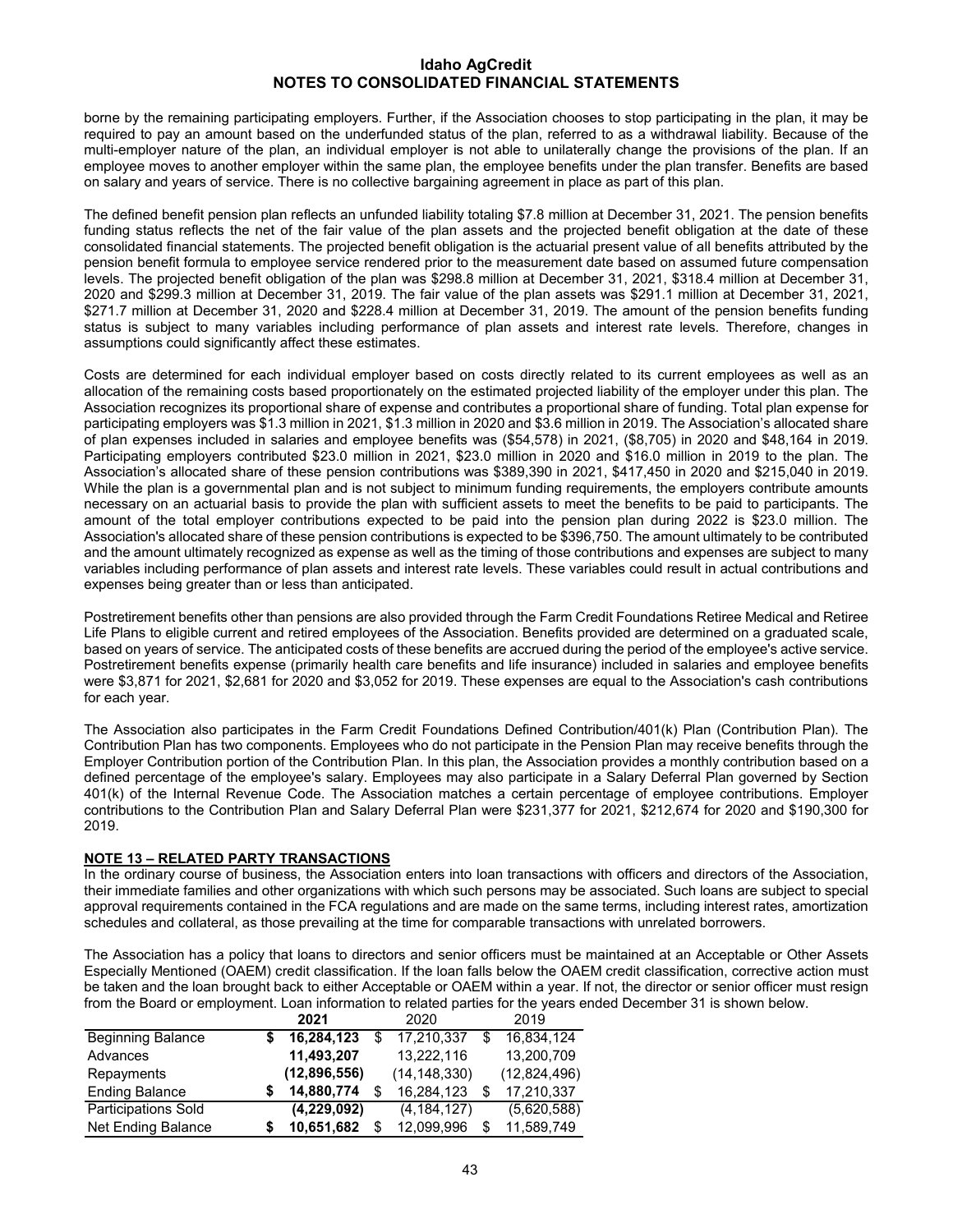In the opinion of management, none of these loans outstanding to officers and directors at December 31, 2021, involved more than a normal risk of collectability.

The Association also has business relationships with other System entities for insurance, technology and benefit services. The Association paid \$9,720 in 2021, \$9,720 in 2020 and \$9,720 in 2019 to AgVantis for technology services. The Association paid \$15,480 in 2021, \$15,498 in 2020 and \$15,519 in 2019 to CoBank for operational services. The Association paid \$79,607 in 2021, \$71,365 in 2020 and \$66,412 in 2019 to Farm Credit Foundations for human resource services.

## **NOTE 14 – REGULATORY ENFORCEMENT MATTERS**

There are no regulatory enforcement actions in effect for the Association.

#### **NOTE 15 – COMMITMENTS AND CONTINGENCIES**

The Association has various commitments outstanding and contingent liabilities. With regard to contingent liabilities, there are no actions pending against the Association in which claims for monetary damages are asserted.

The Association may participate in financial instruments with off-balance sheet risk to satisfy the financing needs of its borrowers and to manage their exposure to interest-rate risk. These financial instruments include commitments to extend credit. The instruments involve, to varying degrees, elements of credit risk in excess of the amount recognized in the consolidated financial statements. Commitments to extend credit are agreements to lend to a borrower as long as there is not a violation of any condition established in the contract. Commitments generally have fixed expiration dates or other termination clauses and may require payment of a fee by the borrower. At December 31, commitments to extend credit outstanding were \$77.7 million in 2021, \$75.0 million in 2020 and \$65.6 million in 2019.

Since many of these commitments are expected to expire without being drawn upon, the total commitments do not necessarily represent future cash requirements. However, these credit-related financial instruments have off-balance-sheet credit risk because their amounts are not reflected on the Consolidated Statements of Financial Condition until funded or drawn upon. The credit risk associated with issuing commitments and letters of credit is substantially the same as that involved in extending loans to borrowers and management applies the same credit policies to these commitments. Upon fully funding a commitment, the credit risk amounts are equal to the contract amounts, assuming that borrowers fail completely to meet their obligations and the collateral or other security is of no value. The amount of collateral obtained, if deemed necessary upon extension of credit, is based on management's credit evaluation of the borrower.

The Association maintains an unsecured line of credit with its depository bank for \$500,000 as part of its depository relationship and as a secondary source of local funds. This line of credit was not used in 2021, 2020 or 2019.

#### **NOTE 16 – QUARTERLY FINANCIAL INFORMATION (UNAUDITED)**

Quarterly results of operations for the years ended December 31 follow (dollars in thousands).

| gaartony roodito of oporations for the years chaca Becomber of Tonom<br>2021 |      | <b>First</b> |    | $\alpha$ onaro in the abandon.<br><b>Second</b> |    | Third        |    | <b>Fourth</b> |    | Total    |
|------------------------------------------------------------------------------|------|--------------|----|-------------------------------------------------|----|--------------|----|---------------|----|----------|
| Net Interest Income                                                          |      | 2,207        | S  | 2,181                                           | S  | 2,279        | S  | 2,288         | \$ | 8,955    |
| (Provision for) or Reversal of losses                                        |      | 134          |    | (65)                                            |    | 18           |    | 24            |    | 111      |
| Noninterest expense, net                                                     |      | (708)        |    | (529)                                           |    | (829)        |    | (842)         |    | (2,908)  |
| Net income/(loss)                                                            | - 56 | 1,633        | S  | 1,587                                           | S  | 1,468        |    | 1,470         | S  | 6,158    |
| 2020                                                                         |      | First        |    | Second                                          |    | <b>Third</b> |    | Fourth        |    | Total    |
| Net Interest Income                                                          | \$   | 1,896        | \$ | 1,951                                           | \$ | 2,131        | \$ | 2,195         | \$ | 8,173    |
| (Provision for) or Reversal of losses                                        |      | 12           |    | (35)                                            |    | (15)         |    | 3             |    | (35)     |
| Noninterest expense, net                                                     |      | (732)        |    | (459)                                           |    | (768)        |    | (541)         |    | (2,500)  |
| Net income/(loss)                                                            | \$   | 1,176        | \$ | 1,457                                           | \$ | 1,348        |    | 1,657         |    | 5,638    |
| 2019                                                                         |      | First        |    | Second                                          |    | Third        |    | Fourth        |    | Total    |
| Net Interest Income                                                          | \$   | 1.978        | \$ | 2.024                                           | \$ | 2.139        |    | 2,047         |    | 8,188    |
| (Provision for) or Reversal of losses                                        |      | (11)         |    | (114)                                           |    | (252)        |    | (13)          |    | (390)    |
| Noninterest expense, net                                                     |      | (739)        |    | (721)                                           |    | (711)        |    | (772)         |    | (2, 943) |
| Net income/(loss)                                                            |      | 1,228        | \$ | 1,189                                           | \$ | 1,176        |    | 1,262         |    | 4,855    |

## **NOTE 17 – PATRONAGE PROGRAM**

Under Section 840 of the Association's bylaws, the Board has adopted an obligating resolution to pay patronage to patrons with voting stock or nonvoting participation certificates with eligible patronage business on the basis of average daily principal or contractual balance of each Patronage Transaction (account) during the period for which the distribution is calculated. The distribution shall not exceed the net income that was earned on the Patronage Transaction, or if the Patronage Transaction is participated, shall not exceed the net income that would have been earned if the Patronage Transaction was not participated.

Patronage is solely based on current year eligibility, and in no event will any patron whose account in a prior year was ineligible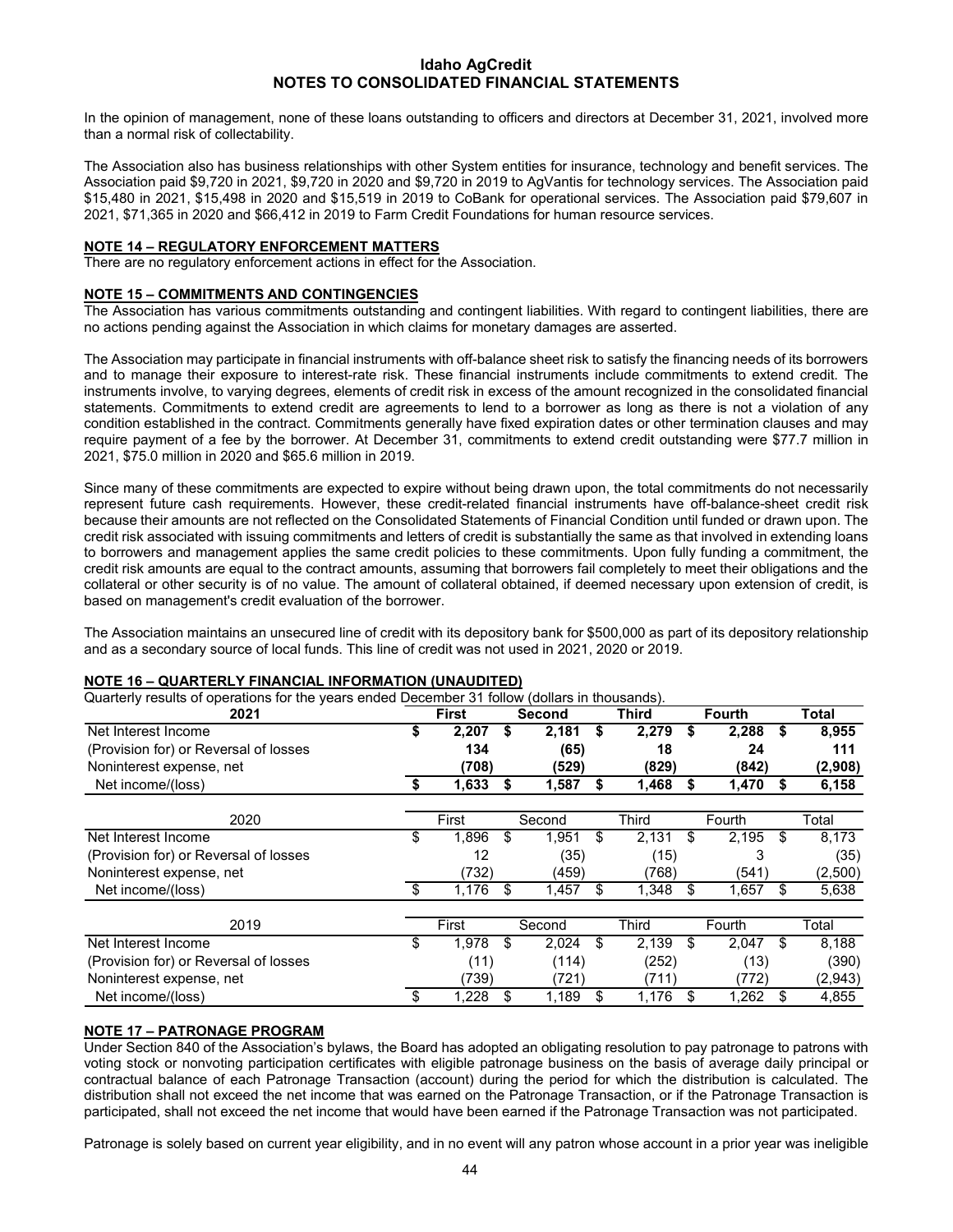receive any patronage amount for a prior period once the account returns to eligible patronage status. "Patronage Business" encompasses the following transactions (each a "Patronage Transaction"): (i) loan accounts originated by the Association with an outstanding principal balance during the year and (ii) loan account participations acquired by the Association under a participation contract that specifically provides for the payment of patronage. Net earnings from transactions that are not Patronage Business shall constitute non-patronage earnings and shall not be available for distribution. Patronage Business shall not include accounts specified in advance as not eligible for patronage due to special pricing and/or risk factors and for which the borrower has waived patronage, sales contracts, fee-based services, related services and insurance sales, and secondary market activities.

Patronage distributions may be in the form of cash, qualified written notices of allocation and/or nonqualified written notices of allocation. Patronage paid in cash will not include any amount which the Board has determined is required to be retained in accordance with meeting capital adequacy requirements necessary for sound financial management and future planning, and any retained earnings may be either allocated or unallocated to patrons.

## **NOTE 18 – SUBSEQUENT EVENTS**

The Audit Committee approved the report on February 16, 2022 subject to management's review of subsequent events through the report release date. Association management has evaluated subsequent events through February16, 2022, which is the date the financial statements were available to be issued, and no material subsequent events were identified.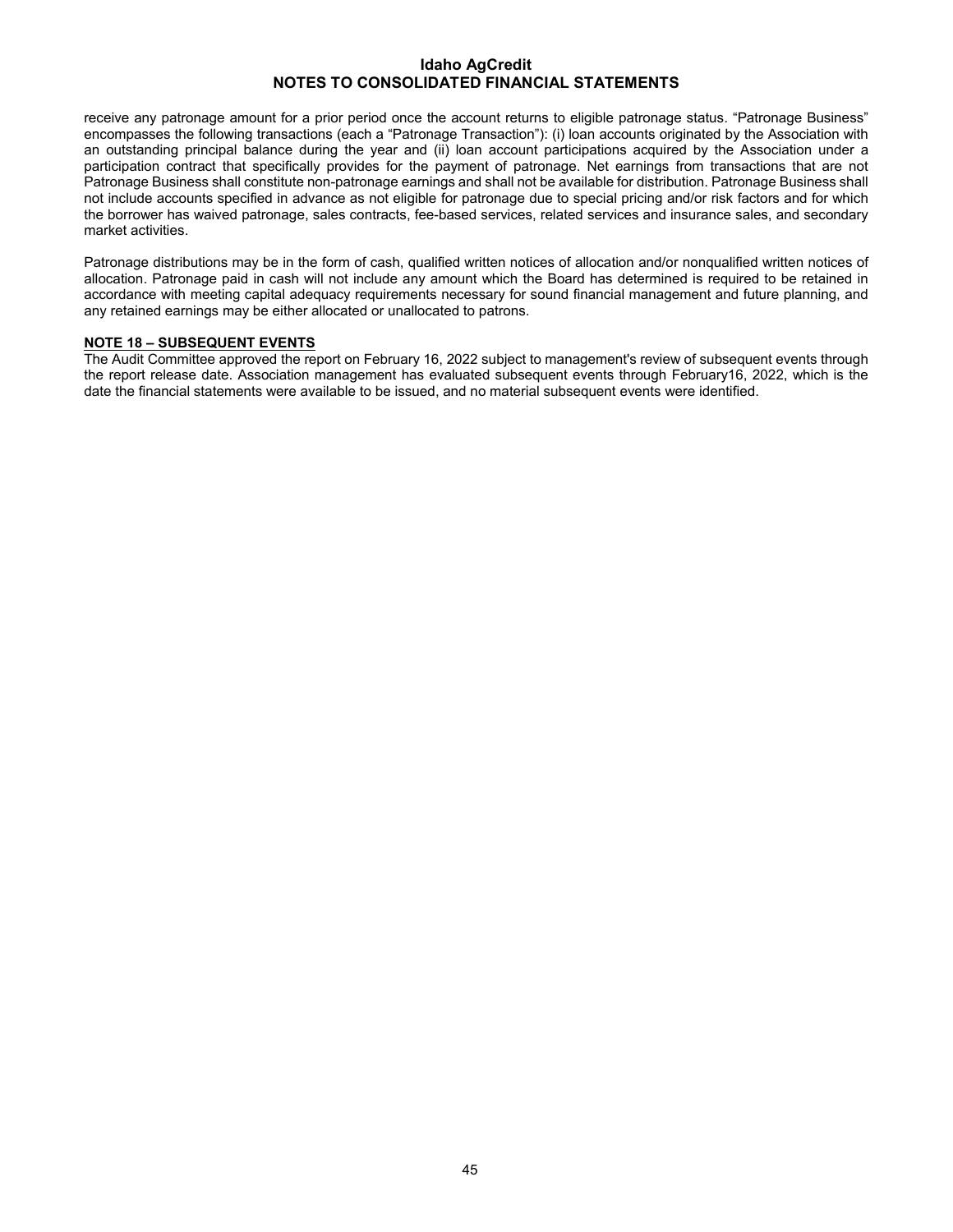## **DISCLOSURE INFORMATION REQUIRED BY FARM CREDIT ADMINISTRATION REGULATIONS**

#### **Disclosure Information Section**

This section is required as per Farm Credit Administration requirements. See Independent Auditor's Report with respect to supplemental information.

#### **Description of Business**

The Association's territory served, persons eligible to borrow, types of lending activities engaged in and financial services offered and related Farm Credit organizations are described in Note 1, Organization and Operations. The description of significant developments that had or could have a material impact on earnings or interest rates to borrowers, acquisitions or dispositions of material assets, material changes in the manner of conducting the business, seasonal characteristics and concentrations of assets, if any, are described in Management's Discussion and Analysis of Financial Condition and Results of Operations.

#### **Unincorporated Business Entities**

The Association did not have any Unincorporated Business Entities for the years shown in the consolidated financial statements.

#### **Description of Property**

The Association has the following properties:

| Description                       | Location                                                | Ownership |
|-----------------------------------|---------------------------------------------------------|-----------|
| Blackfoot Branch and Headquarters | 188 W Judicial, Blackfoot, ID 83221                     | Owned     |
| American Falls Branch             | 2883 Hwy 39, American Falls, ID 83211                   | Owned     |
| Rexburg Branch                    | 1586 N 2 E, Rexburg, ID 83440                           | Owned     |
| Twin Falls Loan Office            | 1096 Eastland Drive N. Suite 100A. Twin Falls. ID 83301 | Owned     |
|                                   |                                                         |           |

#### **Enforcement Actions and Legal Proceedings**

The status of any regulatory enforcement actions is described in Note 14, Regulatory Enforcement Matters, and the status of legal actions pending against the Association are described in Note 15, Commitments and Contingencies.

#### **Description of Capital Structure**

The Association's capital structure is described in Note 9, Shareholders' Equity.

#### **Description of Liabilities**

The Association's liabilities are described in Note 7, Other Assets and Other Liabilities, Note 8, Notes Payable to CoBank and Note 15, Commitments and Contingencies.

#### **Selected Financial Data**

Selected financial data for the five years ended December 31, 2021 is described in the Five-Year Summary of Selected Consolidated Financial Data.

#### **Management's Discussion and Analysis of Financial Condition and Results of Operations**

The Management's Discussion and Analysis of Financial Condition and Results of Operations section provides required disclosures about the Association's consolidated financial condition and operations.

#### **Governance**

## Board of Directors

We are governed by a seven member board that provides direction and oversees our management. Of these directors, five are elected by the shareholders and two are appointed by the elected directors. Our Board of Directors represents the interests of our shareholders. The Board of Directors meets regularly to perform the following functions, among others:

- **•** selects, evaluates and compensates the chief executive officer;
- **•** approves the strategic plan, capital plan, financial plan and the annual operating budget;
- **•** oversees the lending operations;
- **•** directs management on significant issues; and
- **•** oversees the financial reporting process, communications with shareholders and our legal and regulatory compliance.

#### Director Independence

All directors must exercise sound judgment in deciding matters in our interest. All our directors are independent from the perspective that none of our management or staff serve as Board members. However, we are a financial services cooperative, and the Farm Credit Act and FCA Regulations require our elected directors to have a loan relationship with us.

Directors who are borrowers have a vested interest in ensuring our Association remains strong and successful. However, our borrowing relationship could be viewed as having the potential to compromise the independence of a director. For this reason, the Board has established independence criteria to ensure that a loan relationship does not compromise the independence of our Board. Annually, in conjunction with our independence analysis and reporting on our loans to directors, each director provides financial information and any other documentation and/or assertions needed for the Board to determine the independence of each Board member.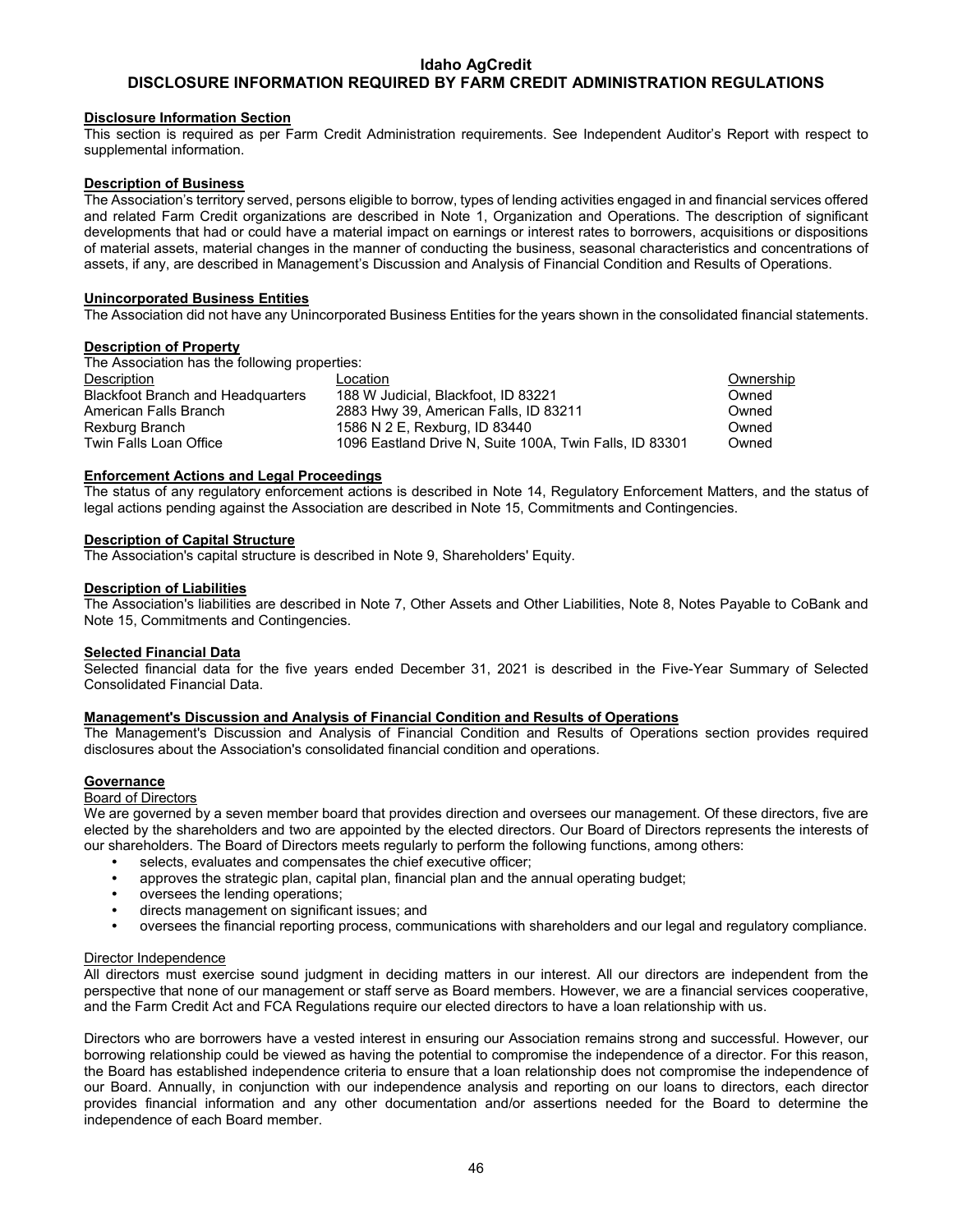## **DISCLOSURE INFORMATION REQUIRED BY FARM CREDIT ADMINISTRATION REGULATIONS**

#### Audit Committee

The Audit Committee reports to the Board of Directors. The Audit Committee is composed of all members of the Board. During 2021, ten meetings were held. The Audit Committee responsibilities generally include, but are not limited to:

- **•** the oversight of the financial reporting risk and the accuracy of the quarterly and annual shareholder reports;
- **•** the oversight of the system of internal controls related to the preparation of quarterly and annual shareholder reports;
- **•** the review and assessment of the impact of accounting and auditing developments on the consolidated financial statements;
- **•** the establishment and maintenance of procedures for the receipt, retention and treatment of confidential and anonymous submission of concerns regarding accounting, internal accounting controls or auditing matters; and
- **•** oversight of the Association's internal audit program, the independence of the outside auditors, the adequacy of the Association's system of internal controls and procedures, and the adequacy of management's action with respect to recommendations arising from those auditing services.

#### Compensation Committee

The Compensation Committee is responsible for the oversight of employee and director compensation. The Compensation Committee is composed of all members of the Board. The Committee annually reviews, evaluates and approves the compensation policies, programs and plans for senior officers and employees including benefits programs and applicable compensation disclosures.

## Other Governance

The Board has monitored the requirements of public companies under the Sarbanes-Oxley Act. While we are not subject to the requirements of this law, we are striving to implement steps to strengthen governance and financial reporting. We strive to maintain strong governance and financial reporting through the following actions:

- **•** a system for the receipt and treatment of whistleblower complaints;
- **•** a code of ethics for our President/CEO, Chief Financial Officer and Chief Credit Officer;
- **•** open lines of communication between the independent auditors, management, and the Audit Committee;
- **•** "plain English" disclosures;
- **•** oversight of management's review of the internal controls over financial reporting;
- **•** officer certification of accuracy and completeness of the consolidated financial statements; and
- **•** information disclosure through our website.

#### **Directors and Senior Officers**

The following represents certain information regarding the directors and senior officers of the reporting entity.

#### Senior and Other Officers

Marc Fonnesbeck, President and Chief Executive Officer since June 16, 2015 and also Chief Credit Officer until January 1, 2017. Previously served as Senior Vice President and Chief Credit Officer since January 1, 2012, Vice President and Branch Manager since June 1, 2006, Assistant Vice President and Branch Manager since April 1998, and prior to that as Branch Manager. He has been employed by the Association since January 1994.

Jim Chase, Secretary and Chief Financial Officer since May 16, 2006. Previously served as Assistant Vice President and Data Systems Administrator since January 2005, and prior to that as Assistant Vice President and Assistant Branch Manager. He has been employed by the Association since January 1991.

Adam C. Jensen, Executive Vice President and Chief Credit Officer since January 1, 2021. Previously served as Vice President and Chief Credit Officer since January 1, 2017, Vice President since January 1, 2015 and Assistant Vice President and Branch Manager since March 15, 2007. He has been employed by the Association since March 2007.

Kirk Powell, Vice President of Capital Markets since January 1, 2021. Previously served as Assistant Vice President and Branch Manager since March 1, 2012. He has been employed by the Association since October 1998 and was previously employed by the Association from 1990 to 1992.

Katie Wallace, Vice President of Human Resources since January 1, 2021. Previously served as Assistant Vice President and Branch Manager since January 1, 2019, Branch Manager since December 1, 2014, Assistant Branch Manager since January 1, 2014, as Loan Officer since June 1, 2007 and as Operations Assistant since March 16, 2006. She has been employed by the Association since March 2006.

Dana Wood, Vice President of Operations since January 1, 2021. Previously served as Assistant Vice President and Branch Manager since January 1, 2019, Branch Manager since January 1, 2015, and Loan Officer since July 14, 2008. He has been employed by the Association since July 2008.

Ryan Funk, Vice President and Chief Information Officer since January 1, 2021. Previously served as Chief Information Officer since July 1, 2016 and IT Administrator and Programmer since June 2003. He has been employed by the Association since June 2003.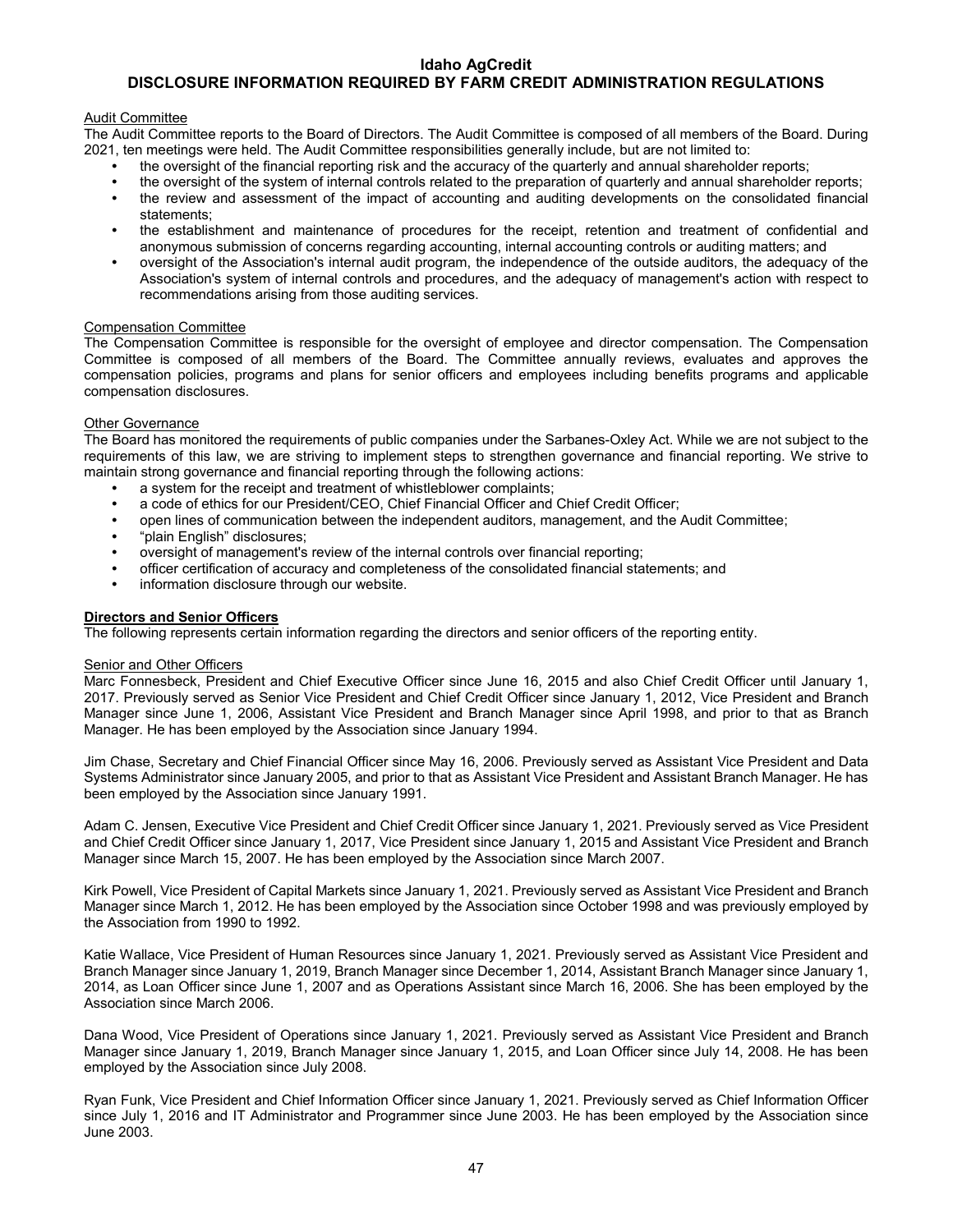## **DISCLOSURE INFORMATION REQUIRED BY FARM CREDIT ADMINISTRATION REGULATIONS**

#### Board of Directors

Ken Black, Chairman, Burley, Idaho. Elected term expires in 2022. Engaged in ranching and cattle feeding. He has been an Association member since 1993 and served as a board member since March 2013. He previously served as a board member from 1999 to 2011. Business interests in which he serves on the board of directors or as a senior officer include: Black Livestock LLC, (Manager and member) a farming and ranching entity; West Cassia Soil Conservation District Committee (director).

Twain S. Hayden, Vice Chairman, Arbon, Idaho. Also serves as Chairman of the Compensation Committee and as IT Coordinator. Elected term expires in 2022. Engaged in farming. He has been an Association member since 1982 and a board member since March 3, 2004. Business interests in which he serves on the board of directors or as a senior officer include: a partner in Mid Crystal Farms, a Partnership whose principal business is farming.

Scott R. Giltner, Jerome, Idaho. Appointed term expires in 2021. Engaged in dairy farming and trucking. He has been an Association member since 1996 and a board member since November 14, 2007. Business interests in which he serves on the board of directors or as a senior officer include: Giltner Trucking, LLC, (Secretary, Treasurer and member) a short haul trucking company; Giltner Milk Transportation, LLC (President and member) a long haul trucking company; GMT Logistics, LLC, (President and member) a truck brokerage company; C7 Farms, LLC, (member) dairy and farming; Pittock & Sons Dairy, LLC, (member) dairy and farming; and CJATZ Leasing, LLC, (President and member) a truck leasing company.

Ryan Mathews, Blackfoot, Idaho. Also serves as Vice Chairman of the Audit Committee and as the board's designated financial expert. Appointed term expires in 2024. He has been a board member since March 17, 2021. He is a partner and director of assurance services for the accounting firm of Cooper Norman and is not involved in agricultural production. He has a bachelor's degree in accounting and a Master of Accountancy degree.

Wendy Pratt, Blackfoot, Idaho. Also serves as Training Coordinator. Elected term expires in 2023. Engaged in farming and ranching. Has been an Association member since 1999 and a board member since March 15, 2017. She serves as Secretary/Treasurer of the Eastern Idaho Grazing Association, Idaho Soil and Water Conservation Commission (Commissioner), and Central Bingham Soil Conservation District (supervisor).

Bruce Ricks, Sugar City, Idaho. Also serves as Vice Chairman of the Compensation Committee. Elected term expires in 2024. Engaged in farming. He has been an Association member since 1982 and a board member since March 4, 2015. Business interests in which he services on the board of directors or as a senior officer include: BR Ricks Farms, Inc.; Teton Island Canal Board (member) and North Fork Protection Association (member).

Dennis W. Snarr, Idaho Falls, Idaho. Also serves as Chairman of the Audit Committee. Elected term expires in 2023. Engaged in farming and ranching. He has been an Association member since 1980 and a board member since March 9, 2011. Business interests in which he serves on the board of directors or as a senior officer include: Dean Snarr & Son, LLC (Manager and member) a farm operating entity; Snarr Family Management, LLC, (Manager and member), a real estate holding company; and Gold Emblem Produce, Inc. (director).

Mike Virtue, Blackfoot, Idaho. Served on the board as the Audit Committee Chairman and designated financial expert from March 12, 2009 until March 17, 2021. Served as mayor of Blackfoot from 2006 until January 2014. Previously held auditing and accounting positions with Idaho State University and Idaho National Laboratory contractors.

## **Director Compensation**

Association board members were paid \$450 per day for board meetings and certain official acts and were paid between \$100 and \$200 per day for certain meetings, activities and phone calls as compensation for services rendered, which totaled \$36,800 in 2021. In addition to cash compensation, directors are reimbursed for direct travel and training expenses incurred. Aggregated reimbursements to directors for travel, subsistence and other related expenses were \$16,175 in 2021, \$6,052 in 2020 and \$16,983 in 2019. De minimis amounts or gifts to directors, if any, are not included in compensation. A copy of the expense reimbursement policy is available to shareholders upon written request. Honoraria for each director in 2021 was as follows:

| Idaho AgCredit                 | Days Served at        | Days Served at             | Days served at    | Total     |        |  |
|--------------------------------|-----------------------|----------------------------|-------------------|-----------|--------|--|
| <b>Board Member</b>            | <b>Board Meetings</b> | <b>Other Official Acts</b> | <b>Other Acts</b> | Honoraria |        |  |
| Ken Black, Chairman            |                       |                            |                   |           | 5,900  |  |
| Twain S. Hayden, Vice Chairman | 10                    |                            |                   |           | 4,900  |  |
| <b>Scott Giltner</b>           | 10                    |                            |                   |           | 4,700  |  |
| <b>Ryan Mathews</b>            |                       |                            |                   |           | 3,150  |  |
| Wendy Pratt                    |                       |                            |                   |           | 5,150  |  |
| <b>Bruce Ricks</b>             | 10                    |                            |                   |           | 4,700  |  |
| Dennis W. Snarr                |                       |                            |                   |           | 6,750  |  |
| Mike Virtue                    |                       |                            |                   |           | 1,550  |  |
| Total                          |                       |                            | 23                |           | 36,800 |  |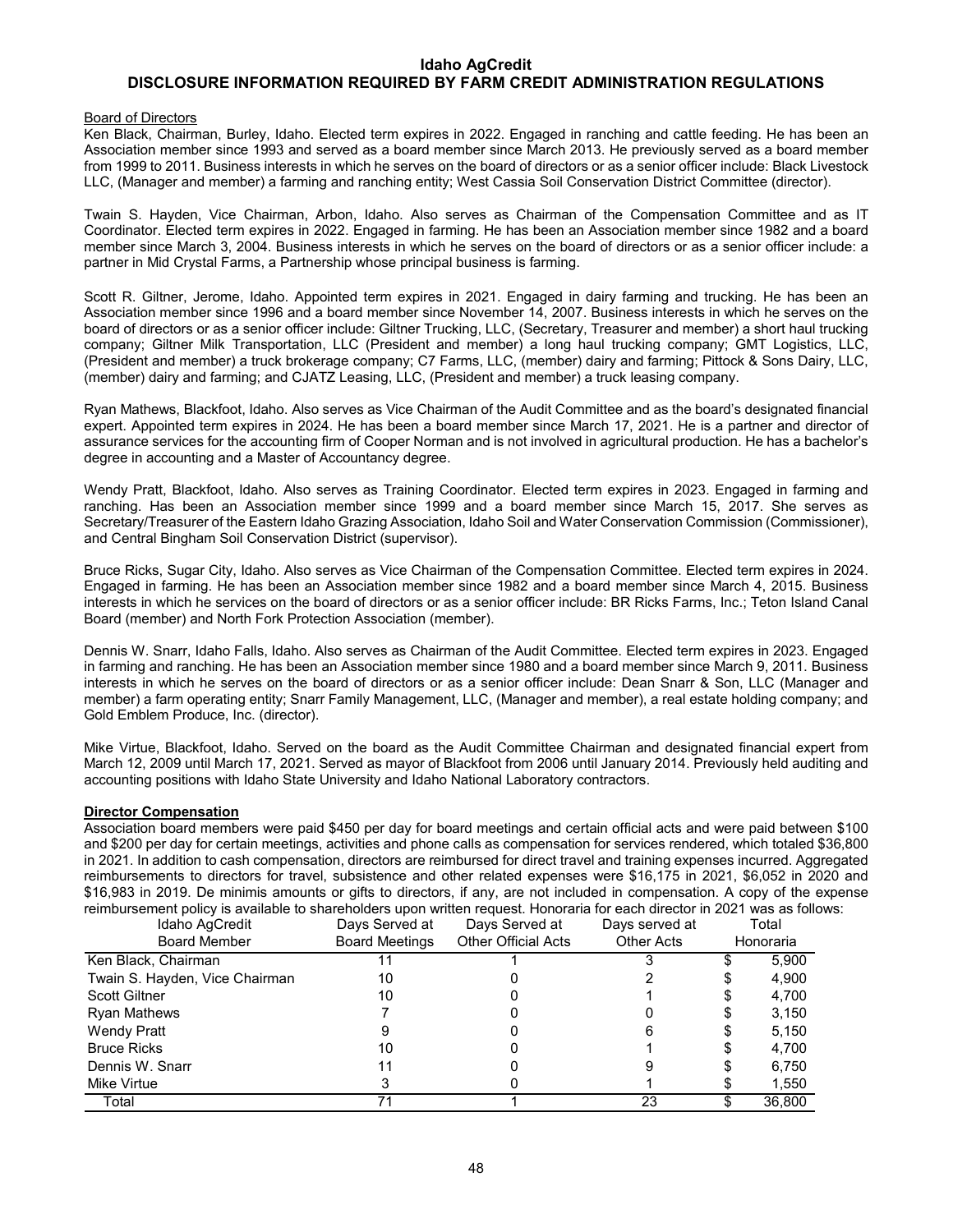## **DISCLOSURE INFORMATION REQUIRED BY FARM CREDIT ADMINISTRATION REGULATIONS**

## **Transactions with Senior Officers and Directors and/or their Immediate Families**

There were no transactions other than loans to directors or their immediate families and no transactions with senior officers other than employment. The reporting entity's policies on loans to and transactions with its officers and directors, required to be disclosed in this section, are incorporated herein by reference from the consolidated financial statements, Note 13, Related Party Transactions.

## **Senior Officer Compensation**

The Compensation Committee of the board of directors follows a comprehensive compensation philosophy where the objectives of the Compensation Plans (Plans) are to:

- **•** Provide market based compensation through base salary, and annual and long-term incentive components that will allow the Association to attract, motivate and retain superior executive talent;
- **•** Place a portion of total compensation for the executive at risk and contingent upon the Association remaining sound financially and meeting established performance goals; and
- **•** Ensure that long-term financial stability of the Association is emphasized over short-term results and decisions.

The Plans were designed to:

- **•** Reward successful business year results through an Annual Incentive Plan;
- **•** Foster long-term financial stability through competitive benefits and incentives; and
- **•** Significantly contribute to the retention of the CEO and other Senior Officers.

The Compensation Committee annually reviews market information related to the level and mix of salaries, benefits, and incentive plans for the CEO and other Senior Officers. The CEO participated in an Executive Incentive Plan, which included an Annual Incentive Plan component. The Compensation Committee considers an Executive Incentive Plan on an annual basis. Due to the cooperative business structure of the Association, the Plans do not contain stock-based compensation components.

Compensation earned by our President and CEO and aggregate compensation with other senior officers and highly compensated employees for the years ended December 31, 2021 is disclosed in the accompanying table. Our current Board policy regarding reimbursements for travel, subsistence and other related expenses states that all employees, including senior officers, shall be reimbursed for actual reasonable travel and related expenses that are necessary and that support our business interests. A copy of our policy is available to shareholders upon request.

| No. in                                                                       |      |    |          | Annual Incentive |    | Long-Term<br>Incentive |  | Change in<br>Pension |   | Deferred/<br>Perguisites |   |         |    |       |    |   |     |
|------------------------------------------------------------------------------|------|----|----------|------------------|----|------------------------|--|----------------------|---|--------------------------|---|---------|----|-------|----|---|-----|
| Group 2                                                                      | Year |    | Salary 3 | Compensation 3   |    | Compensation 3         |  | Value 4              |   | 5                        |   | Other 6 |    | Total |    |   |     |
| President and CEO Marc Fonnesbeck                                            |      |    |          |                  |    |                        |  |                      |   |                          |   |         |    |       |    |   |     |
|                                                                              | 2021 | S  | 177      |                  | \$ | 31                     |  |                      | 0 | S                        | 0 | 5       | 8  | S     | 23 |   | 239 |
|                                                                              | 2020 |    | 170      |                  |    | 35                     |  |                      | 0 |                          |   |         | 8  |       | 21 |   | 234 |
|                                                                              | 2018 |    | 158      |                  |    | 23                     |  |                      |   |                          |   |         | 6  |       | 18 |   | 205 |
| 5 Aggregate senior officers and highly compensated employees (including CEO) |      |    |          |                  |    |                        |  |                      |   |                          |   |         |    |       |    |   |     |
| 5                                                                            | 2021 | \$ | 692      |                  | \$ | 123                    |  |                      | 0 | \$                       | 0 | S       | 34 | S     | 79 | 5 | 928 |
| 5                                                                            | 2020 |    | 666      |                  |    | 116                    |  |                      | 0 |                          | 0 |         | 26 |       | 73 |   | 881 |
| 5                                                                            | 2018 |    | 615      |                  |    | 79                     |  |                      |   |                          |   |         | 24 |       | 64 |   | 745 |

1. Disclosure of the total compensation paid during 2021 to any designated senior officer or highly compensated employee is available to our shareholders upon request. Compensation amounts do not include earnings on nonqualified deferred compensation, as such earnings are not considered above-market or preferential.

2. The senior officers and highly compensated employees included above are those officers defined by FCA regulations Section 619.9310 and Section 620.6. The Association has three senior officers including the President.

3. Salary represents the base salary amounts including any base salary increases during the year. Annual incentive compensation amounts represent incentive and vacation accrual payout amounts earned in the reported fiscal year, some of which are paid during the current fiscal year and some of which are paid in the first quarter of the subsequent year. The Association did not have a Long-Term Incentive for any of the years shown. All salary and incentive amounts include all amounts earned during the year, regardless of whether a portion of such compensation was paid in the following year or was deferred pursuant to the Farm Credit Foundations Defined Contribution/401(k) Plan (401(k) Plan).

In addition to base salary, substantially all employees and executives could earn additional compensation under the Association's incentive plans, which are plans tied to the overall business performance and to the employee's performance. The incentive plans were based on the fiscal year and were designed to motivate employees and executives to exceed annual performance targets established by the Board of Directors. Performance targets were established for the following factors: Earnings, Operating Efficiency, Asset Quality, and Service Quality. In addition, the plans included provisions for the Board to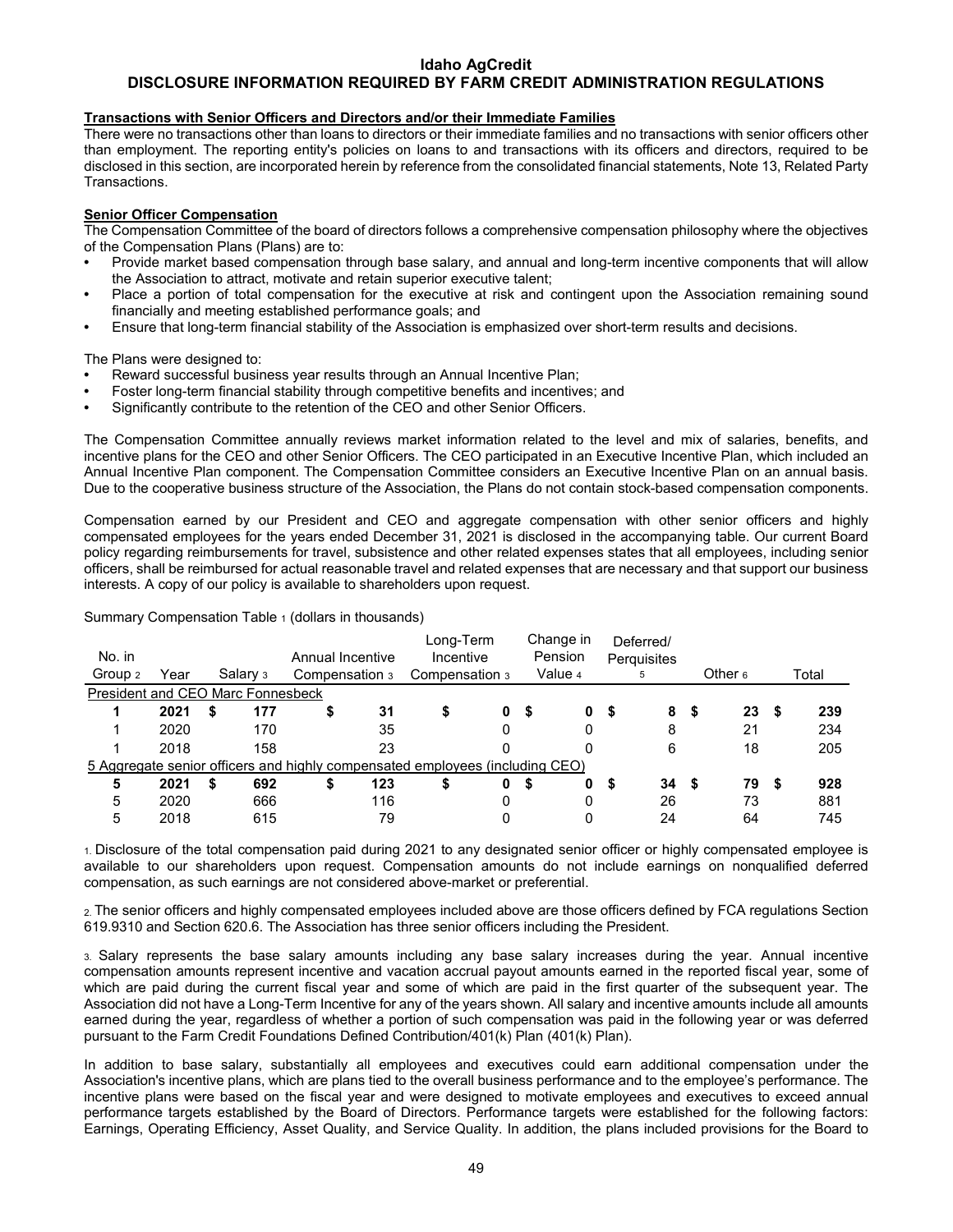## **DISCLOSURE INFORMATION REQUIRED BY FARM CREDIT ADMINISTRATION REGULATIONS**

evaluate the Association's performance in other important but subjective areas of operations through a discretionary rating component.

4. There were no active participants in the Pension Plan at the end of 2021, 2020 or 2019.

5. The Deferred/Perquisites Compensation amounts are primarily composed of certain travel benefits, wellness benefits, company contributions to benefit plans, taxable group term life insurance premiums, and long-term disability premiums.

6. Other amounts include the Association's base and matching contributions to the 401(k) Plan.

Some amounts have been rounded up or down so that the total amounts are accurate.

#### **Pension Benefits, Pension Plan Overview and Valuation**

There were no active employees in the 11<sup>th</sup> Farm Credit District Employee's Retirement Plan (Pension Plan) in 2021, 2020 or 2019. The plan for former employees is described in Note 12, Employee Benefit Plans.

#### **401(k) Plan**

Substantially all employees participate in the 401(k) Plan. The Association's 401(k) Plan is a defined contribution plan available to all employees on the same basis by eligible retirement plan, as described in Note 12, Employee Benefit Plans. Employees eligible under the defined contribution plan received defined contributions up to 9% with a 6% or more employee contribution. Employees vest in Association contributions at a rate of 25% per year until 100% vested for current and future Association contributions. Employees are always 100% vested in their own contributions.

## **Incentive Compensation Programs**

The general employee incentive plan included all employees hired before April 1, 2021 (except as described below) and still employed as of the end of 2021 except for the CEO. The first part of this plan included a 5% of salary incentive for making the ROA goal of 1.25%, maintaining a Contractual Interbank Performance Agreement (CIPA) score high enough to avoid cost of funds penalties, and maintaining credit quality of at least 90% Acceptable and OAEM. Employees hired after April 1, 2021 were eligible for this first incentive on a pro-rata basis. Additionally, this plan provided for an incentive pool which is paid out 25% equally among all employees and 75% pro-rata based on salary paid during the year. That incentive pool included a percentage for an overall increase in average volume, all new mortgage loans and all new commercial loans to borrowers who had not borrowed during the preceding plan year. Payout of this additional incentive also had to meet the same plan requirements as the 5% incentive payout. The maximum combined incentive under these plans is capped at 15%. The Board determined in its October 2021 meeting that the Association would meet the plan requirements and approved payout of 5% to eligible employees prior to 2021 year end. The Association met the plan requirements and the payout of additional incentive amounts earned (included in 2021 expenses) will be in 2022.

The loan officer incentive plan included all loan officers and specifically excluded the CEO, CCO, CFO and other employees. Incentives included a percentage earned for average new commercial volume and new mortgage note volume up to a maximum per customer. The plan included reduction of future incentives under the plan for any loans which do not maintain adequate credit quality. The plan provides for controlled quality growth and has dollar limits per customer, but total incentives possible are not capped. Payouts under the loan officer incentive plan were made prior to 2021 year end.

The CEO incentive plan included a 5% of salary payout for making the same plan requirements as required in the general employee incentive plan. The CEO incentive plan also included additional incentives for meeting volume and credit quality goals. The maximum combined incentive under these plans is capped at 15%. The 5% incentive was paid out at the same time as the general employee incentive plan 5% incentive. The CEO met the plan requirements and goals and the payout of this additional incentive (included in 2021 expenses) will be in 2022.

Payments under all incentive plans are made only if plan requirements are met, and payment of the incentive would not cause the Association earnings to fall short of the earnings goal. If the Board can determine, prior to year end, that plan requirements will be met, it can approve a partial payout of the incentive, with the remaining amount payable after year end figures can be affirmed. Some of these incentives may require FCA approval if capital ratios fall below certain regulatory requirements as described in Note 9, Shareholders' Equity.

## **Employee or Director Involvement in Certain Legal Proceedings**

There were no matters required to be disclosed in this section which came to the attention of management or the Board of Directors regarding involvement of current directors or senior officers in specified legal proceedings.

## **Consolidated Financial Statements**

The consolidated financial statements, together with the report thereon of Wipfli LLP and the Report of Management are incorporated herein by reference.

#### **Relationship with Independent Public Accountants**

There has been no change in the firm contracted as independent public accountants and there have been no material